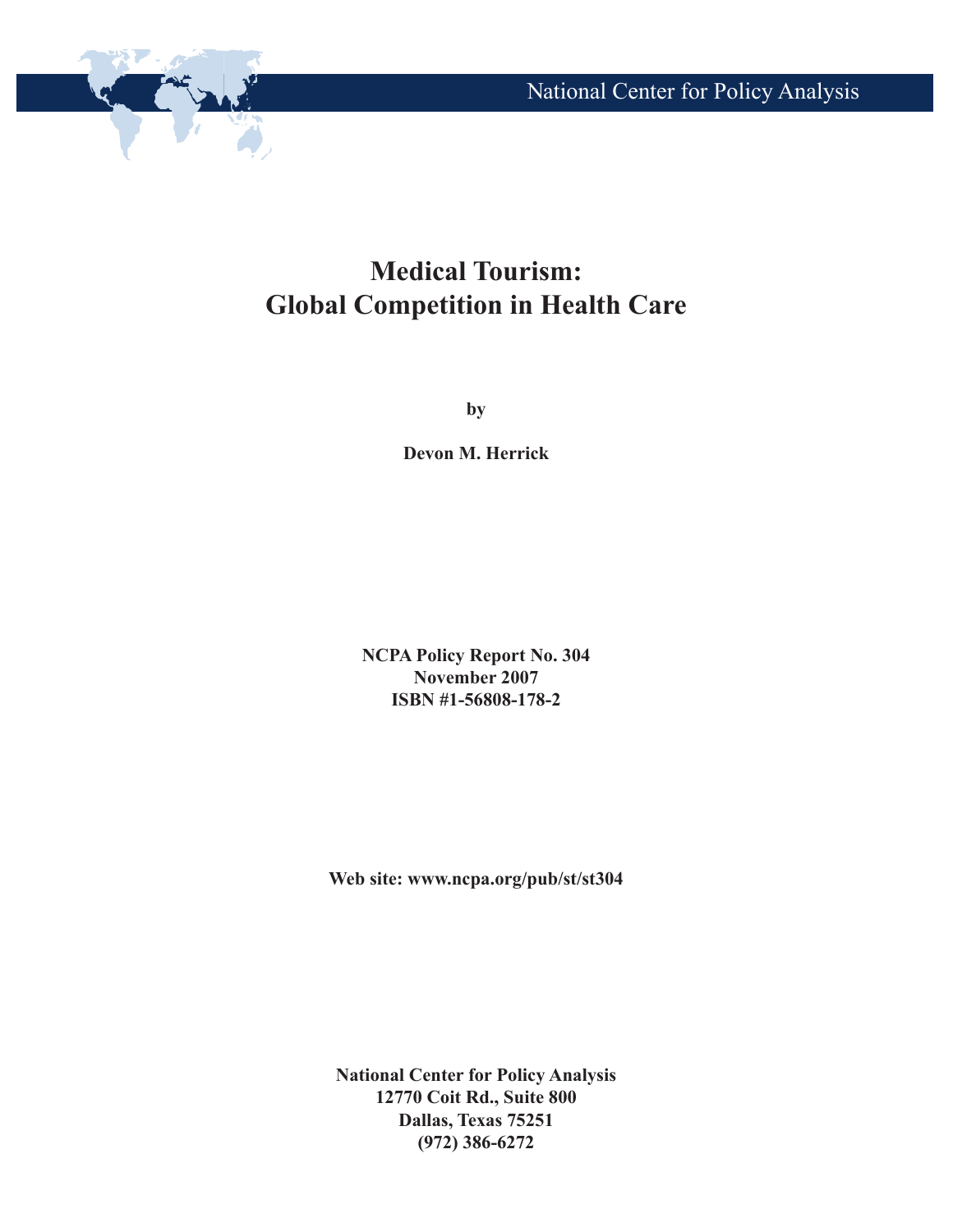### **Executive Summary**

Global competition is emerging in the health care industry. Wealthy patients from developing countries have long traveled to developed countries for high quality medical care. Now, a growing number of less-affluent patients from developed countries are traveling to regions once characterized as "third world." These patients are seeking high quality medical care at affordable prices. Reports on the number of patients traveling abroad for health care are scattered, but all tell the same story. An estimated 500,000 Americans traveled abroad for treatment in 2005. A majority traveled to Mexico and other Latin American countries; but Americans were also among the estimated 250,000 foreign patients who sought care in Singapore, the 500,000 in India and as many as 1 million in Thailand. The cost savings for patients seeking medical care abroad can be significant. For example:

- Apollo Hospital in New Delhi, India, charges \$4,000 for cardiac surgery, compared to about \$30,000 in the United States.
- Hospitals in Argentina, Singapore or Thailand charge \$8,000 to \$12,000 for a partial hip replacement — one-half the price charged in Europe or the United States.
- $\bullet$  Hospitals in Singapore charge \$18,000 and hospitals in India charge only \$12,000 for a knee replacement that runs \$30,000 in the United States.
- $\bullet$  A rhinoplasty (nose reconstruction) procedure that costs only \$850 in India would cost \$4,500 in the United States.

In 2006, the medical tourism industry grossed about \$60 billion worldwide. McKinsey & Company estimates this total will rise to \$100 billion by 2012.

Patients who are not familiar with specific medical facilities abroad can coordinate their treatment through medical travel intermediaries. These services work like specialized travel agents. They investigate health care providers to ensure quality and screen customers to assess those who are physically well enough to travel. They often have doctors and nurses on staff to assess the medical efficacy of procedures and help patients select physicians and hospitals.

Prices for treatment are lower in foreign hospitals for a number of reasons. Labor costs are lower, third parties (insurance and government) are less involved or not at all involved, package pricing with price transparency is normal, there are fewer attempts to shift the cost of charity care to paying patients,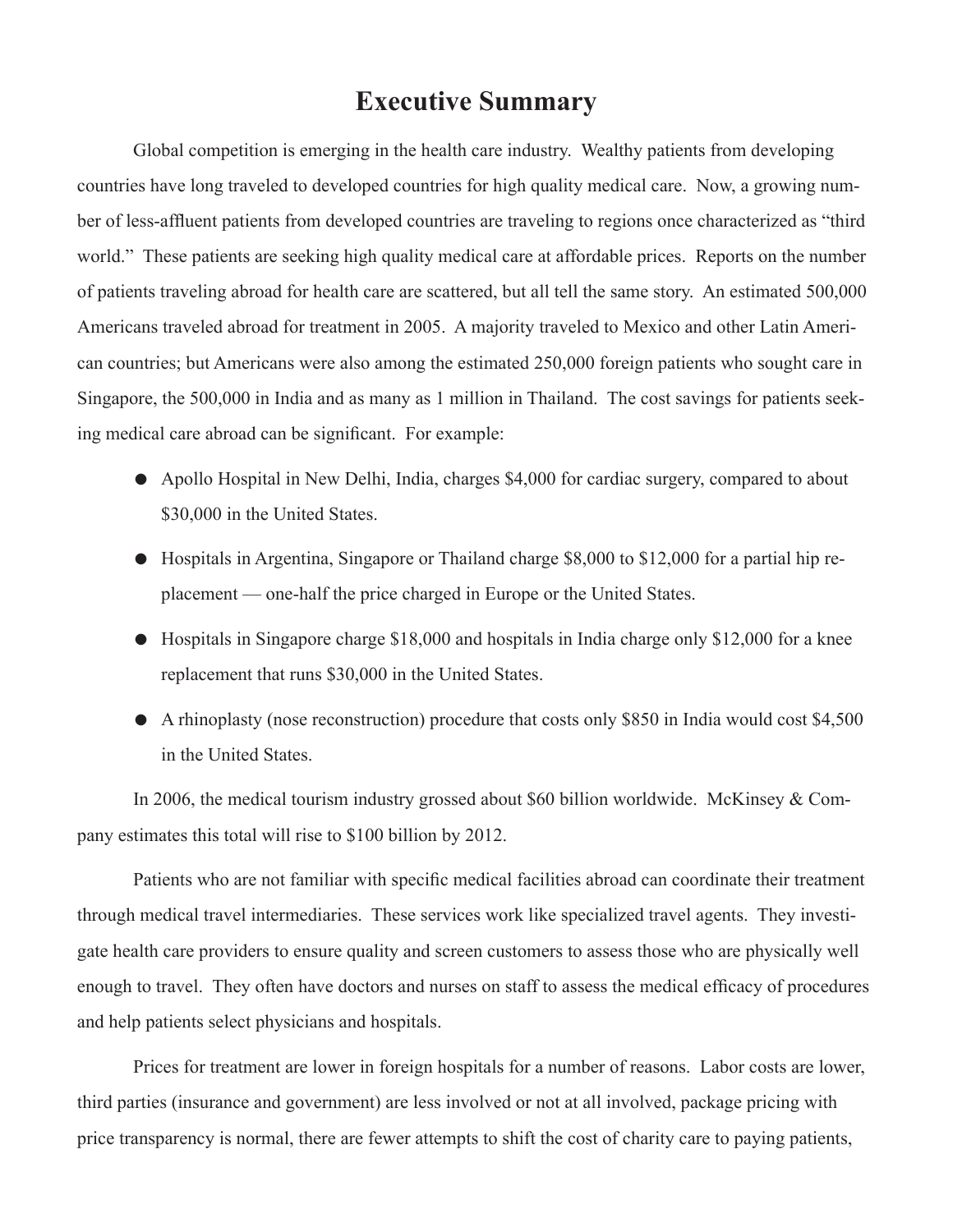there are fewer regulations limiting collaborative arrangements between health care facilities and physicians, and malpractice litigation costs are lower.

How can patients ensure the medical treatment they will receive will be of high quality?

- $\bullet$  Foreign health care providers often have physicians with internationally respected credentials, many of them with training in the United States, Australia, Canada or Europe.
- More than 120 hospitals abroad are accredited by the Joint Commission International (JCI), an arm of the organization that accredits American hospitals participating in Medicare; another 20 are accredited through the International Standards Organization; and some countries are adopting their own accrediting standards.
- Some foreign hospitals are owned, managed or affiliated with prestigious American universities or health care systems such as the Cleveland Clinic and Johns Hopkins International.
- Several companies are building and operating hospitals in Mexico that meet American standards, largely for American (and wealthy Mexican) patients.
- Finally, patients can also use online communities to get information on the safety and quality of medical providers by reading the testimonies of other patients who have had surgery abroad.

Medical tourism is only one aspect of the way globalization is changing the U.S. health care system. Apart from patient travel, many medical tasks can be outsourced to skilled professionals abroad when the physical presence of a physician is unnecessary. This can include interpretation of diagnostic tests and long-distance international collaboration, particularly in case management and disease management programs, because of the availability of information technology.

If American health care consumers are to benefit to the fullest extent from global health care competition, federal and state policies must allow them to take advantage of the opportunities. Legal reforms policymakers should consider include recognizing licenses and board certifications from other states and countries. The federal Stark laws limiting relationships between physicians and hospitals need to be modified to let health care providers offer integrated medical services, including follow-up care for patients returning from treatment abroad. Finally, the federal and state governments should lead by example by allowing Medicare and Medicaid programs to send willing patients abroad. Medicare in particular would benefit from cost savings due to its large volume of orthopedic and cardiac procedures.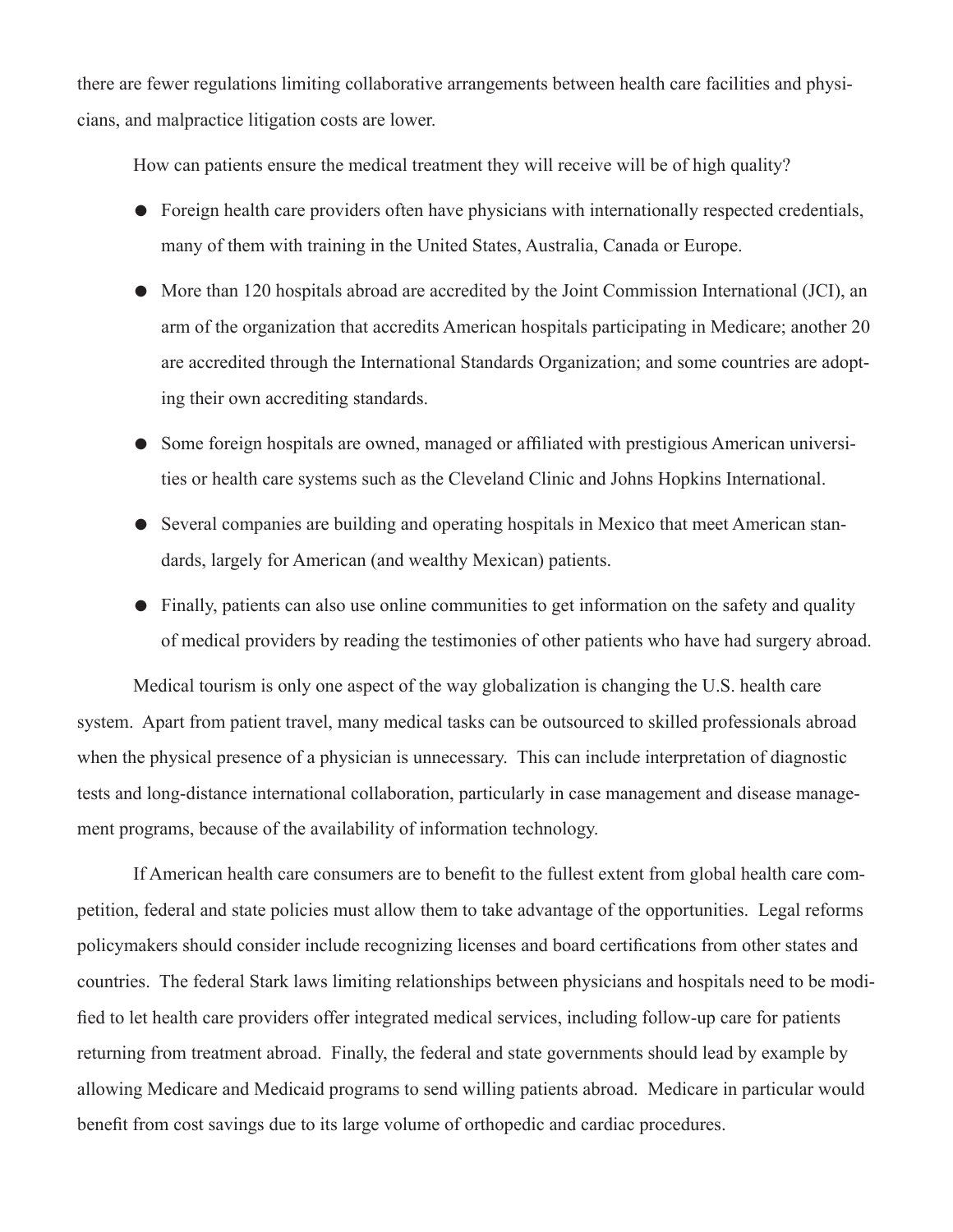### **Introduction**

Global competition is emerging in the health care industry. Wealthy patients from developing countries have long traveled to developed countries for high quality medical care. Now, growing numbers of patients from developed countries are traveling for medical reasons to regions once characterized as "third world." Many of these "medical tourists" are not wealthy, but are seeking high quality medical care at affordable prices. To meet the demand, entrepreneurs are building technologically advanced facilities outside the United States, using foreign and domestic capital. They are hiring physicians, technicians and nurses trained to American and European standards, and where qualified personnel are not available locally, they are recruiting expatriates.

### **The Emerging Market for Medical Tourism**

Medical tourism is growing and diversifying. Estimates vary, but McKinsey & Company and the Confederation of Indian Industry put gross medical tourism revenues at more than \$40 billion worldwide in 2004.<sup>1</sup> Others estimate the worldwide revenue at about \$60 billion in 2006.<sup>2</sup> McKinsey & Company projects the total will rise to \$100 billion by 2012.<sup>3</sup> [See Figure I.]



*"Medical tourists are seeking high quality medical care at affordable prices."*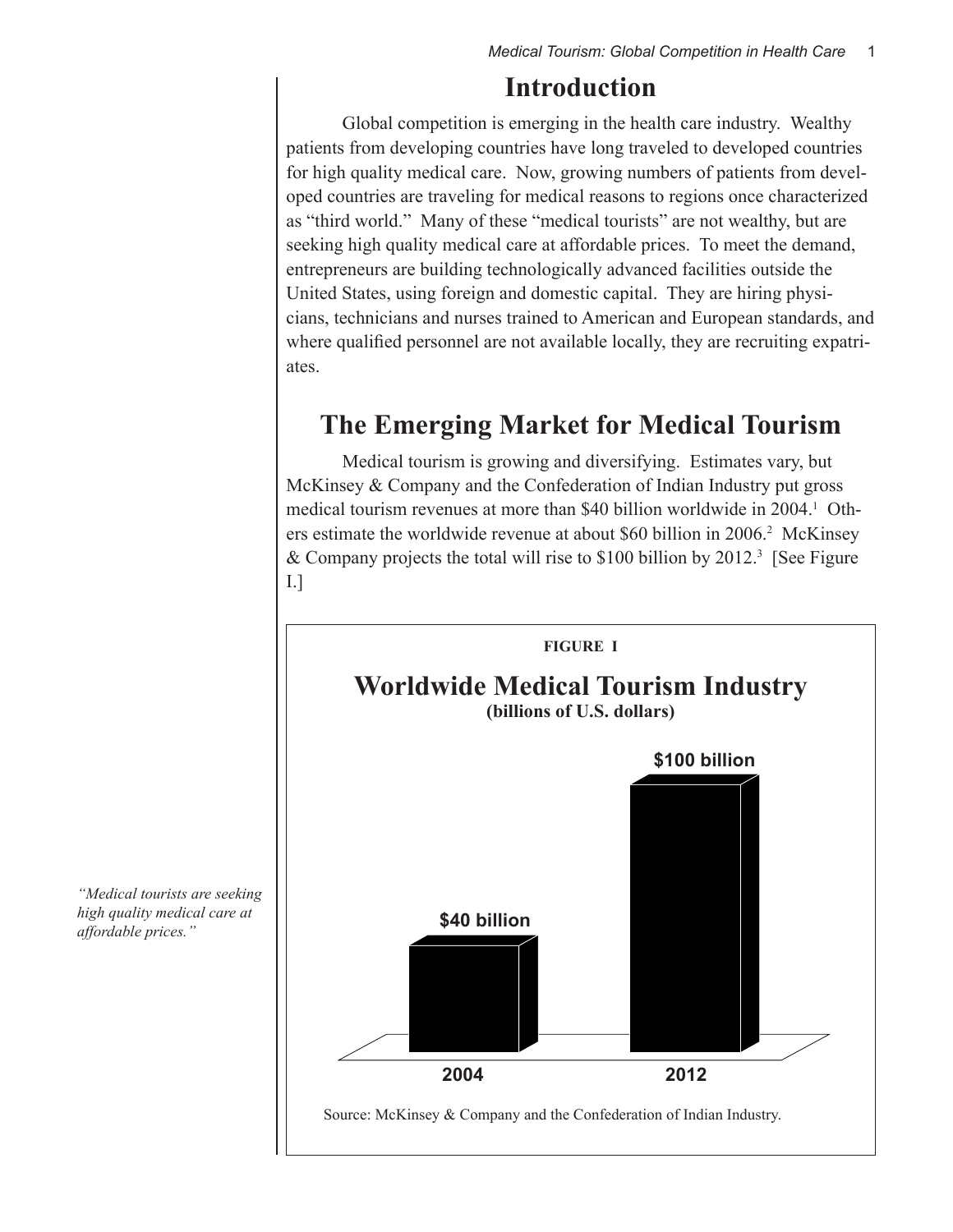Internationally-known hospitals, such as Bumrungrad in Thailand and Apollo in India, report revenue growth of about 20 percent to 25 percent annually.4 McKinsey & Company estimates that Indian medical tourism alone will grow to \$2.3 billion by 2012.<sup>5</sup> Singapore hopes to treat 1 million foreign patients that year.<sup>6</sup>

Reports on the number of patients traveling abroad for health care over the past few years are scattered, but all tell the same story. In 2005:

- Approximately  $250,000$  foreign patients sought care in Singapore, and 500,000 traveled to India for medical care.<sup>7</sup>
- Thailand treated as many as 1 million foreign patients.<sup>8</sup>

The foreign patients treated in these countries included some of the 500,000 Americans who traveled abroad for medical treatment that year.<sup>9</sup>

Residents of countries with national health insurance, including Canada and the United Kingdom, often travel to other countries, including the United States, because they lack timely access to elective procedures due to rationing. In Canada, physicians cannot privately treat their fellow Canadians if those treatments are covered by the government health plan (Medicare). Also, national health systems sometimes deny treatment to particular patients (for example, because of age or physical condition), and some treatments may not be available to any patients (for example, because of cost).<sup>10</sup>

However, for most medical tourists, including those from the United States, the reason for travel is financial. The effect of financial incentives on Americans' willingness to travel for medical care is shown by a recent nationwide survey.

- Almost no one would travel a great distance to save \$200 or less.
- $\bullet$  Fewer than 10 percent would travel to save \$500 to \$1,000.
- About one-quarter of uninsured people, but only 10 percent of those with health insurance, would travel abroad for care if the savings amounted to \$1,000 to \$2,400.
- For savings exceeding \$10,000 about 38 percent of the uninsured and one-quarter of those with insurance would travel abroad for care.<sup>11</sup>

Some American medical tourists are seeking lower prices for treatments not covered by insurance (such as cosmetic surgery and weight loss surgery). Uninsured patients paying the cost out of their own pocket travel because American hospitals often charge cash-paying, uninsured individuals inflated "list" prices, which can be much higher than government or private insurers have to pay.<sup>12</sup> Also, a small but growing number of insurers are creating health plans that encourage enrollees to shop for better prices among approved vendors in other countries and allow them to share in the savings. There are

*"Medical tourists include residents of countries with national health insurance, where heath care is rationed."*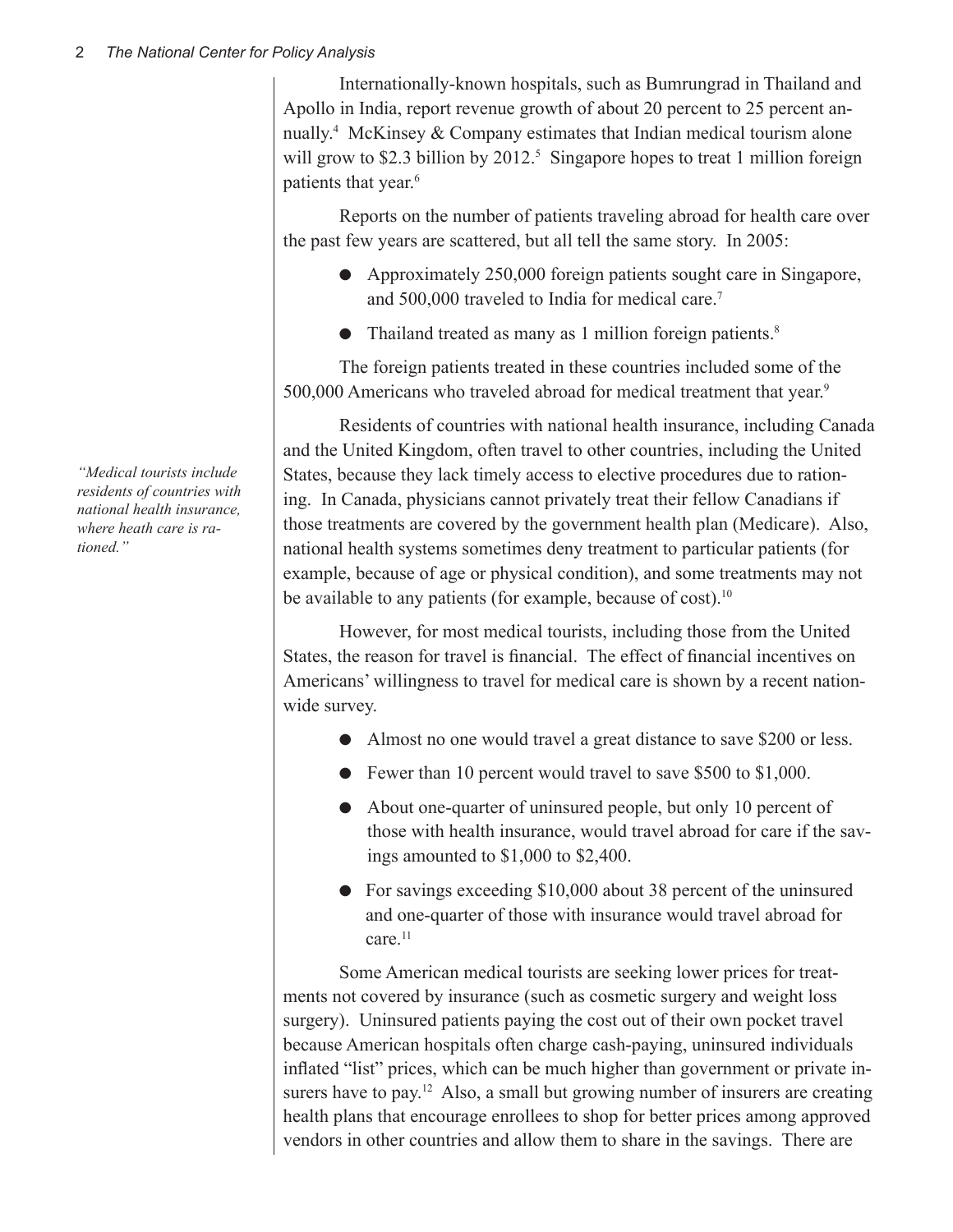also potential savings for insured patients who bear some of the cost through copayments and deductibles. For example, if a procedure cost \$4,000 less in another country, a patient required to pay 20 percent of the cost (through a copayment) would save \$800 out of pocket.

**Where Do Patients Seek Treatment?** Most American medical tourists seek treatment in Mexico and other Latin American countries. Clinics in Brazil and Argentina have offered low-cost cosmetic surgery for years.<sup>13</sup> India and Thailand are now promoting their high-tech facilities for more serious procedures, including hip and knee replacements and cardiac surgery.14 Other destinations include Singapore, Belgium and South Africa.15 Many Northern and Western Europeans travel to Central and Eastern Europe for low-cost medical and dental services.16 [See the sidebar, "Medical Tourism Destinations."]

**Cross-Border Medical Tourism.** It may be impractical for sick Americans to travel to faraway places like India and Thailand for major surgery. But many types of medical services are available nearby — in Mexico and elsewhere in Latin America .

*Mexico.* Mexican physicians have a thriving business treating American (and Canadian) retirees searching for of low-cost drugs, dental care and physician services.17 Prices in Mexico are about 40 percent lower than in the United States. Cash-paying, uninsured Americans can find better deals on procedures in Mexico, including price quotes and package prices, which most American hospitals do not offer.<sup>18</sup>

Indeed, some Arizona retirement communities have regular bus tours to take residents across the Mexican border for prescription drugs and dental care.19 Some health plans in Southern California offer lower premiums and copayments to patients who use network providers across the border in Tijuana.20 Facilities are being built in Mexican border towns to take advantage of these plans.<sup>21</sup>

Dallas-based International Hospital Corp. operates four Mexican hospitals, three close to the U.S. border and one near Mexico City (it has other facilities in Brazil and Costa Rica).<sup>22</sup> A Mexican partnership called Christus Muguerza is building and operating hospitals in Mexico that meet American standards. It has identified 40 communities along the U.S.-Mexican border where it intends to build facilities.<sup>23</sup>

Some 40,000 to 80,000 American seniors live in Mexico. In addition to health care at lower prices (Medicare does not cover care outside the United States), a number of them receive nursing home care at bargain prices. In most areas of the United States, the cost of nursing home care can easily surpass \$60,000 per year. But in Mexico, high quality long-term care costs only about one-fourth as much. For about \$1,300 per month, a senior can get a studio apartment that includes laundry service, cleaning, meal preparation and access to around-the-clock nursing care.<sup>24</sup>

*"Most American medical tourists seek treatment in Mexico and other Latin American countries."*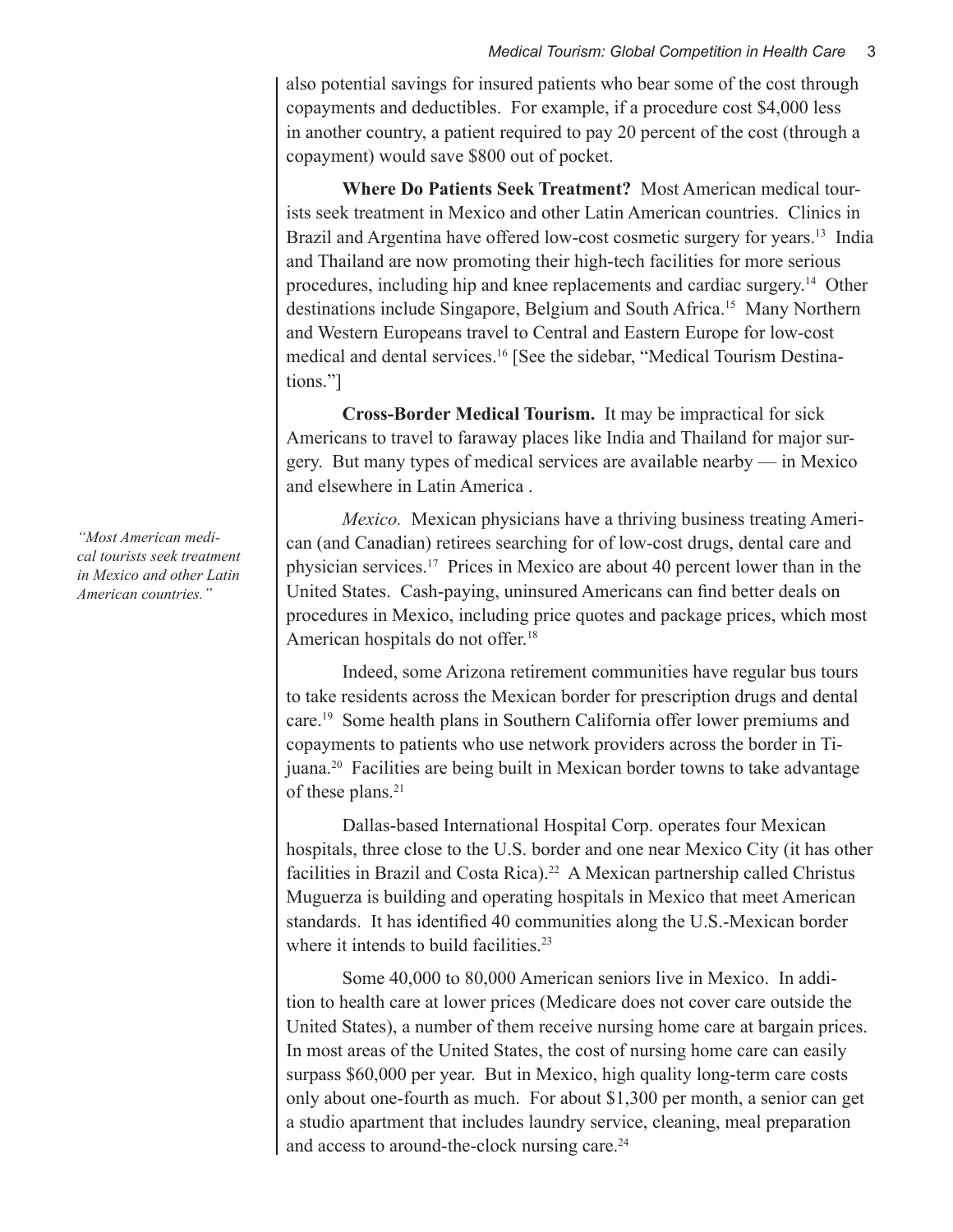### **Medical Tourism Destinations**

Cost and quality are obviously the most important factors patients consider in choosing specific destinations for treatment. But many patients also consider amenities commonly found in resorts and hotels.

*India.* Despite the long travel time involved, India is a popular destination for medical tourists. It arguably has the lowest cost and highest quality of all medical tourism destinations, and English is widely spoken. Several hospitals are accredited by the Joint Commission International (JCI) and staffed by highly trained physicians. Prices can be obtained in advance, and many hospitals bundle services into a package deal that includes the medical procedure and the cost of treating any complications.<sup>1</sup> Hotel accommodations are extra, but hospitals often have hotel rooms or can offer discounts for hotels nearby.

*Thailand.* This popular destination for medical tourists rivals India in price and quality. Thailand's large tourist industry is one reason it has a better infrastructure and less noticeable poverty than India.<sup>2</sup> Prices are typically not as low as in India, and Thai hospitals do not offer fixed pricing. However, food and lodging during recuperation will likely be less expensive than in India due to Thailand's competitive tourism industry.<sup>3</sup> Bangkok's Bumrungrad International Hospital is a world-class private health care facility built for wealthy Thais, but foreigners comprise more than one-third of its patients.

*Singapore.* English is also widely spoken in this former British colony, located approximately 1,000 miles south of Bangkok. Singapore has modern, high-quality hospitals and is home to three hospitals accredited by the JCI.<sup>4</sup> Prices are higher than in Thailand or India but are much lower than in the United States.

Central and South America. Mexico has been popular for some time with American patients seeking primary and dental care. But to attract cash-paying American patients for surgical services, health care systems are building hospitals and clinics with the high level of service and amenities that American patients have come to expect. For instance, Americans expect professional medical staff and upscale private rooms in clean, modern facilities. They also expect high-tech equipment that American hospitals would possess.

Other Latin American countries provide services as well:

• Costa Rica is best known for quality dental work, with prices one-third to onehalf of those in the United States.<sup>5</sup>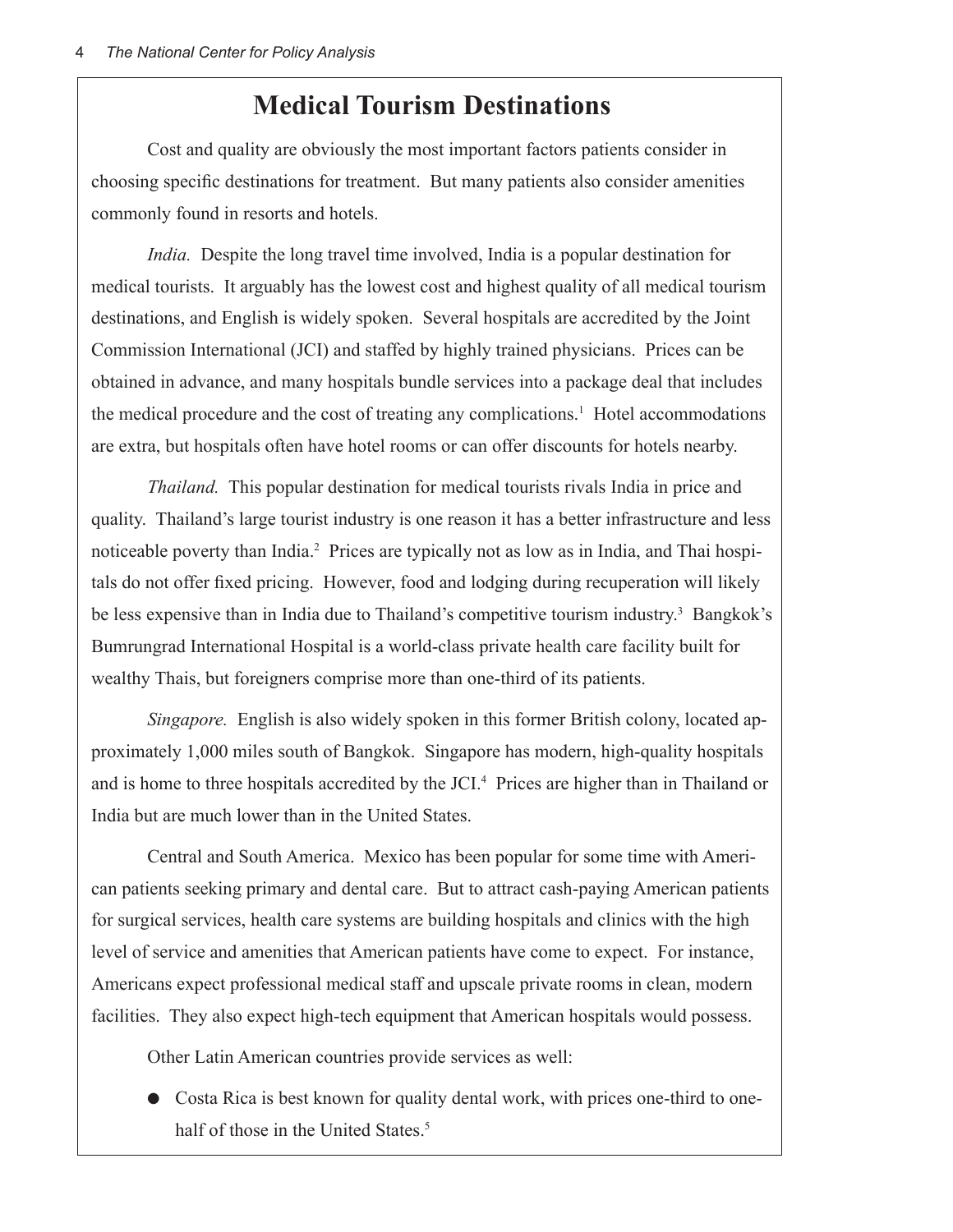- $\bullet$  Colombia is a favorite destination for cosmetic surgery.<sup>6</sup>
- Argentina and Brazil have long been known for cut-rate plastic surgery, and more advanced treatments are becoming available.<sup>7</sup>

Plenitas is a Buenos Aires-based boutique clinic that arranges medical travel.<sup>8</sup> Although most of the services provided are cosmetic surgeries, it also offers in vitro fertilization and bariatric (weight loss) surgery.<sup>9</sup> Nine Brazilian organizations have established a health care consortium to market Brazil as a medical tourism destination in various countries.10

*Europe.* Northern and Western Europeans have numerous opportunities to get lower-cost medical and dental care:

- **I.** Germans favor Szczecin, Poland, less than 100 miles from Berlin, for low-cost, high-quality dental work.
- Sopron, Hungary, less than an hour's drive from Vienna, Austria, caters to medical tourists. Sopron has more than 200 dentists and 200 optometrists, 10 times as many as would be expected in a town of  $20,000$  people.<sup>11</sup>

3 Information from PlanetHospital Web site.

4 Ibid.

6 See http://www.PlasticSurgeryJourneys.com.

7 "Oliver Balch Charts the Irresistible Rise of the Tango-and-Boob-Job Break in Argentina," *Guardian Unlimited*, October 24, 2006.

8 Ibid.

9 Web site http://www.plenitas.com.

<sup>10</sup> Marina Sarruf, "Brazil Wants to Make Medical Tourism a One-Million Dollar Industry," *Brazzil Magazine*, February 8, 2007.

<sup>11</sup> Sharon Reier, "Medical Tourism: Border Hopping for Cheaper and Faster Care Gains Converts," Inter*national Herald Tribune*, April 24, 2004.

<sup>1</sup> Information from PlanetHospital Web site; and Malathy Iyer, "India Out to Heal the World," *Times of India*, October 26, 2004.

<sup>2</sup> Conversation with Tom Borta, PlanetHospital's vice president client relations, September 2006. India has a shortage of hotels, and its infrastructure is notoriously poor. See "Tourism without infrastructure?" December 2006. Available at http://healthabroad.net/blog/?p=88. Access verified June 2007. Also see "Shortage of 1.5 Lakh Hotel Rooms: Govt," ZeeNews.com, November 30, 2006. Available at http:// www.zeenews.com/znnew/articles.asp?rep=2&aid=339065&ssid=50&sid=BUS. Access verified June 22, 2007.

<sup>5</sup> Jeff Schult, "A New Smile (for Half the Price)," Northeast (Hartford Courant), May 23, 2004. Available at http://www.tftb.com/beautyfromafar/. Accessed April 30, 2007. This work was later expanded into the book by Jeff Schult, *Beauty from Afar: A Medical Tourist's Guide to Affordable and Quality Cosmetic Care Outside the U.S.* (New York: Stewart, Tabori & Chang, 2006).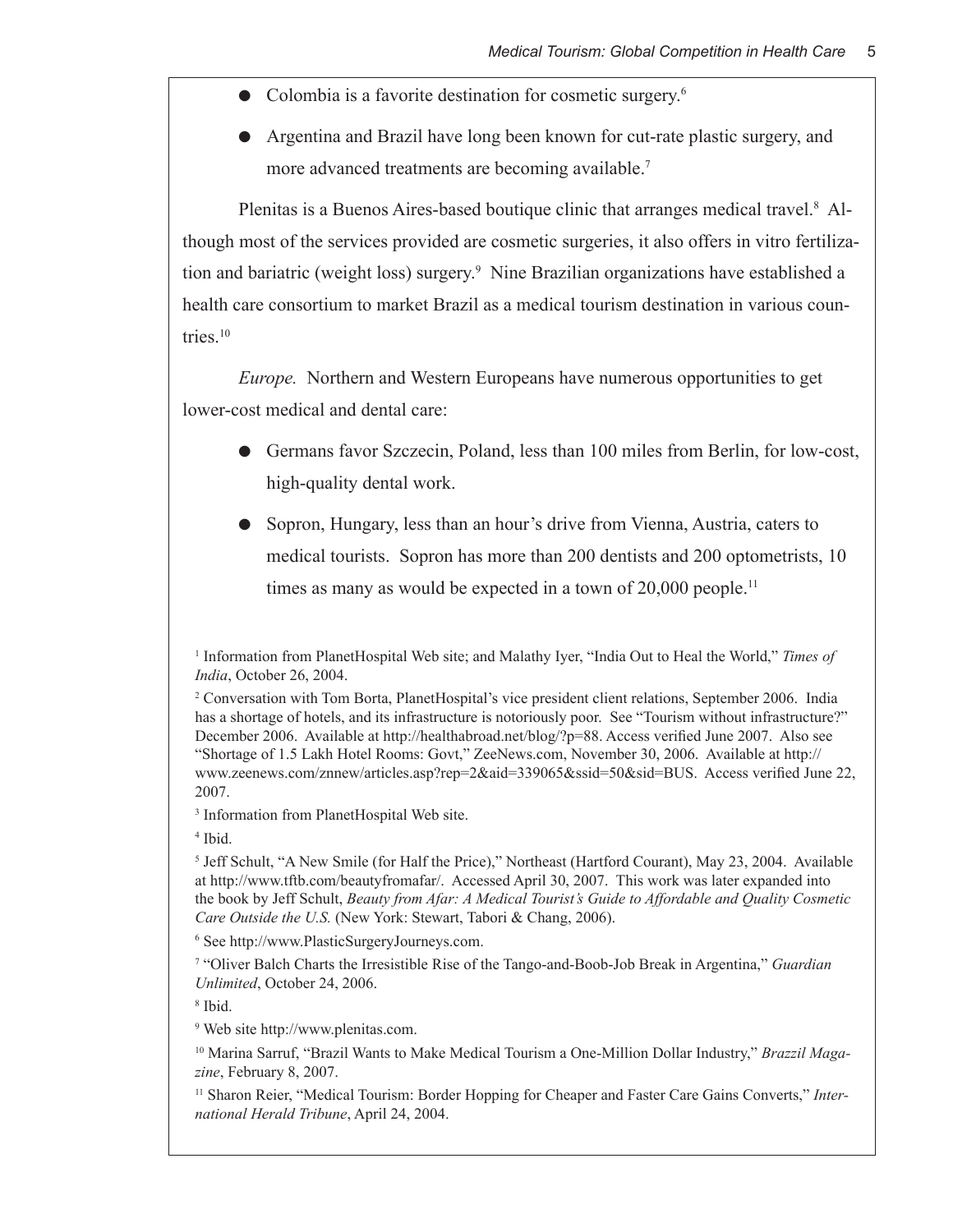*Latin America.* Costa Rica and Panama are popular destinations for medical travel. Around 150,000 foreigners sought care in Costa Rica in 2006.25 This is amazing, considering that Costa Rica is a country of only about 4 million people. By contrast, in 2006 just 250,000 foreigners sought care in the United States — a country with nearly 300 million more residents.<sup>26</sup>

Panama has high quality health care, concentrated primarily in the metropolitan areas. Medical standards at Panama's top hospitals are comparable to those in the United States. Indeed, many Panamanian physicians were trained in the United States. Hospital Punta Pacifica in Panama City, Panama, is an affiliate of U.S.-based Johns Hopkins International.<sup>27</sup> Medical care in Panama is 40 percent to 70 percent less expensive than in the United States.<sup>28</sup>

**Medical Tourism within the United States***.* Domestic medical travel involving patients seeking more advanced treatment facilities in other cities or states is relatively common. Specialty hospitals built to provide orthopedic and cardiac treatment attract patients from many communities. These facilities generally provide better quality care and higher patient satisfaction than general hospitals.29 Many patients travel great distances to receive care at the world-renowned Cleveland Clinic and the Mayo Clinic, two high quality health care providers.

## **How Patients Obtain Treatment Abroad**

Patients who aren't familiar with specific medical facilities abroad can coordinate their treatment through medical travel intermediaries. Many intermediaries use the Internet to recruit patients.30 These services work like specialized travel agents.<sup>31</sup> Clients of MedRetreat, for example, can choose from a menu of 183 medical procedures from seven different countries: India, Thailand, Malaysia, Brazil, Argentina, Turkey and South Africa.<sup>32</sup>

Intermediaries investigate health care providers and screen customers to assess those who are physically well enough to travel. Some intermediaries are affiliated with specific medical providers and send patients exclusively to those providers. But most intermediaries seek to create a broad network of providers and destinations to meet the diverse needs of patients. For instance, some patients might prefer to pay a higher fee in exchange for less travel time, while others might be willing to travel greater distances to save money.

In addition, intermediaries often have doctors and nurses on staff to assess the medical efficacy of procedures and help patients select physicians and hospitals. For example, Medical Tours International, which sent more than 1,300 patients abroad in 2005, employs medical personnel to assist patients in trip planning and treatment decisions.<sup>33</sup>

One of the best-known firms in the medical tourism industry is California-based PlanetHospital. [See the sidebar, "PlanetHospital."]

*"Medical intermediaries help patients select physicians and hospitals."*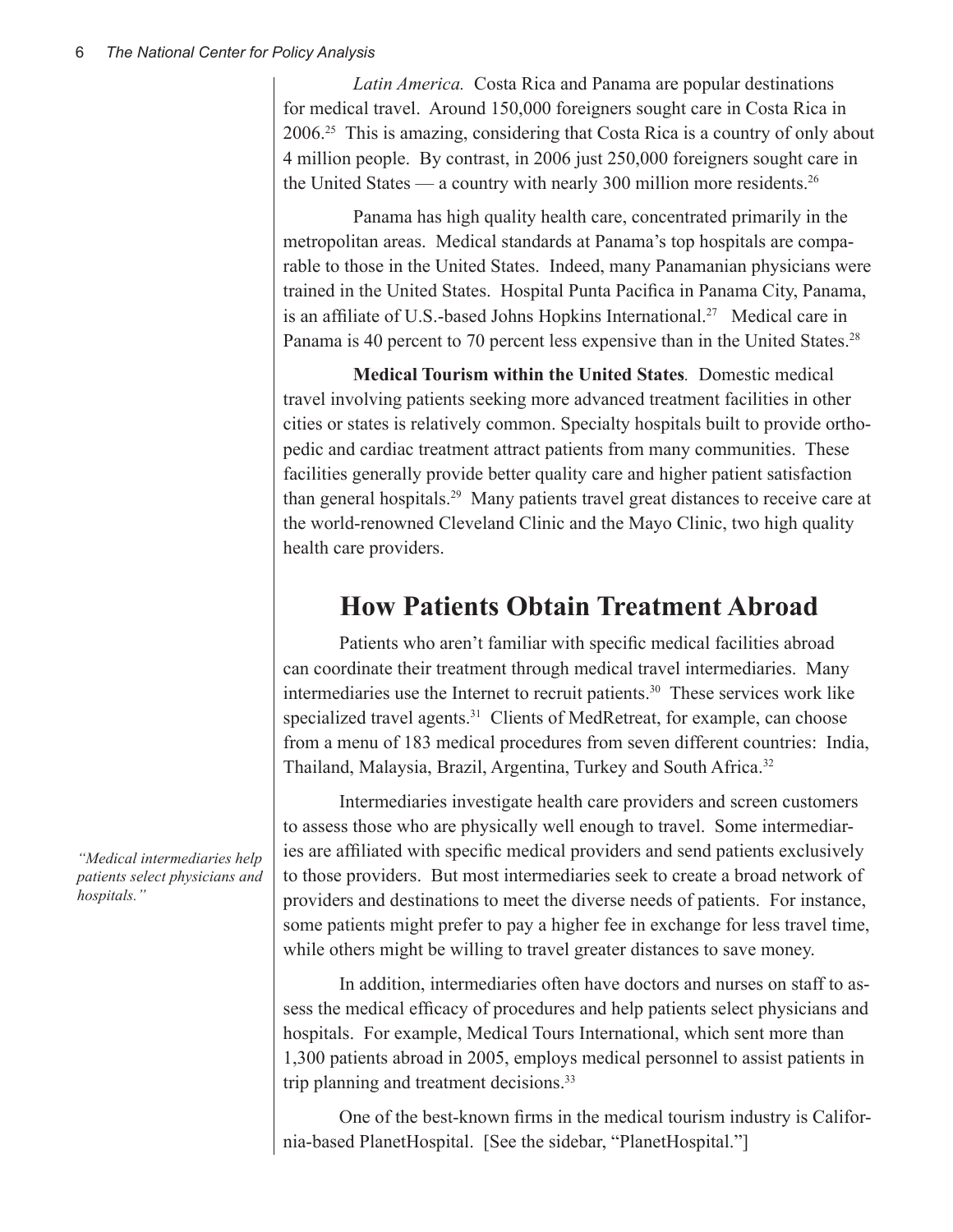### **PlanetHospital**

PlanetHospital is a medical tourism intermediary that screens providers to ensure quality of care and assists in connecting patients to international health care providers. The company only refers patients to providers with recognized credentials that meet American standards. Once PlanetHospital has identified quality health care providers, it works closely with them to ensure they maintain quality and provide superior patient services. If the providers fail to do so, they are dropped from the referral network.

Initial patient screening consists of these steps:

- When a client contacts PlanetHospital, the medical staff reviews the patient's medical history to determine whether or not he or she is well enough to travel.
- Staff members then help the client choose an appropriate physician and destination.
- The client's medical records are digitized and placed online to allow physicians in the destination country to review his or her medical history.
- PlanetHospital then arranges a conference call between the potential patient and physician to discuss the procedure.

Once the patient chooses a physician, PlanetHospital assigns a case manager from the destination country to make arrangements for the procedure, including additional details such as cell phone service, transportation and airport transfers. Case managers attend to all needs that arise while the patient is in the destination country. While some intermediaries charge a percentage of the fees patients pay for medical care, PlanetHospital charges a \$295 concierge fee for arranging medical trips.

*"PlanetHospital charges a flat fee for medical intermediary services."*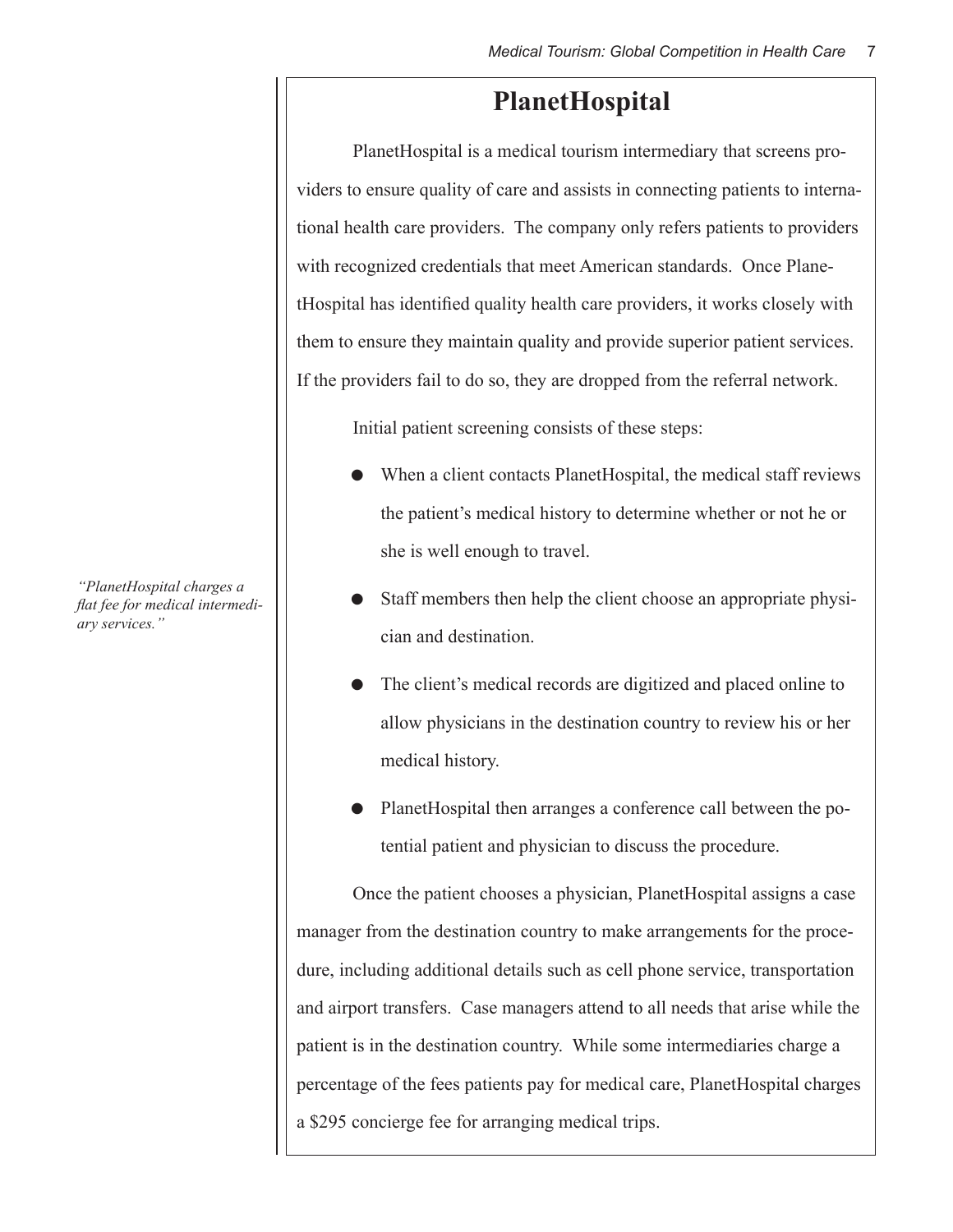

# **Why Treatment Abroad Costs Less**

Fees for treatments abroad range from one-half to as little as one-fifth of the price in the United States. In some cases prices are 80 percent lower abroad.Savings vary depending upon the destination country and type of procedure performed.

For example:

- Apollo Hospital in New Delhi, India, charges \$4,000 for cardiac surgery, compared to about \$30,000 in the United States.
- **•** Hospitals in Argentina, Singapore or Thailand charge \$8,000 to \$12,000 for a partial hip replacement — one-half the price charged in Europe or the United States.
- Hospitals in Singapore charge \$18,000 and hospitals in India charge only \$12,000 for a knee replacement that runs \$30,000 in the United States.
- l A rhinoplasty (nose reconstruction) procedure that costs only \$850 in India would cost \$4,500 in the United States.<sup>34</sup> [See Figure II.]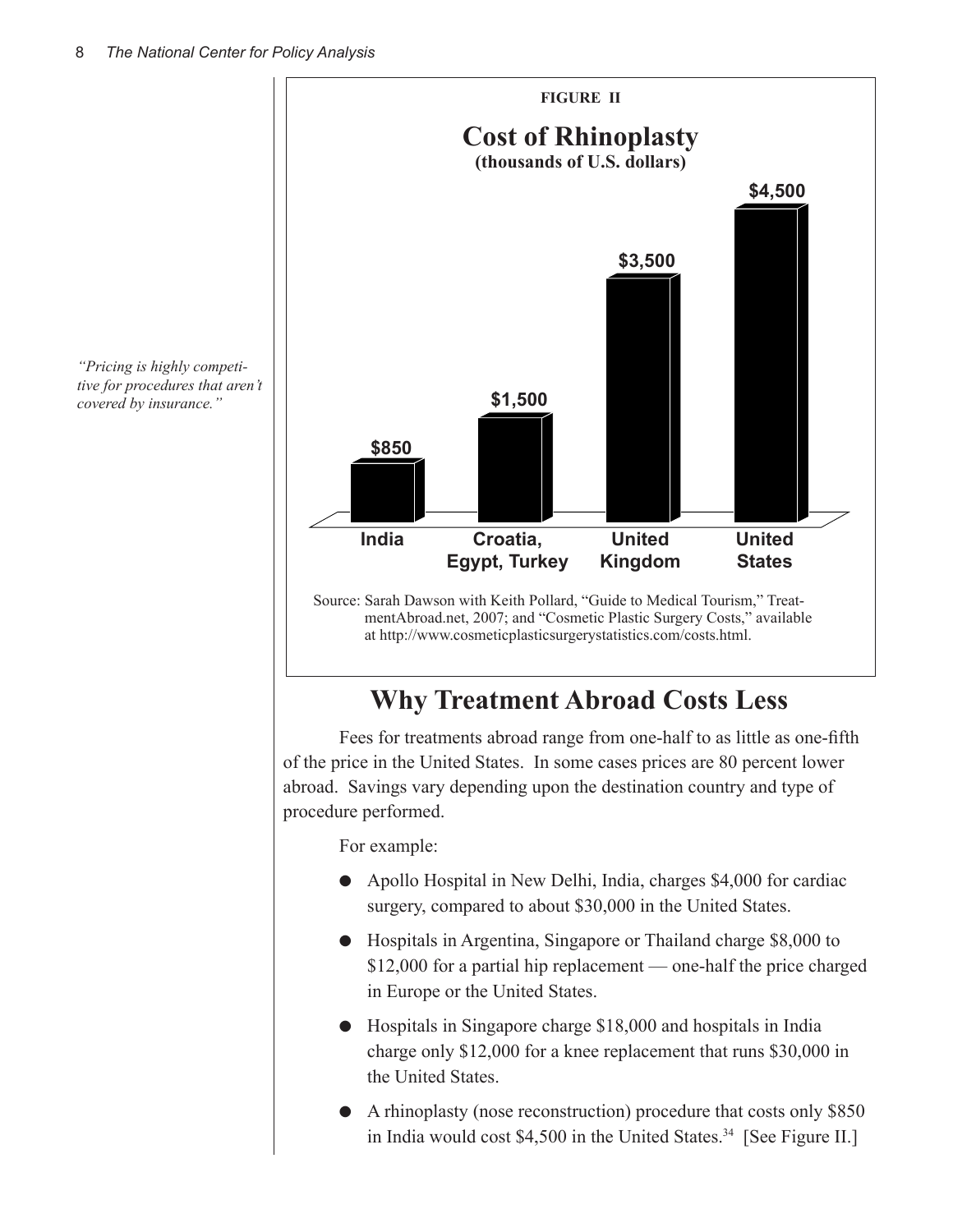Patients can also find lower-priced nonsurgical procedures and tests abroad:

- An MRI in Brazil, Costa Rica, India, Mexico, Singapore or Thailand costs from \$200 to \$300, compared to more than \$1,000 in the United States.35
- $\bullet$  A six-hour comprehensive fitness exam including an echocardiogram, stress test, lung-function test and ultrasound of internal organs — costs only \$125 at India's Rajan Dhall Hospital; a similar battery of tests in the United States could easily top \$4,000.<sup>36</sup>

**Why Are Foreign Hospitals Able to Offer Lower Prices?** Prices for treatment are lower in foreign hospitals for a number of reasons.

*Labor costs.* In the United States, labor costs equal more than half of hospital operating revenue, on the average. $37$  Wage rates and other labor costs are lower overseas; specifics were not available, but as one example, at Fortis hospitals in India:<sup>38</sup>



*"Prices are lower where patients pay out of pocket for health care."*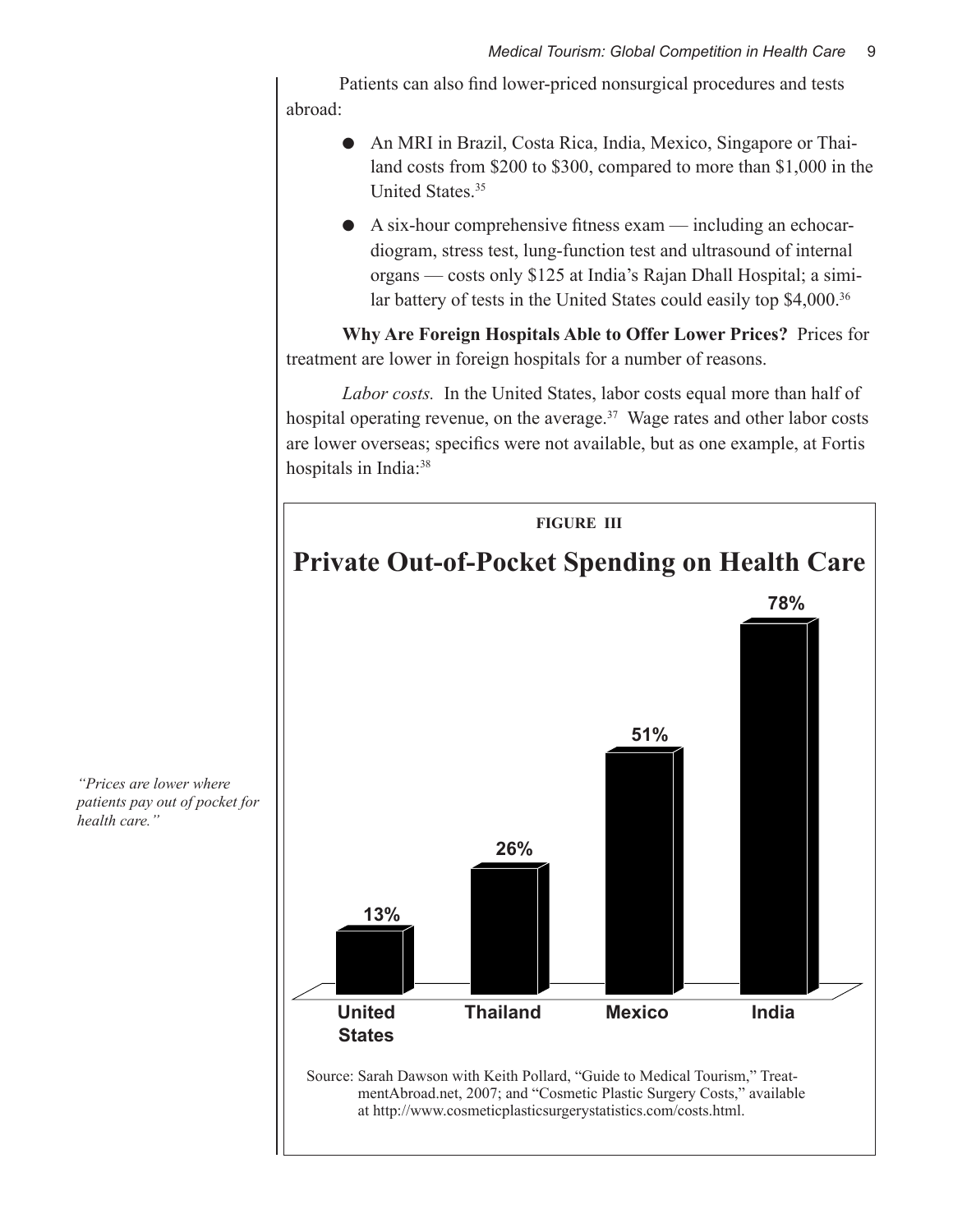- Doctors earn about 40 percent less than comparable physicians in the United States.
- Median nurses' salaries are one-fifth to one-twentieth of those in the United States.
- The wages of unskilled and semiskilled labor, such as janitors and orderlies, are also much less.

These lower labor costs make it much less expensive to build and operate hospitals in other countries.39

*Less (or No) Third-Party Payment.* Markets tend to be bureaucratic and stifling when insurers or governments pay most medical bills.<sup>40</sup> In the United States, third parties (insurers, employers and government) pay for about 87 percent of health care.<sup>41</sup> So patients spend only 13 cents out of pocket for every dollar they spend on health care. As a result, they do not shop like consumers do when they are spending their own money, and the providers who serve them rarely compete for their business based on price.

A much higher percentage of private health spending is out of pocket in countries with growing, entrepreneurial medical markets. For instance, patients pay 26 percent of health care spending out of pocket in Thailand, 51 percent in Mexico and 78 percent in India.42 [See Figure III.] When patients control more of their own health care spending, providers are more likely to compete for patients based on price. Consequently, these countries have more competitive private health care markets.

In the United States, the markets for those medical services for which patients usually pay out of pocket, such as elective cosmetic surgery or vision correction (Lasik), are much more entrepreneurial and competitive. Patients control the dollars that pay for these procedures, so physicians compete with one another on price. For example, the cost of standard Lasik has fallen about 20 percent over six years.

*Price Transparency and Package Pricing*. One criticism of American hospitals and clinics is that prices are difficult to obtain and often meaningless when they are disclosed.<sup>43</sup> Patients who ask potential providers to quote a price are likely to be disappointed.<sup>44</sup> In fact, many people have little idea of the cost of medical treatments. A recent Harris Poll found:<sup>45</sup>

- Consumers can guess the price of a new Honda Accord within \$1,000, but when asked to estimate the cost of a four-day hospital stay, those same consumers were off by \$12,000!
- $\bullet$  Furthermore, 68 percent of those who had received recent medical care did not know the cost until the bill arrived, and 11 percent said they never learned the cost at all.

In the international health care marketplace, the situation is quite different. Package prices are common, and medical travel intermediaries help

*"Package prices for services are common."*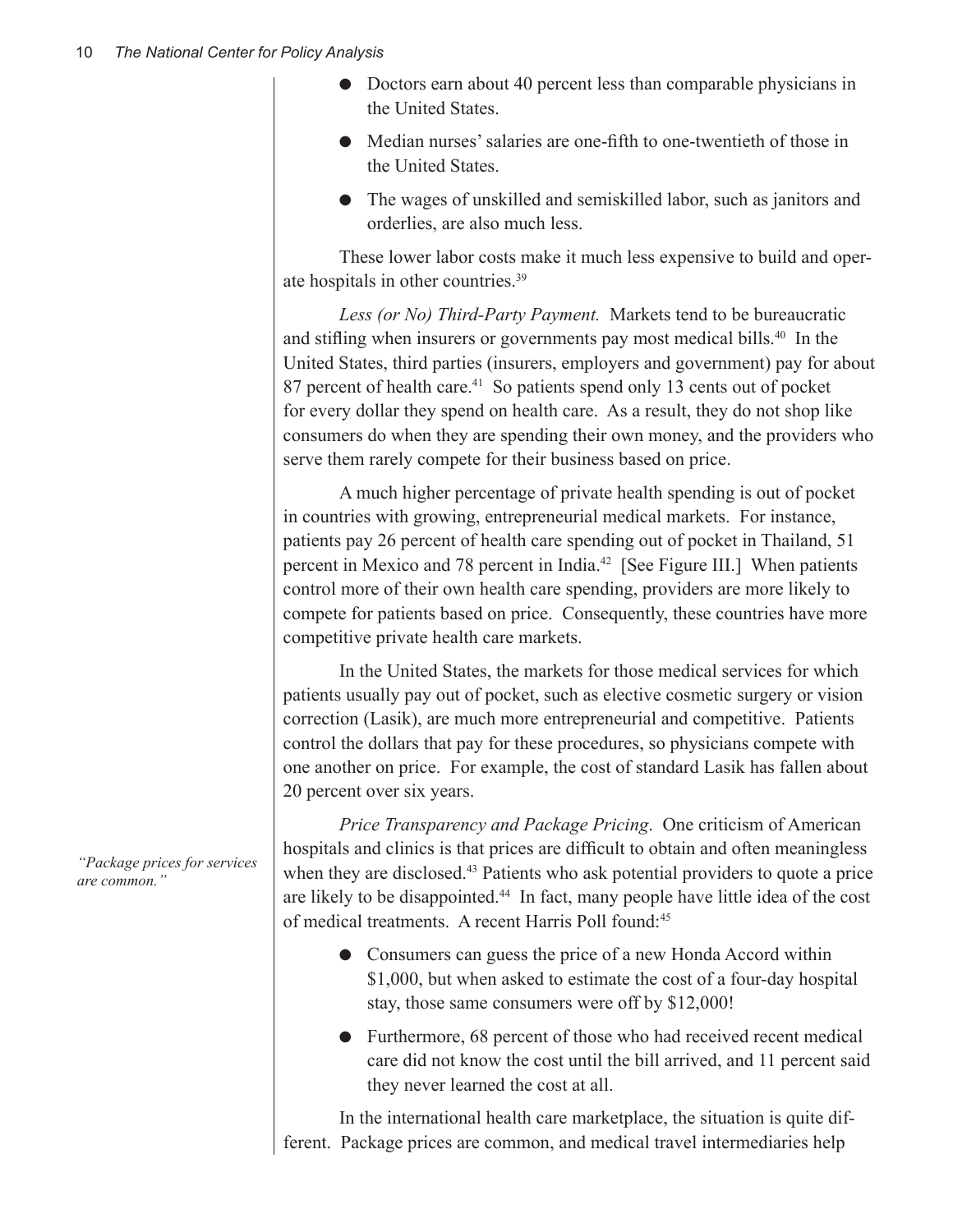# **The Cost of Medical Procedures in Selected Countries (in U.S. dollars)**

**TABLE I**

| Procedure                              | U.S.<br><b>Retail Price</b> * | U.S.<br><b>Insurers' Cost*</b> | India <sup>**</sup> | Thailand** | Singapore** |
|----------------------------------------|-------------------------------|--------------------------------|---------------------|------------|-------------|
| Angioplasty                            | \$98,618                      | \$44,268                       | \$11,000            | \$13,000   | \$13,000    |
| Heart bypass                           | \$210,842                     | \$94,277                       | \$10,000            | \$12,000   | \$20,000    |
| Heart-valve<br>replacement<br>(single) | \$274,395                     | \$122,969                      | \$9,500             | \$10,500   | \$13,000    |
| Hip replacement                        | \$75,399                      | \$31,485                       | \$9,000             | \$12,000   | \$12,000    |
| Knee replacement                       | \$69,991                      | \$30,358                       | \$8,500             | \$10,000   | \$13,000    |
| Gastric bypass                         | \$82,646                      | \$47,735                       | \$11,000            | \$15,000   | \$15,000    |
| Spinal fusion                          | \$108,127                     | \$43,576                       | \$5,500             | \$7,000    | \$9,000     |
| Mastectomy                             | \$40,832                      | \$16,833                       | \$7,500             | \$9,000    | \$12,400    |

*"Cash-paying patients pay higher prices than insurers in most U.S. hospitals."*

\* Retail price and insurers' costs represent the mid-point between low and high ranges.

\*\* U.S. rates include at least one day of hospitalization; international rates include airfare, hospital and hotel.

Sources: Subimo (U.S. rates); PlanetHospital (international rates), cited in Unmesh Kher, "Outsourcing Your Heart," *Time*, May 21, 2006.

patients compare prices. [For examples, see Table I.] Even providers who do not offer fixed pricing will provide reasonably accurate price quotes. As a result, medical centers and clinics that treat large numbers of medical tourists routinely quote prices in advance and look for ways to reduce patients' costs.<sup>46</sup>

*Few Cross-Subsidies.* In American full-service nonprofit general hospitals, revenues from treatments for some patients are used to cover the costs of providing treatments to other patients. This cross-subsidization is possible because some medical procedures produce more revenue than it costs to provide them. For example, the revenue from routine heart catheterization procedures or diagnostic imaging systems in a community hospital might be used to subsidize indigent health care or the cost of operating the emergency room. This means that a hospital's charges for the heart procedure more than cover its costs, but its charges for emergency room care do not cover those costs. If there is no competition for the business of heart patients in the hospital's service area, it can cross-subsidize without losing revenue.

However, a provider who does not cross-subsidize could offer the cardiac treatment for a lower price or could make a profit charging the same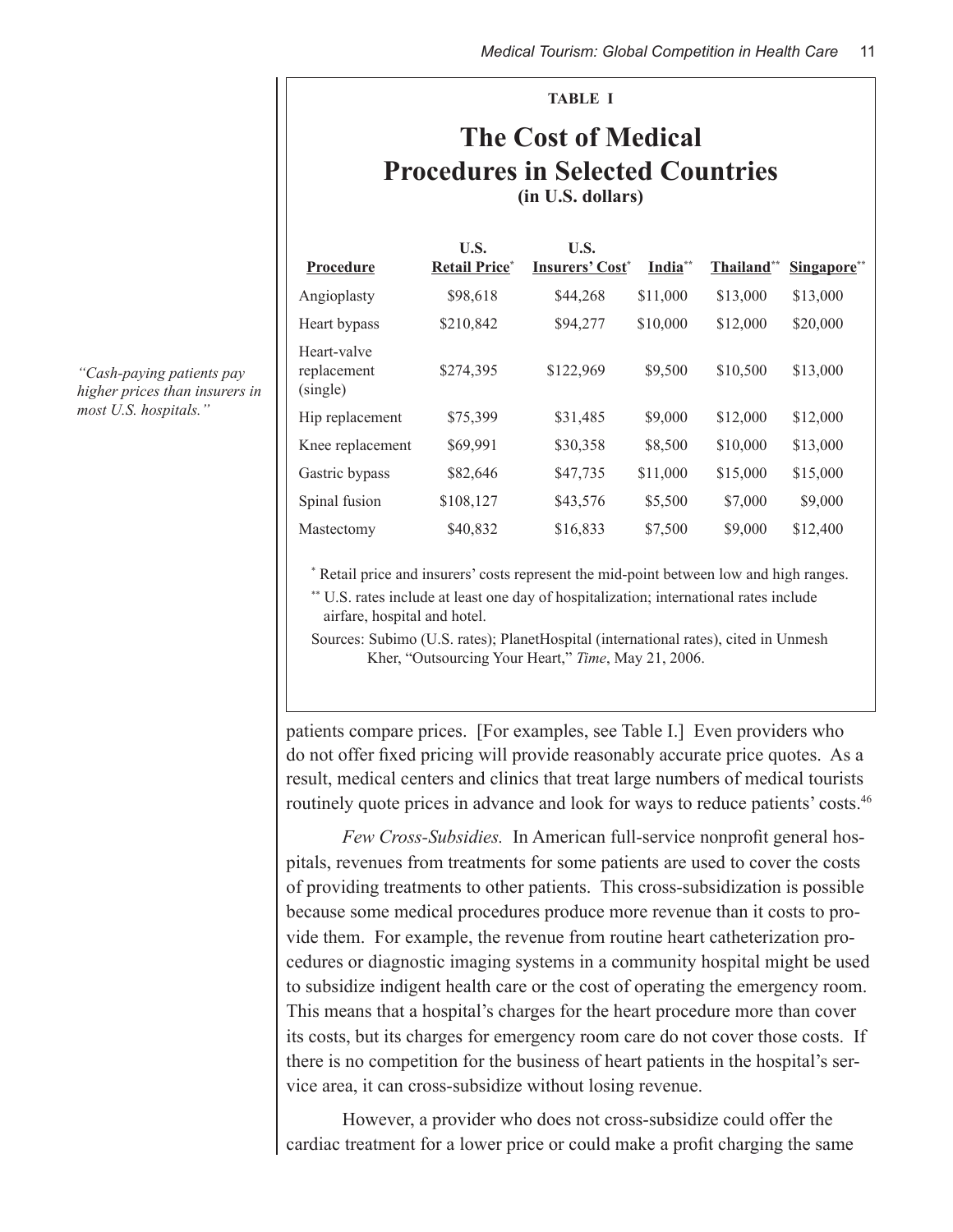price. In the United States, such providers have emerged in the form of highly efficient specialty hospitals. Nonprofit community hospitals complain that specialty hospitals skim off lucrative surgeries but do not provide the services that community hospitals do, such as emergency departments and charity care for the uninsured. This has led to a moratorium on new specialty hospitals in the Medicare program**.** 47

*Streamlined Services.* Some foreign medical providers operate highly efficient "focused factories." These are specialty clinics and hospitals where tasks and procedures have been streamlined for the highest efficiency — similar to the way a Toyota automotive plant operates.<sup>48</sup> For example, Fortis Healthcare's Rajan Dhall Hospital in New Delhi uses a business model that combines the personalized service of the hotel industry with the industrial processes of an automaker — both industries in which its senior executives have experience.<sup>49</sup> Jasbir Grewal, Rajan Dhall's vice president for operations, spent years working for the Hilton hotel chain. He describes their hospital as "a hotel providing clinical medical excellence." Fortis chairman Harpal Singh, who came from the automotive industry, emphasizes the need to streamline processes in such a way that procedures can be performed quickly and efficiently.50

*Limited Malpractice Liability.* Malpractice litigation costs are also lower in other countries than in the United States. While American physicians in some specialties pay more than \$100,000 annually for a liability insurance policy, a physician in Thailand spends about \$5,000 per year. Thailand does not compensate victims of negligence for noneconomic damages, and malpractice awards are far lower than in the United States.<sup>51</sup>

*Fewer Regulations.* Excessive health care regulations in the United States prevent American hospitals from making the sort of collaborative arrangements many international hospitals use. For instance, facilities abroad can structure physicians' compensation to create financial incentives for the doctors to provide efficient care, whereas American hospitals usually cannot. The reason: Physician compensation arrangements in American hospitals cannot violate the Stark (anti-kickback) laws.

Foreign hospitals can also employ physicians directly — a practice prohibited by many states.<sup>52</sup> For instance, physicians in India contract with hospitals to provide a certain number of hours per month in return for a guaranteed fixed fee. Patients select the hospital based on reputation and then choose an appropriate doctor who works with the hospital. In this regard, physicians depend on hospitals for business rather than the other way around.

# **Ensuring Quality for Medical Tourists**

Some American medical trade groups caution patients about the quality of treatment abroad.53 Speaking of foreign medical providers, Bruce Cun-

*"Foreign hospitals have fewer cost-increasing regulations and cross-subsidies."*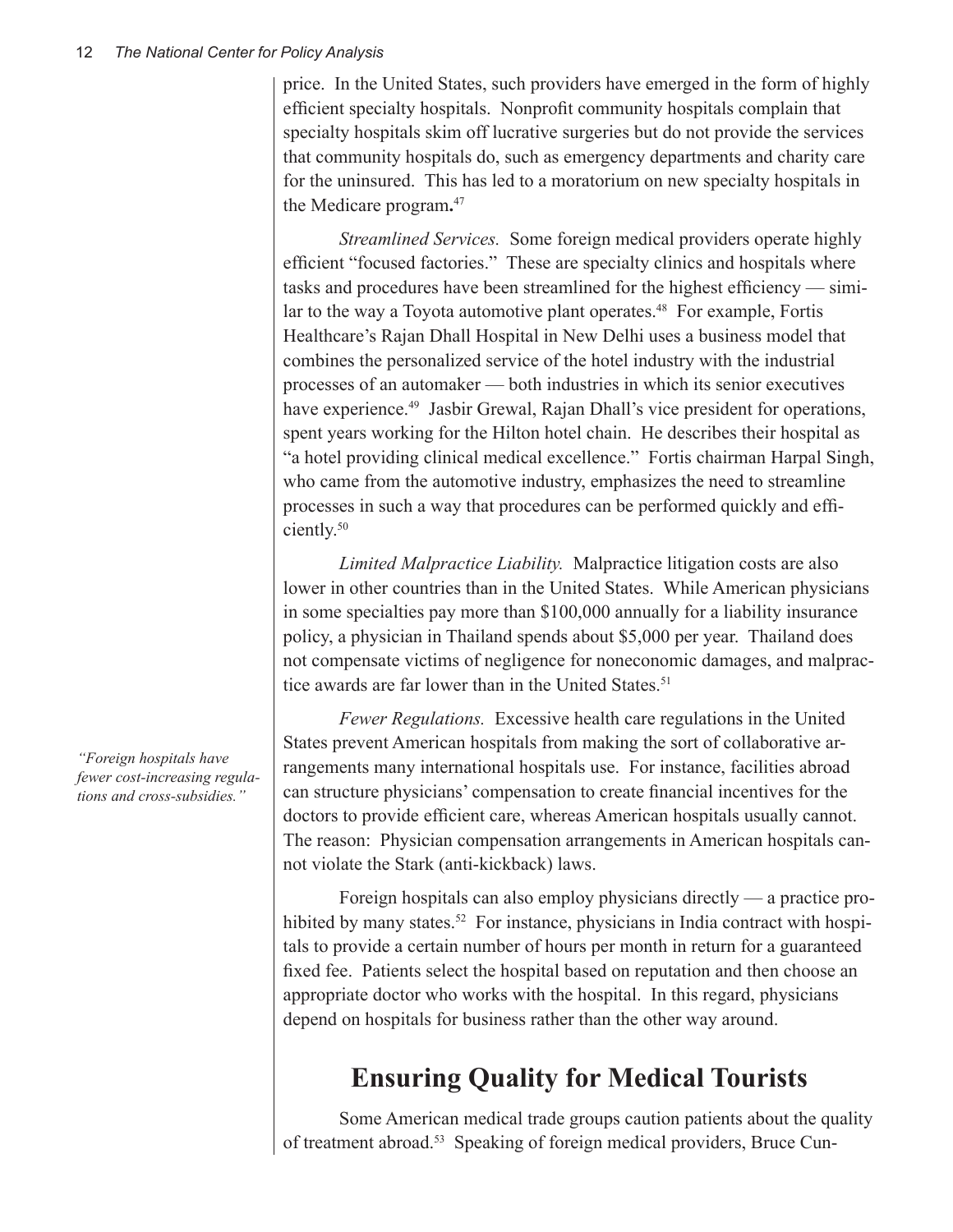

1 Zhongmin Li et al., "Coronary Artery Bypass Graft Surgery in California: 2003 Hospital Data, California CABG Outcomes Reporting Program, Office of Statewide Health Planning and Development, February 2006." Available at http://www.oshpd.cahwnet.gov/HQAD/Outcomes/Studies/cabg/2003Report/2003Report.pdf. Access verified June 22, 2007.

<sup>2</sup> The mortality rate for primary isolated CABG is 0.6 percent. See "Welcome to the Department of Cardiovascular Surgery," Cleveland Clinic Foundation Web site. Available at https://www.ccf.org/heartcenter/pub/about/specialties/ cvsurgery.asp. Access verified June 22, 2007.

3 Arnold Milstein and Mark Smith, "Will the Surgical World Become Flat?" *Health Affairs*, Vol. 26, No. 1, January/ February 2007, pages 137-141.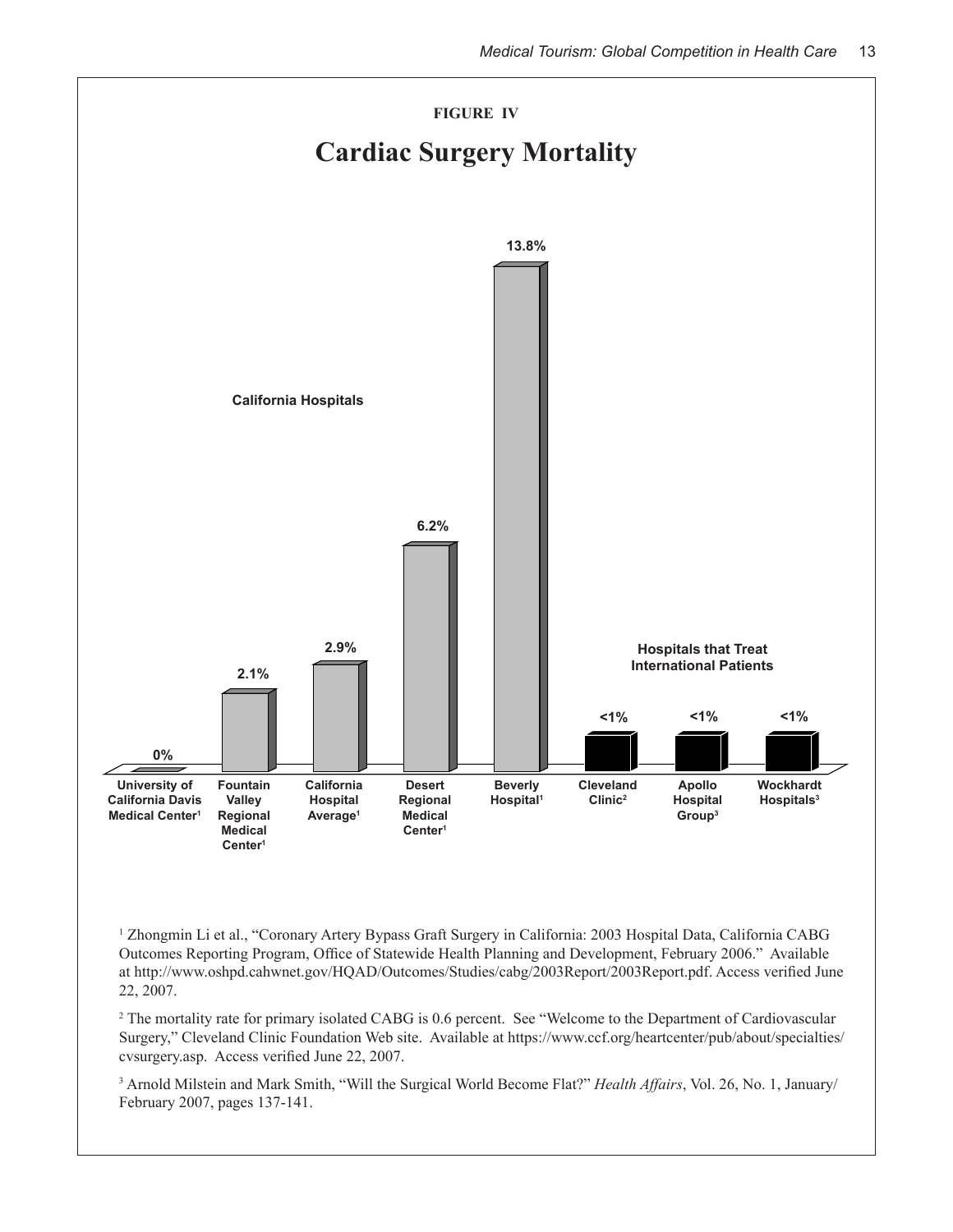ningham, president of the American Society of Plastic Surgeons, told the U.S. Senate Select Committee on Aging, "Without a complete understanding of the medical standards for the health institution or facility, medical providers, surgical training, credentials, and postoperative care associated with surgery, a patient can be ill-informed — and worse, at significant risk."54 In fact, Cunningham's warning could easily apply to U.S. hospitals as well. Information on quality is not readily available to patients, and what is available is often difficult to interpret or irrelevant.

**Measuring Quality.** Despite claims of high U.S. standards, results vary widely by hospital. Consider one of the most commonly performed procedures in the United States today — coronary artery bypass graft (CABG) surgery:

- l Hospitals in California that perform CABG surgery have an average mortality rate of nearly 3 percent  $(2.91)$ .<sup>55</sup>
- $\bullet$  The California average is nearly four times higher than the Cleveland Clinic, considered the best hospital in the nation by *U.S. News & World Report*. 56

Closer inspection of California hospitals shows wide variations in quality:<sup>57</sup> [See Figure IV.]

- The University of California Davis Medical Center experienced no deaths among the 136 patients receiving CABG surgery in 2003.
- $\bullet$  Fountain Valley's mortality rate of 2.14 percent was below the state average of 2.91 percent.
- $\bullet$  But Desert Regional Medical Center, which performed a similar volume of surgeries, had a mortality rate of more than 6 percent — twice the California average and 10 times Cleveland Clinic's average.
- **•** Beverly Hospital performs few CABG procedures, which may explain its high mortality rate of 13.79 percent.

How does the quality of facilities overseas compare to those in the United States? Some of the more prestigious providers, such as Apollo Hospital Group and Wockhardt Hospitals (which is affiliated with Harvard Medical School) in India, and Bumrungrad International Hospital in Thailand, offer a better level of care than the average community hospital in the United States.<sup>58</sup> [See the sidebar on Bumrungrad.]

As in the United States, many hospitals abroad do not disclose recognized quality indicators. But most hospitals that compete on the international level generally do.

**• Dartmouth Hitchcock Medical Center in New Hampshire and** Ohio's Cleveland Clinic have quality indicators on their Web sites.<sup>59</sup>

*"The quality of American hospitals varies widely."*

*"A number of foreign hospitals are accredited in the United States."*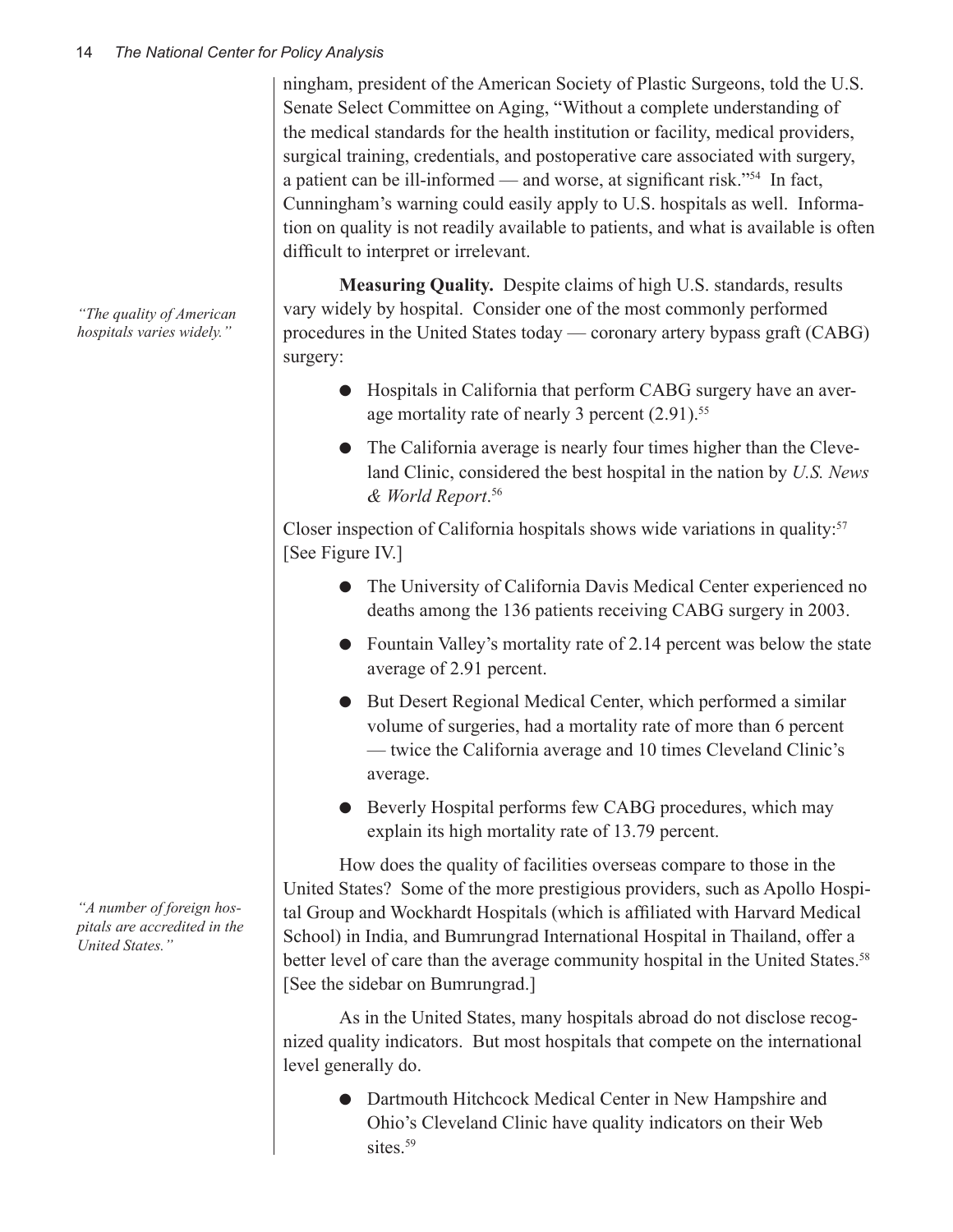### **Bumrungrad**

Bumrungrad International Hospital in Bangkok, Thailand, is a modern multispecialty hospital with 554 beds, accredited by the Joint Commission International.<sup>1</sup> Its main 12-story building was constructed in 1997 to comply with U.S. hospital building and safety standards. The medical staff of more than 900 includes about 200 U.S. board-certified physicians. Many others hold licenses in Australia, Europe and Japan. A team of 800 nurses assists with patient care.

Bumrungrad tracks more than 500 measures of quality and patient safety. It treats about 430,000 medical tourists a year from 190 different countries. This number included nearly 60,000 American patients in 2005.<sup>2</sup>

Bumrungrad is equipped with all the latest diagnostic equipment. It has 150 clinical exam suites, two cardiac catheterization labs and 19 operating theaters, two of which are specifically designed for cardiac surgeries.

The hospital uses Global Care Solutions' Hospital 2000®, a sophisticated health information technology system. This software is designed to recognize and prevent dangerous drug interactions, store patient records electronically and fully integrate all areas of patient management and hospital operations.<sup>3</sup>

The hospital staff assists patients with travel arrangements, airport pickup, interpreters and lodging if needed. Seventy-five percent of Bumrungrad's patients pay cash for services.4

1 Bumrungrad Web site http://www.bumrungrad.com/.

- 2 Louisa Kamps, "The Medical Vacation," Travel + Leisure, July 3, 2006.
- 3 Global Care Solutions Web site http://www.hospital2000.com/.
- 4 Mark Roth, "\$12 for a Half Day of Massage for Back Pain," *Pittsburgh Post-Gazette*, September 10, 2006.

*"A number of foreign hospitals are accredited in the United States."*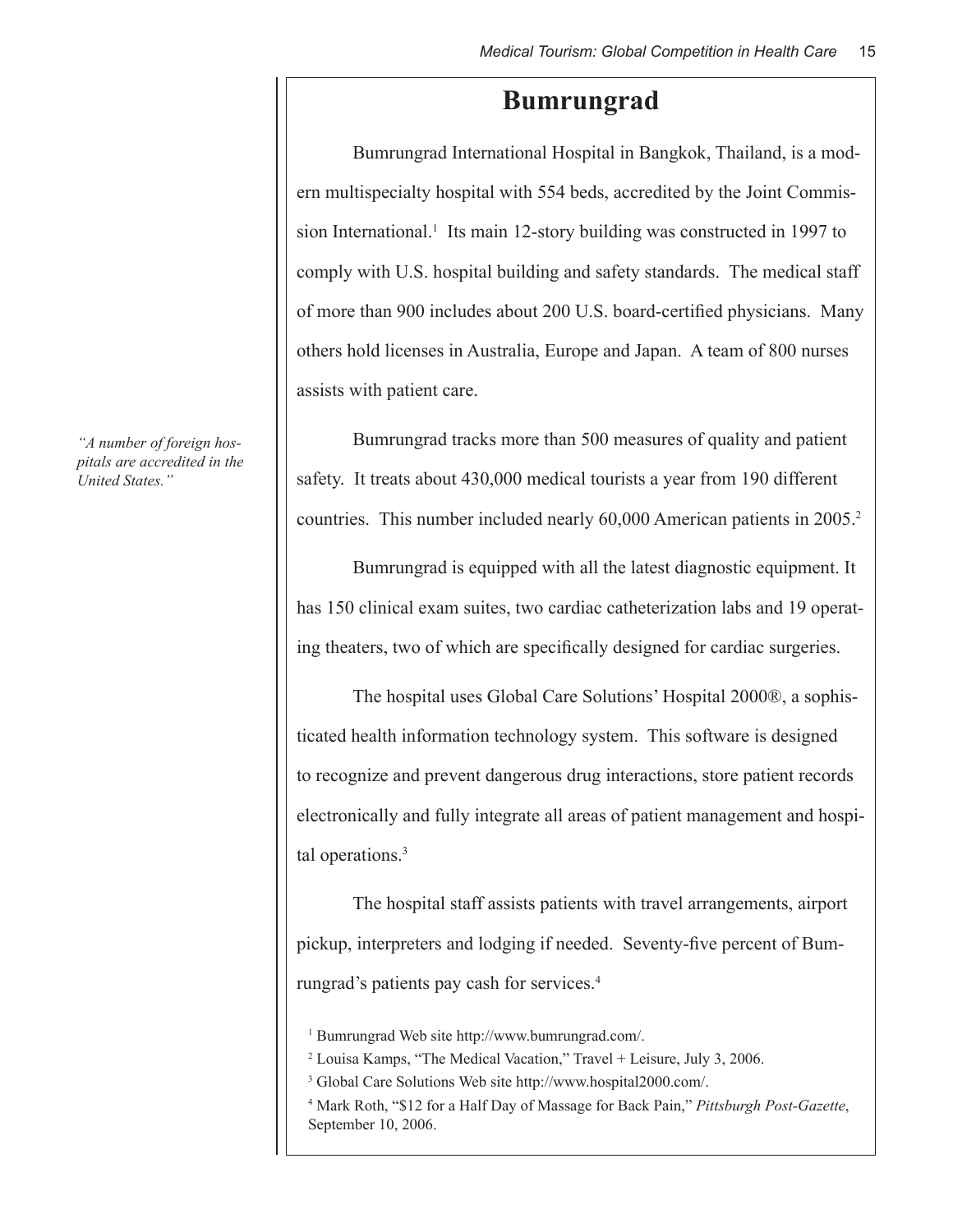- l National University Hospital Singapore also discloses information demonstrating that its quality compares very favorably internationally.60
- l India's Apollo Hospital Group has devised a clinical excellence model to ensure its quality meets international health care standards across all its hospitals.<sup>61</sup>

Other Indian hospitals are working to create standards for reporting performance measures.

**Electronic Medical Records.** Because potential medical tourists must first be evaluated remotely, most large health care providers and medical intermediaries for patients use electronic medical records (EMRs) to store and access patient files. Patients can then discuss the procedures with potential physicians via conference call.62 Modern hospitals abroad also use information technology to identify potential drug interactions, manage patient caseloads and store radiology and laboratory test results.<sup>63</sup>

By contrast, only about one out of four U.S. hospitals store medical records electronically.64Third parties pay 87 percent of medical bills in the U.S. health care system, and most of the third parties do not reimburse physicians or hospitals for the use of EMRs. Since others pay the bills, patients usually do not choose hospitals or physicians based on their use of EMRs.<sup>65</sup>

**Hospital Accreditation.** More than 120 hospitals abroad are accredited by the Joint Commission International (JCI), an arm of the Joint Commission for the Accreditation of Hospitals that accredits American hospitals participating in Medicare.<sup>66</sup> The International Standards Organization (ISO) also accredits hospitals that meet internationally agreed-upon standards. Nearly 150 foreign hospitals are accredited by ISO and JCI.67

In addition, some countries are adopting their own accreditation standards. For instance, the Indian Healthcare Federation is developing accreditation standards for its members in an attempt to reassure potential patients about India's high quality health care.<sup>68</sup>

**Hospital Affiliation.** Some foreign hospitals are owned, managed or affiliated with prestigious American universities or health care systems:

- The Cleveland Clinic owns facilities in Canada and Vienna, Austria; and in Abu Dhabi, the clinic already manages an existing facility and is building a new hospital.<sup>69</sup>
- $\bullet$  Wockhardt (India) is affiliated with Harvard Medical School.<sup>70</sup>
- **•** Hospital Punta Pacifica in Panama City, Panama, is an affiliate of U.S.-based Johns Hopkins International.<sup>71</sup>
- JCI-accredited International Medical Centre in Singapore is also affiliated with Johns Hopkins International.72

*"Some American hospitals have foreign affiliates."*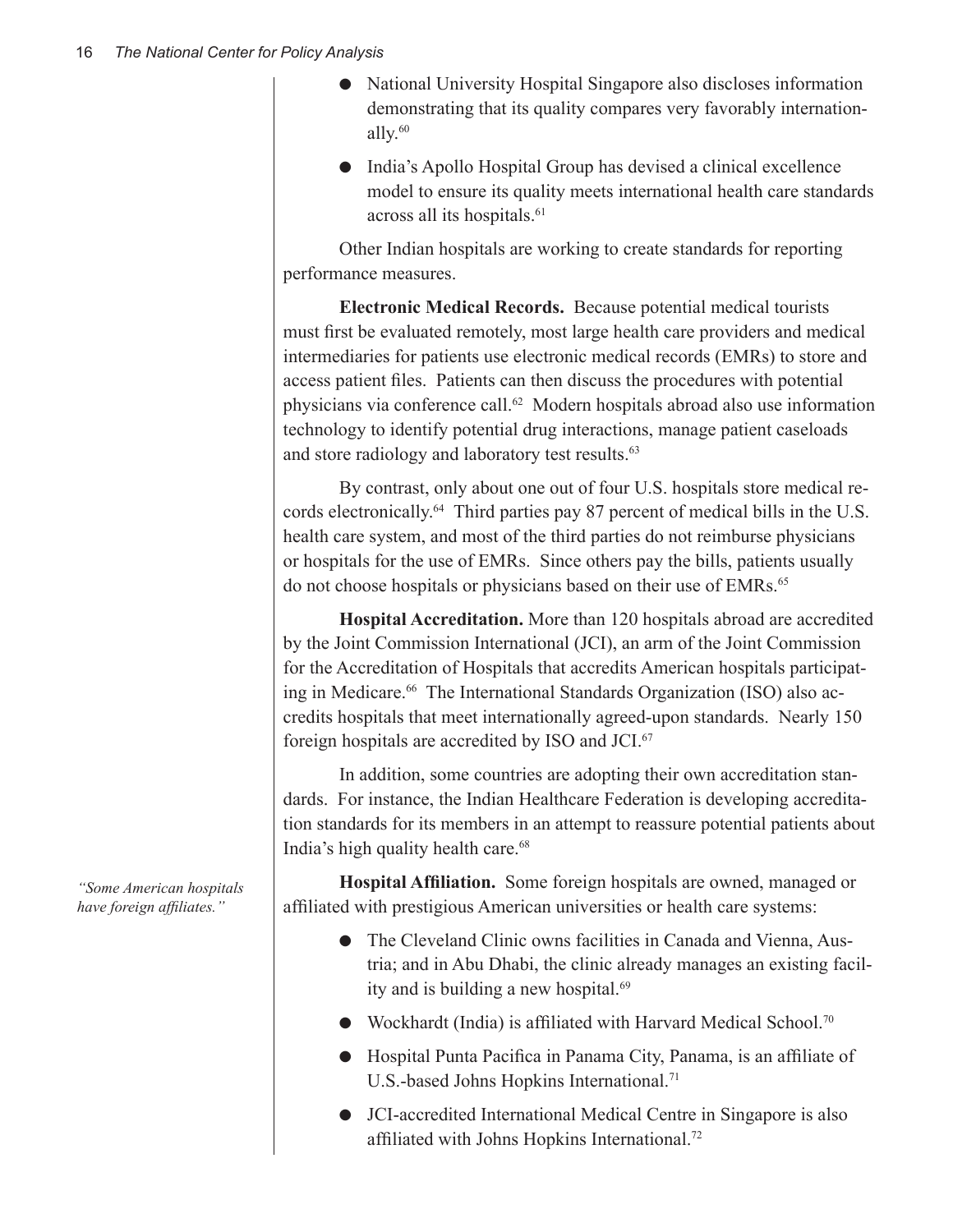- Dallas-based International Hospital Corp. is building and operating hospitals in Mexico that meet American standards.<sup>73</sup>
- **•** Bumrungrad International Hospital in Thailand has an American management team to provide American-style care.<sup>74</sup>

**Physician Credentials.** Foreign health care providers and medical travel intermediaries also compete on quality by touting the credentials of the medical staff. These physicians are often U.S. board-certified, while others have internationally respected credentials. Many of the physicians working with medical tourists were trained in the United States, Australia, Canada or Europe. Nearly two-thirds of the physicians who work with PlanetHospital have either fellowships with medical societies in the United States or the United Kingdom, or are certified for a particular specialty by a medical board.<sup>75</sup>

**Online Communities.** Potential patients can get some idea of the safety and quality of medical providers by searching online for testimonies of patients who have had surgery abroad. These Internet communities facilitate the exchange of information about providers, including facility cleanliness, convenience, price, satisfaction with medical services and the availability of lodging while recuperating.

PlasticSurgeryJourneys.com has built such a community. Members, including both former and prospective patients, can exchange information in online discussion forums on such topics as destinations, specific physicians and types of surgery. Members answer questions about side effects, complications and occasionally even discuss patients who have died from surgery. A few members who had cosmetic surgery have even posted before-and-after photos. If a facility performed low-quality work on a member, others in the community know to avoid the provider.76 For example, patients who were disfigured by Mexican cosmetic surgeons created a Web site (http://www.cirujanosplasticos.info) to warn away other patients. HealthMedicalTourism.org is another Web site with a forum where members can interact.<sup>77</sup> Authors of books on medical tourism also interact with readers online. Jeff Schult, author of *Beauty From Afar*, has links to articles, reviews and a blog where readers can comment on topics of interest.78

**When Things Go Wrong.** Even with the most skilled physicians, patients may have adverse outcomes. When a medical tourist experiences injury or even death, it is natural to wonder whether a poorly trained physician or substandard hospital played a part. Of course, sometimes adverse events are due to the patient's pre-existing health conditions or other factors not the fault of the physician; but, as with any service providers, doctors aren't perfect.

Little evidence exists to indicate that botched operations are a widespread problem in the medical tourism industry. Anecdotal evidence tends to involve cosmetic surgery patients who went to facilities that were not screened by a respected intermediary or whose physicians' credentials were not checked.

*"Some foreign hospitals have U.S. trained or U.S. certified physicians."*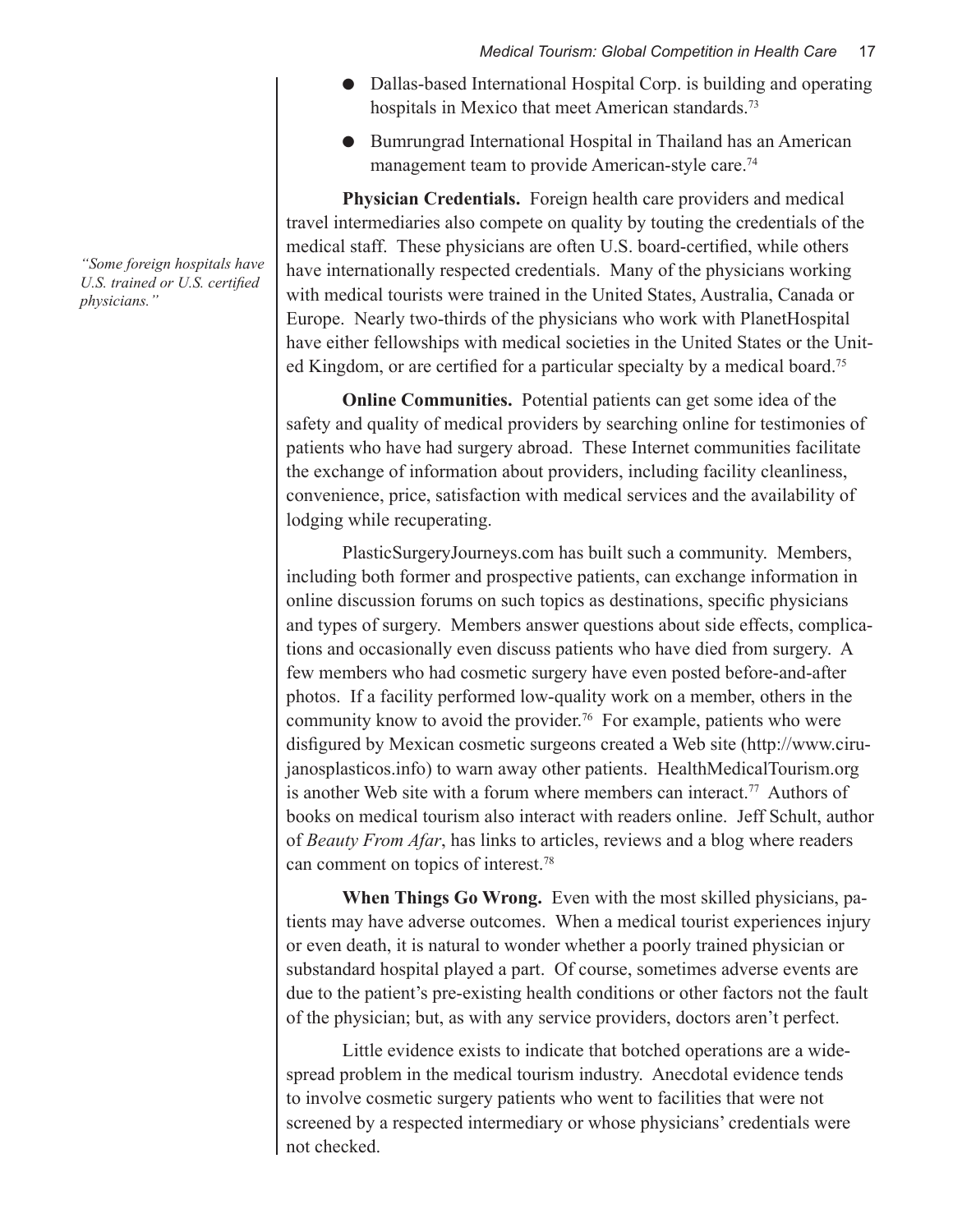Sometimes complications from cosmetic surgery are due to a patient's having too many procedures performed too soon. Most American physicians advise against multiple or consecutive cosmetic surgeries in a short period of time. But patients often have limited time off from work and consider travel and recuperative time as part of the cost of surgery. Thus they are tempted to economize by having more work done than is medically recommended.

Some foreign physicians entice patients with package deals that combine multiple surgeries for one low price. It is not uncommon for South American doctors to offer package prices that include full body liposuction, a breast lift or augmentation (with implant) and a tummy tuck.<sup>79</sup> The package price can be as low as \$6,500 (plus travel and lodging) in Colombia, Costa Rica or Mexico. The comparable surgery costs \$12,000 to \$15,000 — and sometimes as much as  $$30,000$  — in the United States.<sup>80</sup> Women who receive that much cosmetic surgery at one time often find recuperation slow and extremely painful. They may also need postoperative monitoring in a clinic for several days with intravenous antibiotics and blood transfusions, all of which can add several thousand dollars to their cost <sup>81</sup>

The Web-based intermediaries mentioned elsewhere in this study could help potential patients more carefully choose a destination and physician through a rating system similar to those found for travel and hotels on eBay, Orbitz, Travelocity or Expedia. A rating system would help steer patients to facilities that have more satisfied customers.82 Health care providers that fail to supply the quality and level of service American patients expect would be blackballed, or at the very least learn valuable lessons about what patients want.

Foreign laws governing medical liability are not as strict as those in the United States, nor is malpractice compensation as generous. Foreign physicians typically do not carry the same level of malpractice insurance as do American physicians.83 The threshold for malpractice is higher outside the United States, and there is limited recourse through the court system in some countries. Injured patients may not even have the right to sue at all.<sup>84</sup>

Moreover, a medical tourist would have no recourse through the American court system. It is doubtful an American court would hold an intermediary liable since medical tourism "matchmakers" are not health care providers, and, thus cannot commit malpractice.<sup>85</sup>

Reputable facilities abroad will work hard to prevent and correct problems. Although it rarely happens, patients may have to travel back for follow-up care if they do not have a U.S. physician willing to provide it. A patient may travel overseas again because the cost of treating unexpected complications is lower abroad. Additionally, some providers include treatment for complications in their package price.<sup>86</sup>

*"Patients should check the credentials and quality of foreign providers."*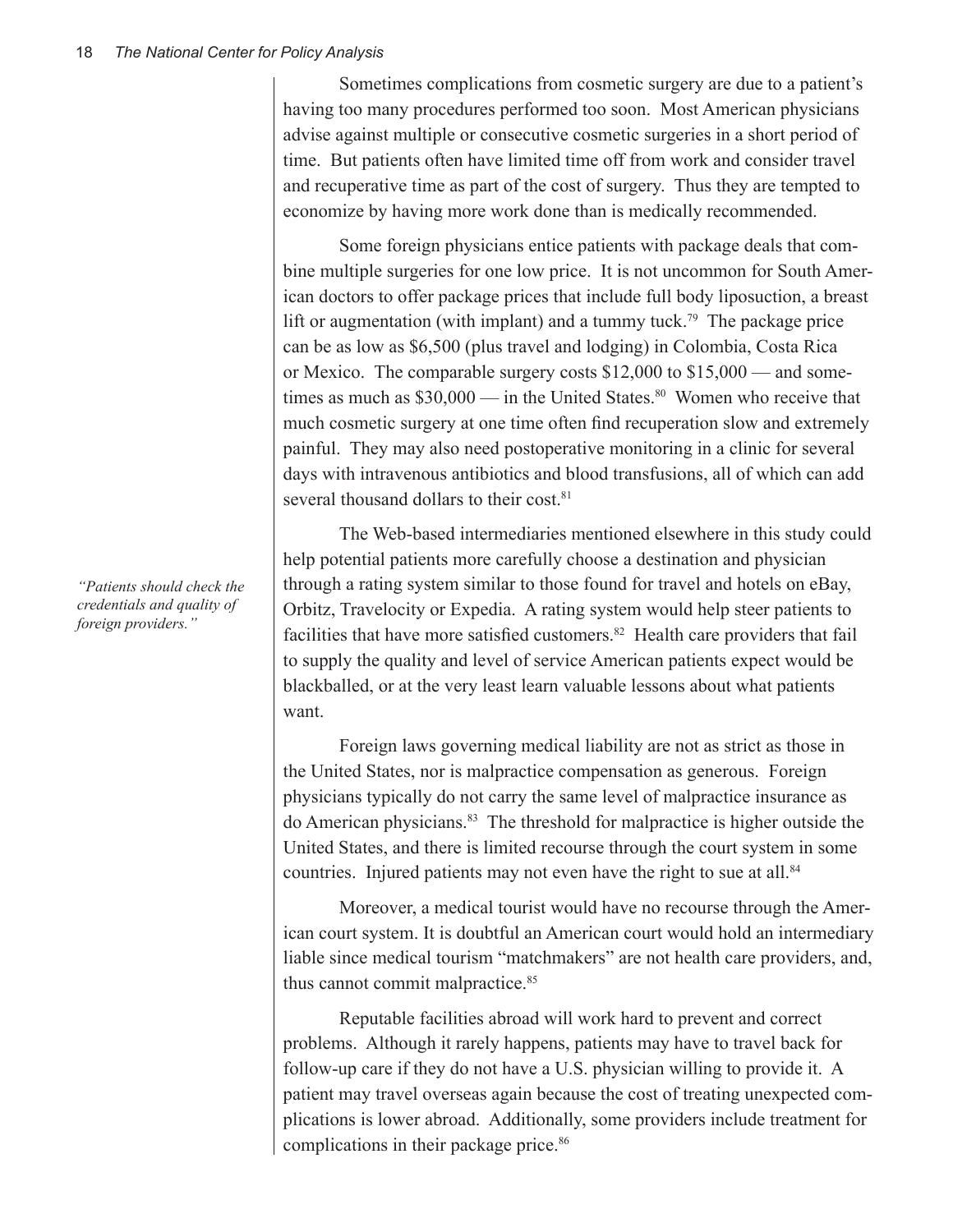**Medical Malpractice Insurance by Contract.** Medical tourists who have little recourse in foreign courts when malpractice occurs have another option: They can purchase a medical malpractice policy that pays in the event a procedure is botched from AOS Assurance Company Limited, an insurer based in Barbados.

One of the ways AOS ensures quality (and reduces its risk) is by covering only procedures performed in accredited hospitals by credentialed physicians. For instance, an American patient needing angioplasty can obtain \$250,000 of coverage for a fee of \$1,124.55. A patient wanting \$100,000 in financial protection against a botched facelift would pay \$225.87 In the event of medical malpractice, AOS Assurance Company Limited will compensate insured patients or their beneficiaries for lost wages, repair costs, out-of-pocket expenses, rehabilitation, severe disfigurement, loss of reproductive capacity and death.88 Claims are administered by an independent, Canadian-based firm, Crawford & Company.

## **How Globalization Is Changing the U.S. Health Care System**

For the United States, globalization of health care encompasses both exporting patients (medical tourism) and importing medical services (outsourcing). This medical trade has the potential to increase competition and efficiency in the United States.<sup>89</sup> Princeton University health economist Uwe Reinhardt says the effect of global competition on American health care could rival the impact of Japanese automakers on the U.S. auto industry — forcing domestic producers to improve quality and to offer consumers more choices.<sup>90</sup>

Apart from patient travel, many medical tasks can be outsourced to skilled professionals abroad when the physical presence of a physician is unnecessary. This can include long-distance collaboration — incorporating the services of foreign medical staff into the practices of American medical providers. Finally, global competitors can build facilities closer to the United States and selectively contract with U.S. health insurers.

**Outsourcing Medical Services.** Information technology makes it possible to provide many medical services remotely, including outsourcing them to other countries.<sup>91</sup> Telemedicine — the use of information technology to treat or monitor patients remotely by telephone, Web cam or video feed  $\frac{1}{2}$  is becoming common in areas where physicians are scarce.<sup>92</sup> It gives rural residents access to specialists and will probably become the preferred way to monitor patients with chronic conditions.

Outsourcing often results in lower costs, higher quality and greater convenience.93 Some clerical tasks, such as medical transcription — entering physician notes and dictation into a patient's electronic medical record — are

*"Medical tourists can purchase malpractice insurance to obtain compensation for bad outcomes."*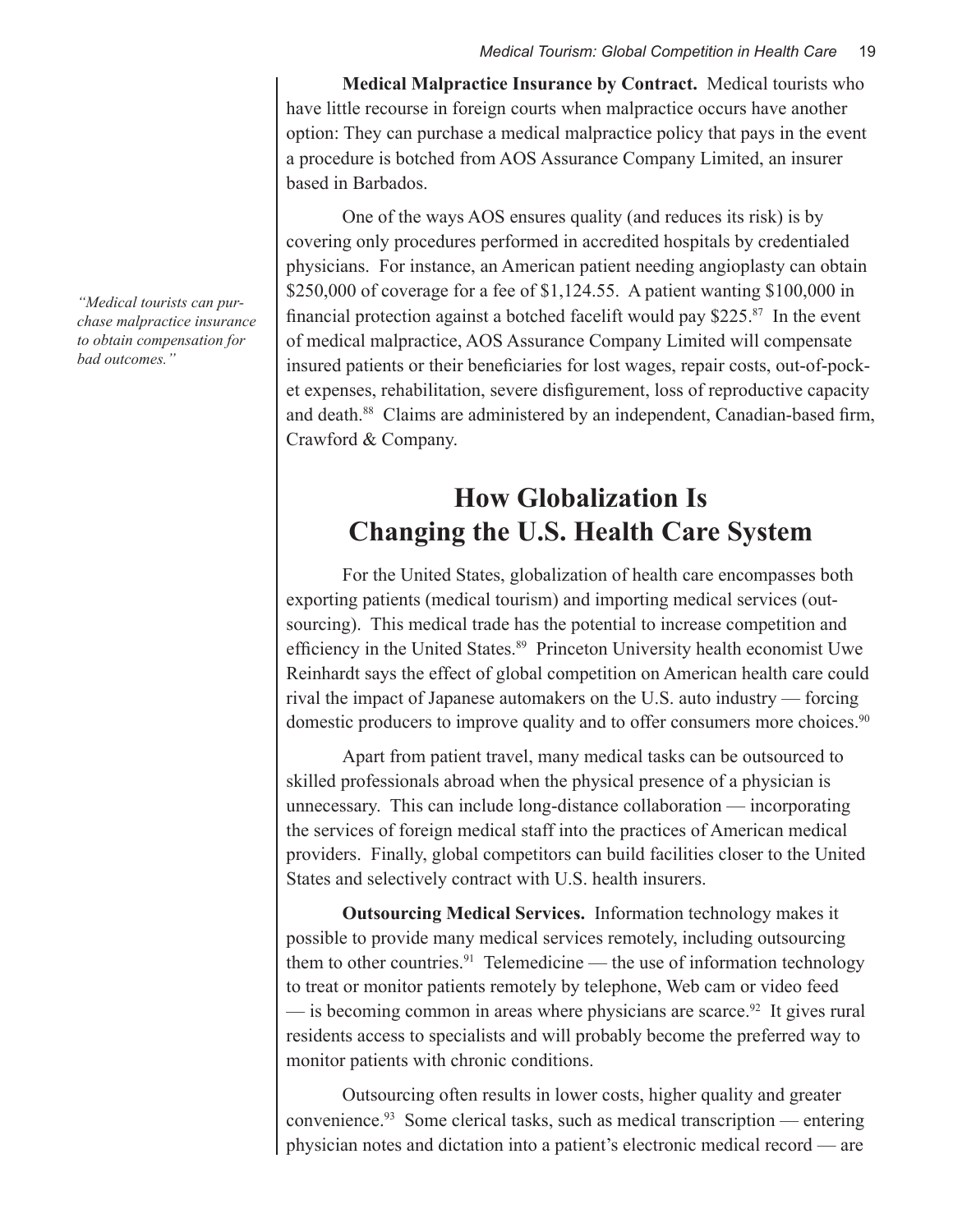already outsourced. American hospitals increasingly use radiologists in India and other countries to read X-rays.<sup>94</sup> For instance, NightHawk Radiology Services contracts with American board-certified physicians living in Australia for overnight interpretations of X-rays and scans.<sup>95</sup> Other medical tasks that don't require the physical presence of a physician could also be outsourced to lowercost doctors abroad.96 The British National Health Service (NHS) is considering using doctors in India to read some lab tests and MRI scans.<sup>97</sup>

PlanetHospital has offered to work with U.S. hospitals to set up local imaging centers that would use physicians in India to read imaging scans. An MRI scan could be performed profitably for as little as \$400 to \$500 — far less than typical U.S. prices.<sup>98</sup>

**Opportunities for American and Foreign Health Care Providers to Collaborate.** Helping patients properly manage a chronic condition is often complex and time consuming.<sup>99</sup> Outcomes could be improved if teams of medical providers worked together to improve all aspects of medical treatment through aggressive management.<sup>100</sup>

When multiple physicians are treating a patient, a case manager could ensure that all physicians are coordinating their efforts. However, such close monitoring and interaction is labor-intensive and costly. Often these tasks are not reimbursed or are reimbursed at rates lower than the cost of providing them. A potential solution is for American health care providers to collaborate with low-cost providers in developing countries by having them perform these labor-intensive tasks that don't require the physical presence of a physician.

Telemedicine, which involves remote consultation, monitoring and treatment of patients, is increasingly being used in disease management programs.101 Past research has already shown that telemedicine can improve adherence to protocols and increase convenience for patients with chronic ailments.102 Thus, it is a logical to outsource some of disease management or remote health coaching to places where labor costs are lower.

**Creating New Heath Insurance Plans that Cover Medical Travel.**  Currently, most insurers do not include foreign providers in their networks, but they may in the future.<sup>103</sup> Mercer Health, an employee benefits consulting firm, is working with several Fortune 500 employers to take advantage of medical travel.104 Several health insurers are also experimenting with international coverage. Milica Bookman, a professor at St. Joseph University, predicts that by 2009, it will become increasingly common for mainstream health insurers to include foreign providers in their networks.<sup>105</sup> The following are some examples of insurance products that already use foreign providers.

*Access Baja*.BlueShield of California has a health network designed for people who choose to get their medical care in Mexico. Access Baja was implemented a year after California passed legislation in 1999 allowing the

*"Outsourcing some medical tasks can reduce costs and improve quality."*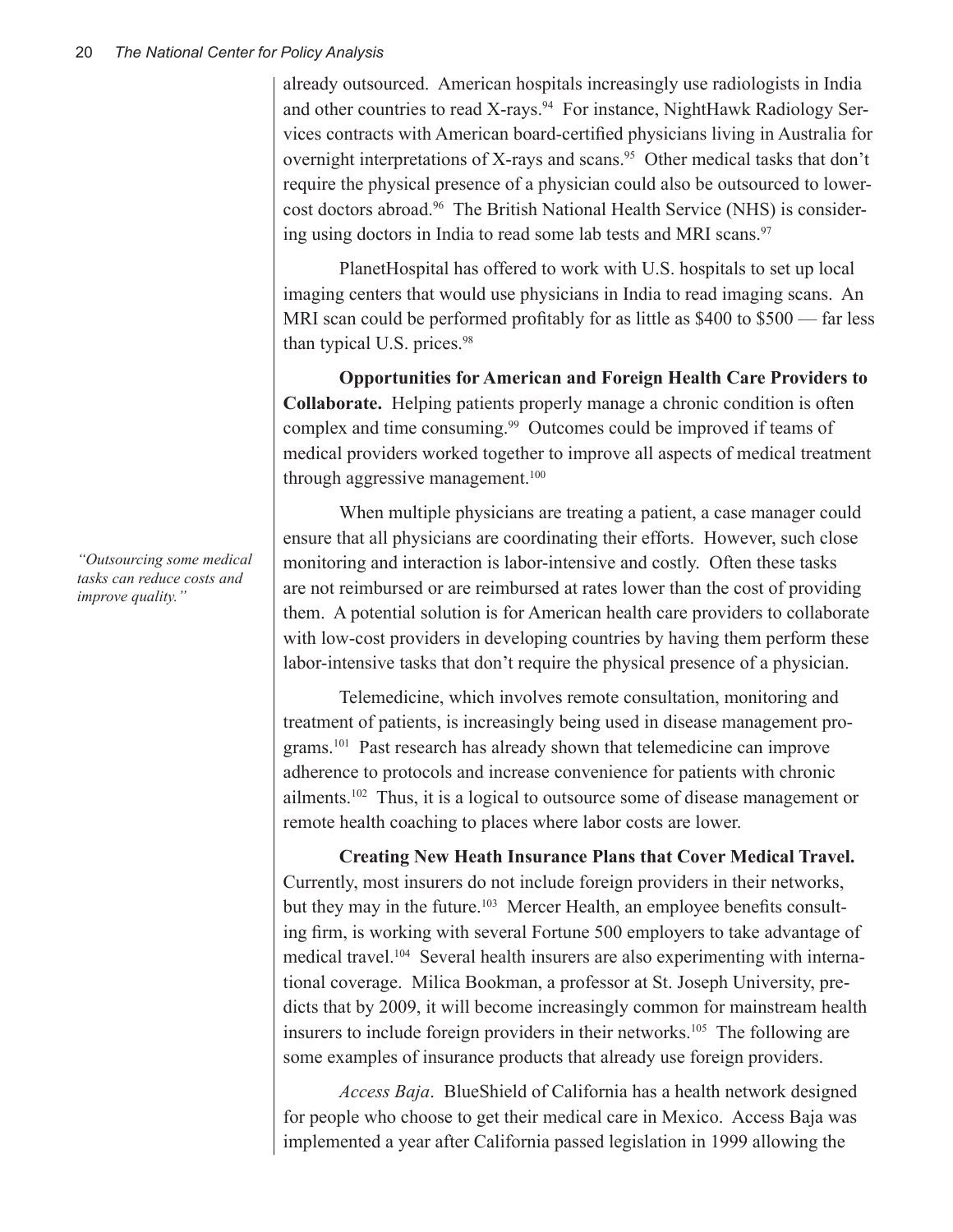#### *Medical Tourism: Global Competition in Health Care* 21

state's insurers to reimburse providers in Mexico.<sup>106</sup> Although many of the enrollees are Mexican nationals who cross the U.S. border each day to work, employers on both sides of the border can offer this plan to their workers. However, the plan requires enrollees to live within 50 miles of the border to easily access the Mexican primary care physicians in the BlueShield network. By 2005, nearly 40,000 people had signed up for coverage offered by Mexican health care providers.<sup>107</sup>

Because Mexican medical care costs less, Access Baja premiums are less than two-thirds the cost of the alternative BlueShield of California plans.108 Hispanic enrollees can have a doctor who is fluent in Spanish and understands their culture. An added convenience is that Mexican physicians are often available for same-day appointments, as well as evenings and on weekends.<sup>109</sup>

*Networks with Foreign Hospitals.* Some health plans take advantage of the potential in allowing enrollees to travel abroad for lower-cost treatments. In February 2007, BlueCross BlueShield of South Carolina added Bumrungrad International Hospital in Thailand to its network.<sup>110</sup> South Carolina BlueCross BlueShield does not plan to require patients to go abroad for lower-cost care, nor is it actively considering using financial incentives to encourage patients to travel abroad. Rather it is a value-added service available to members who request it. While no patients have thus far taken advantage of this service, it may benefit underinsured patients facing steep out-of-pocket payments.

*Other Options*. As the medical tourism trend grows, other U.S.-based companies in the health industry are looking at ways to offer medical travel that is at least partially covered by health insurance.

- Over the next few years, at least 40 company-sponsored health plans will offer overseas options through United Group Programs, a health insurer in Boca Raton, Florida.111
- In 2006, West Virginia's legislature held hearings on the possibility of including foreign hospitals in its state employees' health plan network.112
- And the medical tourism firms IndUSHealth and PlanetHospital are in the process of creating health insurance products that combine American-based primary care with foreign travel for expensive procedures.<sup>113</sup>

*PlanetHospital*. PlanetHospital is working with a major insurer to design a low-cost health plan. Initially, PlanetHospital plans to roll out a limited benefit plan, sometimes referred to as a "mini-med" plan, based on the casualty insurance model where the benefit is a specific sum of money. These types of plans generally provide coverage for a limited number of physician

*"Some health plans cover treatment in foreign countries."*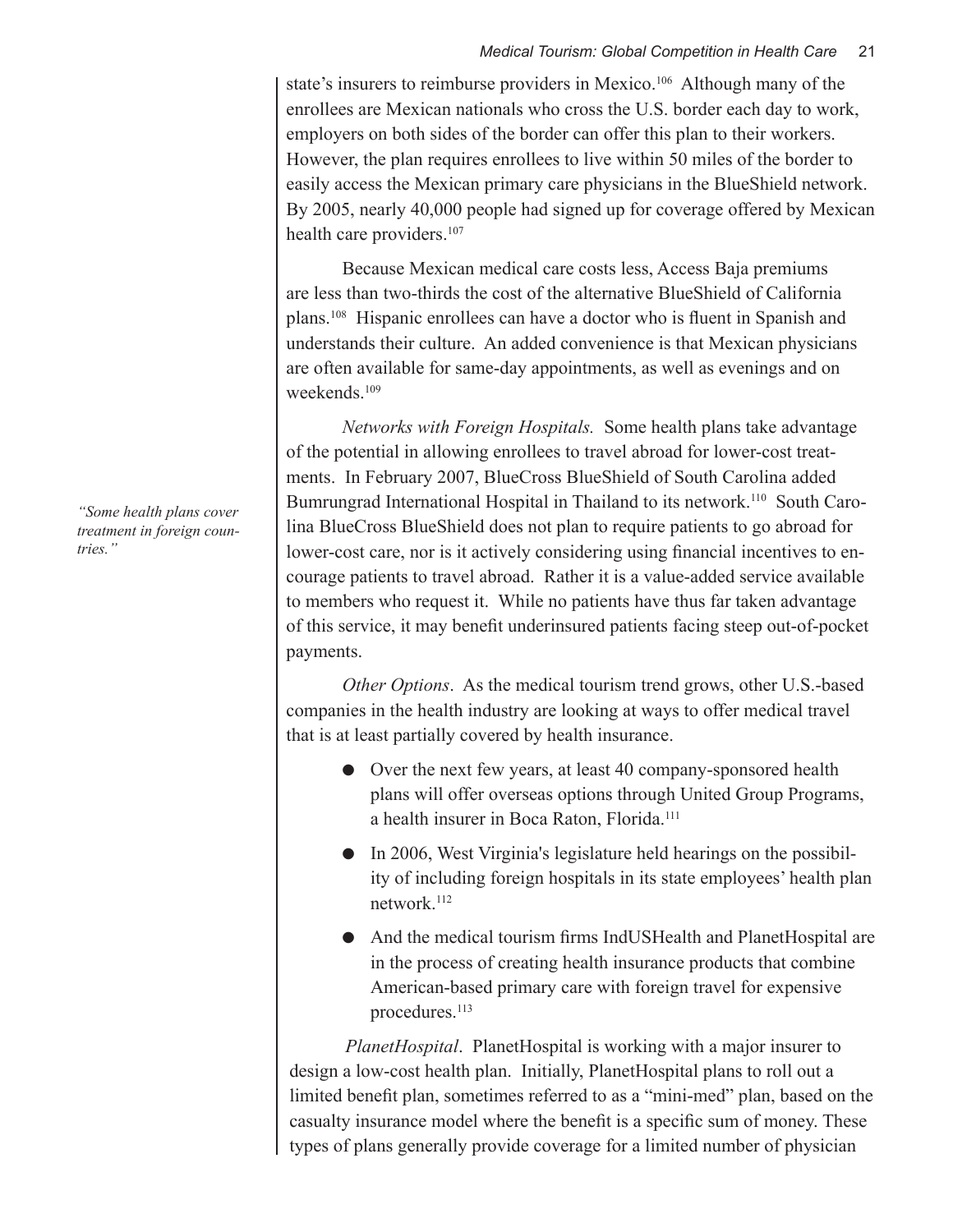visits each year, a limited amount of inpatient care and sometimes coverage for prescription drugs. Mini-med policies typically cap benefits at a maximum of about \$25,000 annually.114 Since the amounts these policies will pay are relatively low, patients can expect significant cost-sharing for medical care. But this provides an incentive for patients to carefully shop to avoid high outof-pocket costs.

The unique part of PlanetHospital's plan is that it will reimburse patients the same amount for each particular service, regardless of where it is performed. Thus a patient could significantly lower out-of-pocket costs by going abroad for treatment. For instance, an enrollee who needs a heart procedure could easily spend more than \$50,000 at a hospital in the United States. A mini-med policy may pay only \$10,000 toward the cost. But abroad, the same surgery could cost less than \$10,000, including travel, thus making the mini-med a sensible and affordable alternative. Because coverage is limited, this policy will cost about \$50 to \$100 a month, only a fraction of a traditional health plan**.** 115

PlanetHosptial's first step will be a health plan aimed at El Salvadorans living in the United States. Enrollees would receive a limited number of primary care visits locally under the plan and could travel to El Salvador for covered major medical needs. If the plan proves successful, additional ones will follow for countries such as Mexico and India. Coverage under one of these "mini-med" plans might cost a family as little as \$200 per month.<sup>116</sup>

**Effects of Increased Competition on U.S. Health Care Markets.** Global competition could lower the cost of some medical procedures. At the same time, increased international competition for qualified medical personnel could raise labor costs in the United States. If foreign medical students, physicians and nurses currently in America choose to work overseas, there may be shortages of workers in some medical specialties in the United States, and wages for these workers will rise. This is especially likely in areas of medicine not easily outsourced.117 For example, radiology is relatively easy to outsource since it does not require the radiologist to be physically present. Although radiology has been one of the highest-paid specialties in medicine, that is likely to change in the future since reading X-rays and other scans can easily be outsourced. On the other hand, outsourcing would have little effect on the inherently local practice of emergency room medicine.<sup>118</sup>

Global medical competition could also exacerbate the shortage of primary care physicians in the United States. Today nearly one-quarter of practicing physicians in the United States attended a foreign medical school. Indeed, each year nearly one-quarter of slots in U.S. medical residency programs are filled by foreigners.<sup>119</sup> Greater opportunities in their native countries and in other countries could reduce the number of foreign physicians (and nurses) practicing in the United States. It could also encourage more of them to return

*"New health plans offer a fixed payment per procedure to encourage patients to shop for health care."*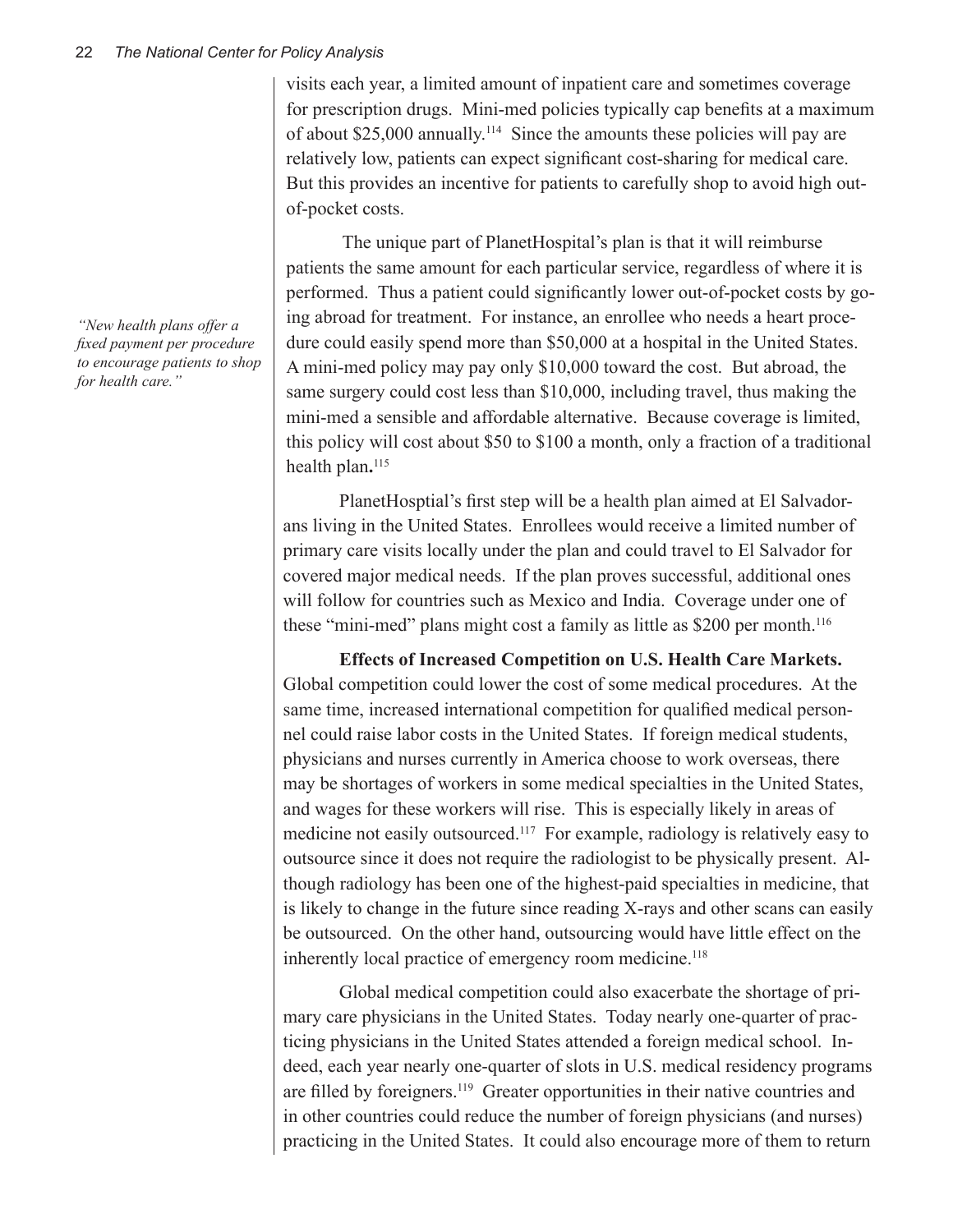home after they receive training.<sup>120</sup> Many foreign medical graduates work in underserved rural areas, so these communities would be especially hard hit.<sup>121</sup>

Also, due to an ongoing nursing shortage, American hospitals recruit foreign nurses to fill vacancies.122 A smaller supply of foreign physicians and nurses willing to work in the United States could strain the U.S. health care system by raising labor costs.

**Effects of Globalization on Health Care in Other Countries.** Today many African countries are experiencing shortages of physicians and nurses. Because of the opportunity to earn more in Europe and the United States, many physicians trained in Africa emigrate. More opportunities to work, higher pay and entrepreneurial opportunities in developing countries could reduce this brain drain. This would benefit the local populations by increasing their access to care.

Critics in developing countries claim that health care facilities and providers that serve medical tourists will treat only foreign patients to the exclusion of native-born poor residents.<sup>123</sup> This is unlikely, since most hospitals in developing countries cannot survive on cash-paying medical tourists alone.<sup>124</sup> But even if specific hospitals in developing countries are open only to foreigners and local elites, the health care systems of these countries will be enriched by the influx of revenue, enabling them to offer local populations increased access to medical care.125

## **Obstacles to Health Care Globalization**

Health care globalization, including medical tourism and medical outsourcing, has the potential to lower costs and increase competition in the American health care industry. However, there are numerous obstacles to incorporating foreign health care providers into the U.S. health care system. Some of these barriers are the result of entrenched interest groups that do not want to compete with low-cost providers.<sup>126</sup> Federal and state laws also create a number of obstacles to Americans seeking treatment abroad, including outdated laws supposedly intended to protect consumers that now merely increase costs and reduce convenience. Finally, state and federal regulations currently restrict public providers from outsourcing expensive medical procedures.<sup>127</sup>

In addition, federal regulations make it difficult for private plans to offer financial rewards to enrollees willing to seek care abroad. This is significant because insurance pays the bills for most U.S. patients and surveys find that patients are unwilling to travel long distances for health care of the same quality they could receive at home unless they have a financial incentive to do  $\mathrm{SO}^{-128}$ 

**State Licensing Laws.** Recent advances in information technology allow a radiologist to read X-rays from India just as easily as an American ra-

*"Medical tourists provide resources to improve health care in developing countries."*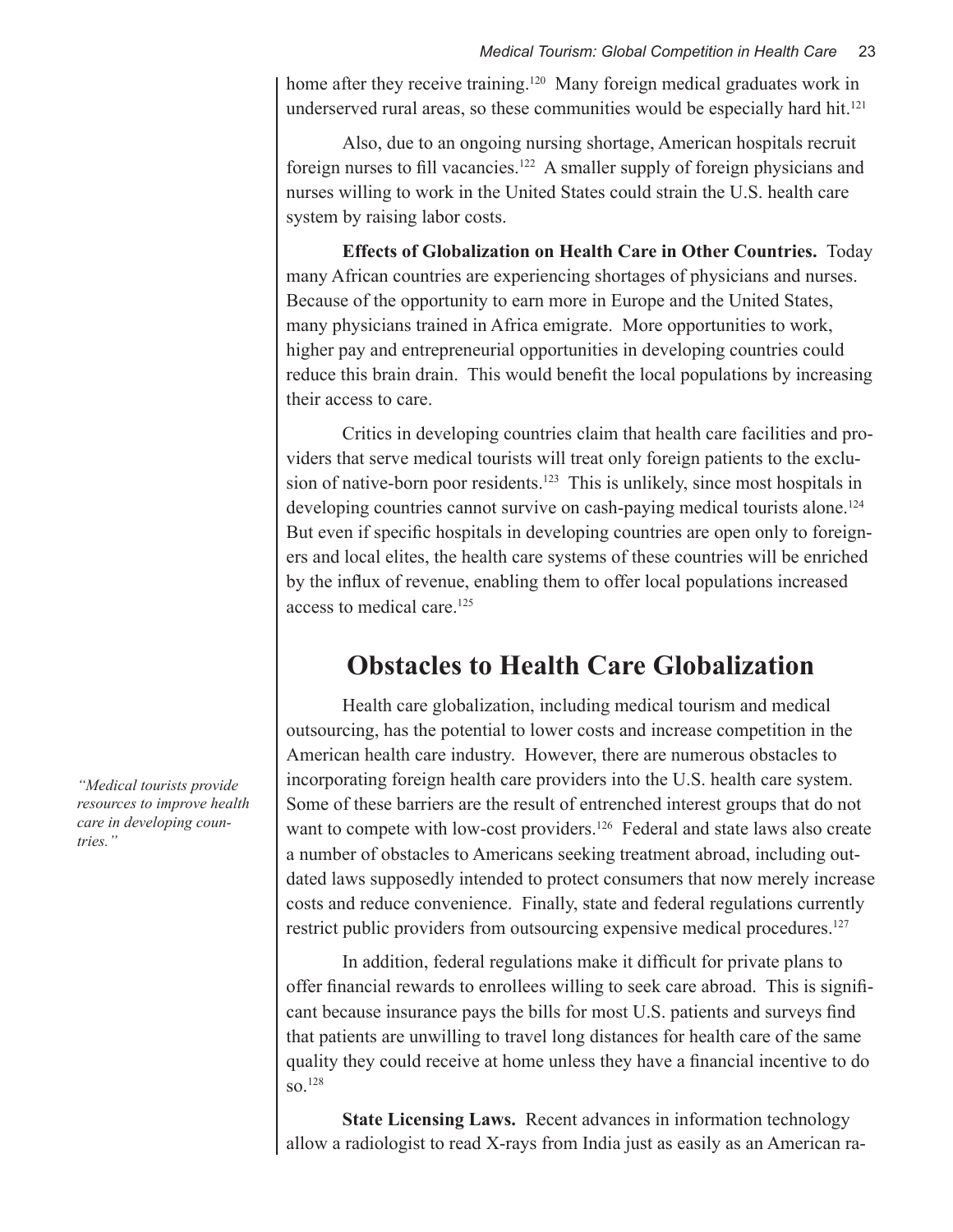diologist could read them from a home office. However, the practice of medicine is regulated by state medical boards, which generally require a physician to be licensed in the state where the patient receives treatment. Thus, state licensing laws prevent medical tasks from being performed by providers living in other states or countries. Foreign physicians also lack the authority to order certain tests, initiate therapies and prescribe drugs that American pharmacies can legally dispense.

States license and regulate physicians with the ostensible goal of maintaining the quality of medical care.<sup>129</sup> However, state medical boards are dominated by physicians and, like the boards governing other regulated professions, they tend to benefit the practitioners.130 Besides stringent licensing requirements, these organizations suppress competition among physicians by declaring certain practices to be unethical.<sup>131</sup> Medical societies have long opposed innovations that pose a threat to their autonomy or income.132 And threats to hospital revenue or the ability of hospital systems to cross-subsidize uncompensated care generate considerable opposition.<sup>133</sup>

Some restrictions on the practice of medicine have been removed in recent years, but many still exist. For example:

- $\bullet$  It is illegal for a physician to consult with a patient online without an initial face-to-face meeting.134
- $\bullet$  It is illegal in most states for a physician outside the state who has examined a patient in person to continue treating the patient via the Internet after the patient returns home.
- It is illegal in most states for a physician outside the state to consult by phone with patients residing in the state if the physician is not licensed to practice medicine there.

These laws make it difficult for American patients to seek care from doctors abroad via telephone and the Internet.

**Restrictions on Collaboration among Health Care Providers.** A physician practice in the United States could easily provide doctor visits in a traditional office, coupled with chronic disease management services from a foreign doctor and tests done at a convenient retail clinic when needed.135 Yet this scenario might run afoul of the so-called Stark laws. The federal Stark laws make it illegal for a physician to refer a patient for treatment to a clinic in which the doctor has a financial interest. It is also illegal for a physician to reward providers who refer patients to him, or to a hospital in which he has a financial interest. Unfortunately, laws meant to prevent self-dealing and kickbacks also inhibit beneficial collaboration between doctors and hospitals. For instance, the Stark laws could prevent a physician practice from referring a patient with a chronic condition to an affiliated disease management program (employing a foreign doctor) or prevent the practice from referring a patient needing minor treatment to an affiliated walk-in clinic.

*"State regulations prevent out-of-state doctors from treating patients."*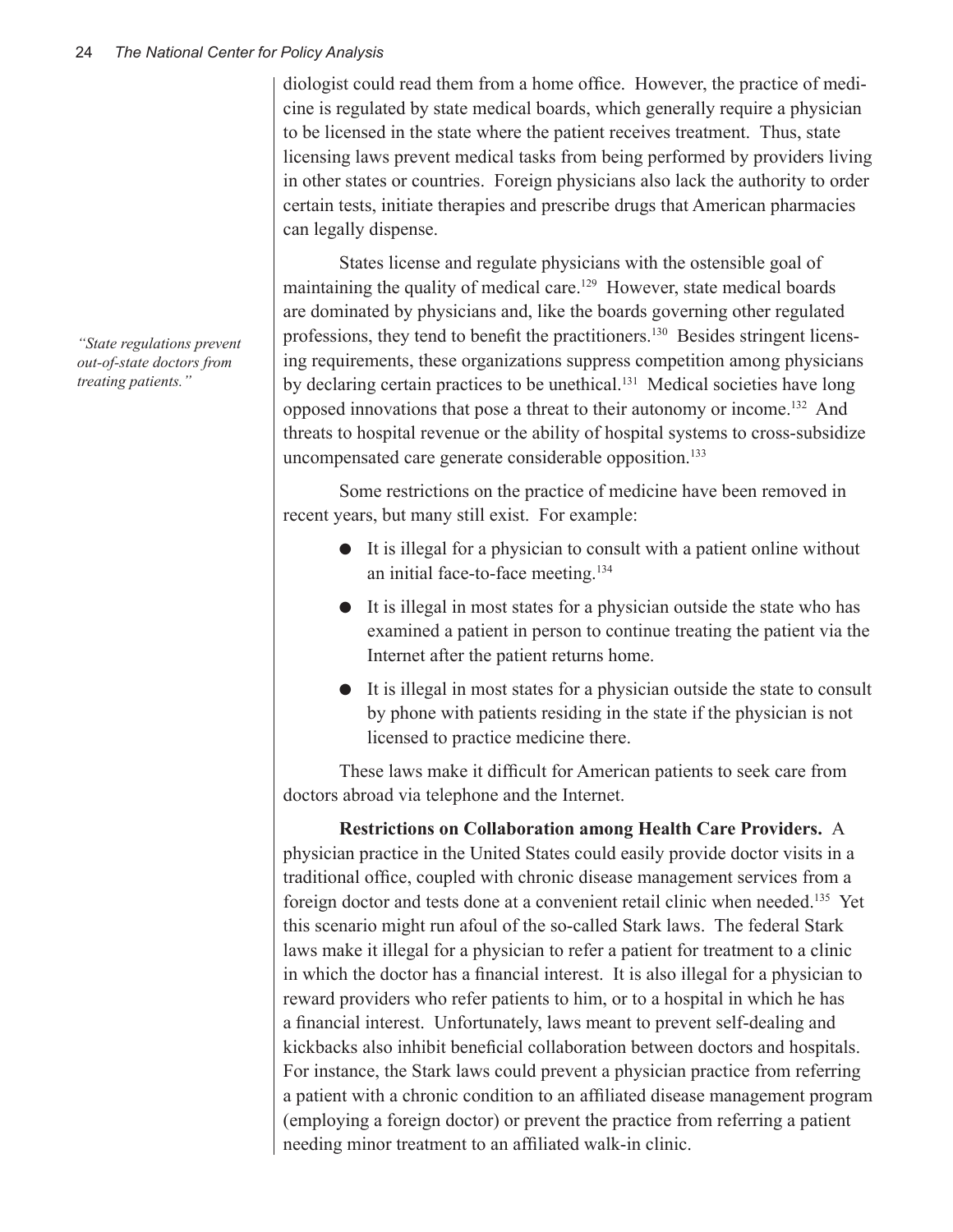By limiting compensation arrangements for referrals and collaboration, the Stark laws tend to result in rigid physician group practices that are not particularly convenient or economical for patients.

**Lack of Follow-Up Care.** Some procedures require follow-up care to monitor the healing process or remove stitches. In some cases, patients who have traveled abroad for medical procedures have problems finding a local physician willing to provide postoperative follow-up care.136 This is especially worrisome if the patient has complications. Liability for another provider's work is a perceived risk to doctors providing aftercare — one reason some American physicians are loath to provide follow-up care to patients treated abroad.

Another reason for physicians' reluctance to provide follow-up care is that patients treated abroad often lack insurance. Over the years, many doctors have assumed that health insurance is the only way for patients to finance medical care. Physicians may prefer not to treat uninsured patients (unless payment is made in advance) for fear they will not get paid.<sup>137</sup>



*"Some physicians are reluctant to provide follow-up care for patients treated abroad."*

*"Government health programs could save money from medical globalization."*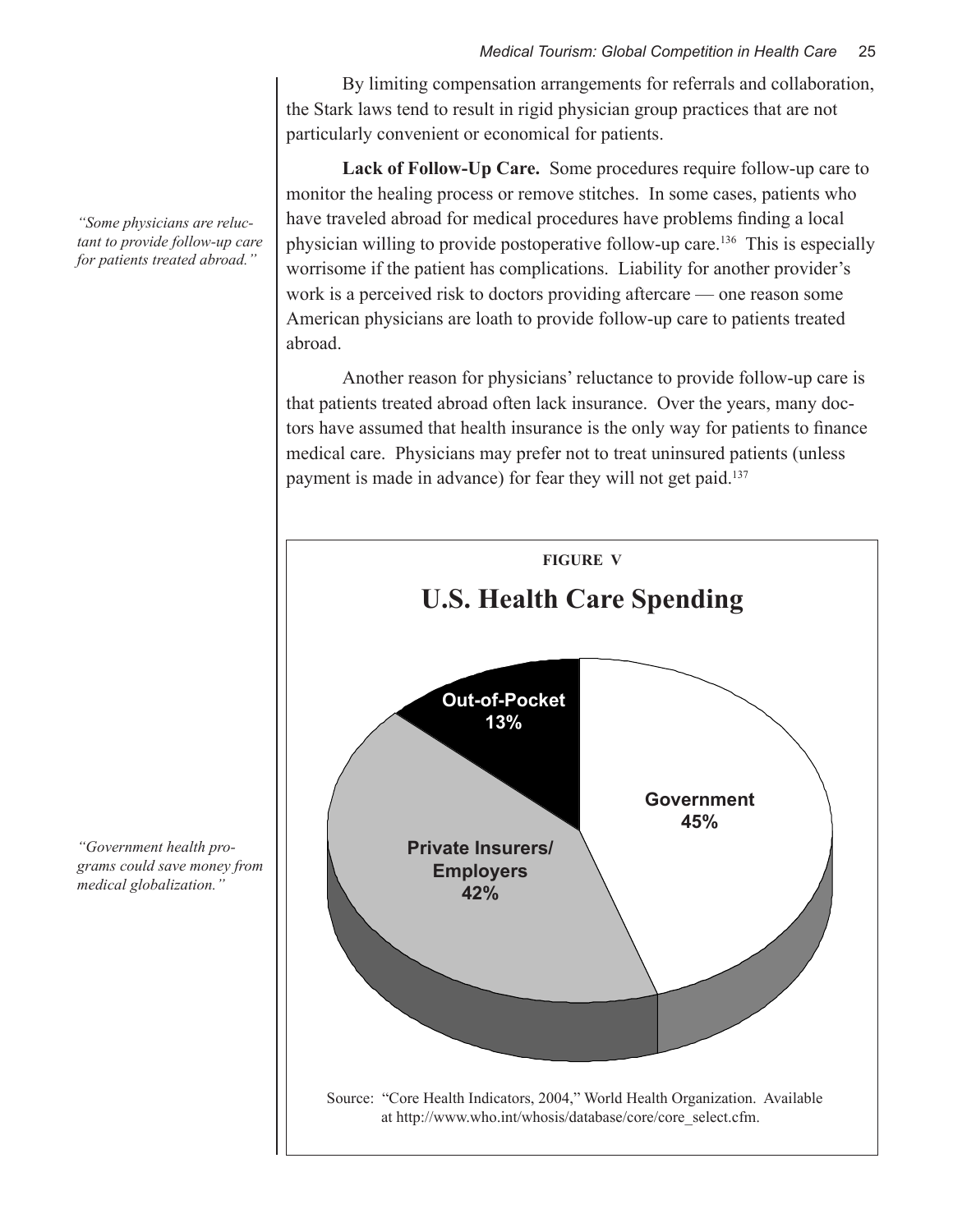Although lack of follow-up care is definitely a concern, many patients who have had surgery abroad report their regular doctor continued to treat them throughout recovery.138 Patients with a regular physician will likely fare better than those who are only seeking physician care for a short-term (postoperative) need.

**Legal Obstacles.** Employers and insurers could lower their health costs by sending employees abroad for treatment. However, there are important legal considerations. Plan sponsors must meet Employee Retirement Income Security Act (ERISA) fiduciary obligations in designing and managing employee benefit plans.<sup>139</sup> According to some legal scholars, an employer that sponsors a health plan offering workers a financial incentive to travel abroad for treatment could have greater liability risks. The concern is that financial incentives might induce enrollees to accept substandard care when they otherwise would select the local hospital of their choice — although many health plans do just that by offering financial incentives for patients to choose hospitals in their networks.140 If health plans cannot offer enrollees financial incentives, patients are unlikely to consider medical travel.<sup>141</sup>

**Federal and State Government Plan Obstacles.** Nearly half of all health care expenditures in the United States are paid for by government. [See Figure V.] This includes Medicare, Medicaid and health coverage for state and federal workers. It is hard to imagine significant cost savings occurring without involving the public sector.

Medicaid consists of 50 different state programs. State Medicaid programs near the border with Mexico could easily outsource some procedures abroad. Yet despite the potential savings for state taxpayers, none have considered taking this step. Medicare benefits are limited to the United States. This is a hardship on foreign-born workers who accrue benefits in the United States but want to return to their homelands to retire. This also forces the estimated 40,000 to 80,000 American retirees living in Mexico to pay out of pocket or return to the United States to receive care. Furthermore, Medicare requires significant patient cost-sharing, generally 20 percent above the deductible. Medicare could reduce costs and allow seniors to share in the savings by waiving the cost-sharing requirements.

## **What Public Policy Changes Are Needed?**

The first step is for state and federal policymakers to understand that global competition in health care will benefit American consumers by reducing costs and improving quality through competition.<sup>142</sup> Just as global competition improved the quality of automobiles, it will also improve the quality of medical care. Local politicians and community activists often fight to protect community hospitals from closure in the belief that communities cannot do without them**.** However, lawmakers must take advantage of cost-saving techniques

*"Health should be able to offer finanical incentives for patients to shop for health care."*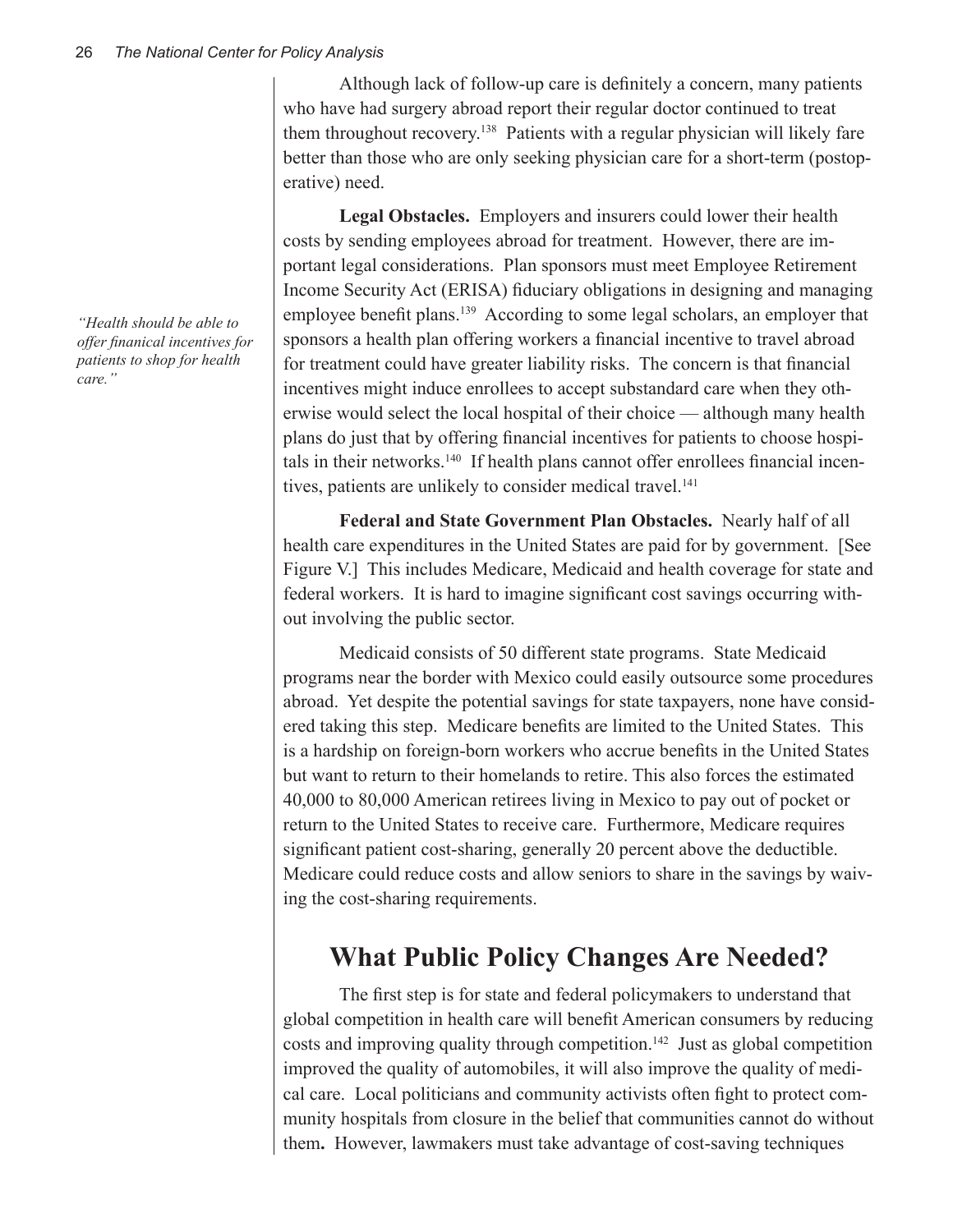in health care. States that border Mexico could follow California's lead and allow insurers to offer policies that include providers in Mexico. States that border Canada could follow suit.<sup>143</sup>

**Modernize State Licensing Laws.** Medical licensing laws must conform to the information age, where distance (or country) is irrelevant.<sup>144</sup> Reforms should include recognizing standards of other countries as an alternative to local licenses. For instance, many Indian and Thai physicians are board-certified or licensed in the United Sates, Australia, Britain or Canada. Foreign physicians who meet standard criteria should be considered licensed if their skills have been evaluated and approved for inclusion in a network. It does not make sense in the information age for each state to approve and police physicians living thousands of miles away. The same holds true for physicians practicing in the United States. Laws that prevent physicians in one state from consulting with patients in other states by telephone or e-mail should also be eased.

**Relax Laws Restricting Collaboration.** The federal Stark laws prohibiting self-referral should be modified to allow beneficial arrangements where care is coordinated and provided in a more efficient manner. Without revised legislation, it would be difficult to integrate the services of physicians living abroad into the practices of local providers. Integrated medical services would also allow domestic providers to compete by creating more efficient operations. For example, a traditional physician practice could offer disease management for chronic conditions at a lower cost through an associated Indian physician. And an American radiologist might have an Indian radiologist read X-rays at costs lower than competitors.

 **Encourage Follow-Up Care.** While physicians prefer an ongoing relationship with a patient, outsourcing patients to providers abroad is not much different than referring them to a specialist down the street. If "safe" harbor" contracts were created for physicians providing follow-up care, more doctors would be willing to treat cash-paying patients. Moreover, if the number of medical tourists rises significantly, entrepreneurial physicians and clinics will sense an opportunity to provide follow-up care. To facilitate providing follow-up care for patients who return from treatment abroad, a committee of the American Medical Association has recommended creating a current procedural terminology (CPT) reimbursement code for patients who need postoperative follow-up care.<sup>145</sup>

**Facilitate Liability by Contract.** Some American patients may be concerned about the potential difficulty of holding providers accountable in foreign legal systems (malpractice liability) and of receiving compensation for complications that will undoubtedly arise from medical treatment abroad.. Federal law needs to recognize patient contracts that provide for binding arbitration or that limit liability. For instance, patients could purchase additional

*"Collaboration between American and foreign health providers would reduce costs and improve quality for U.S. patients."*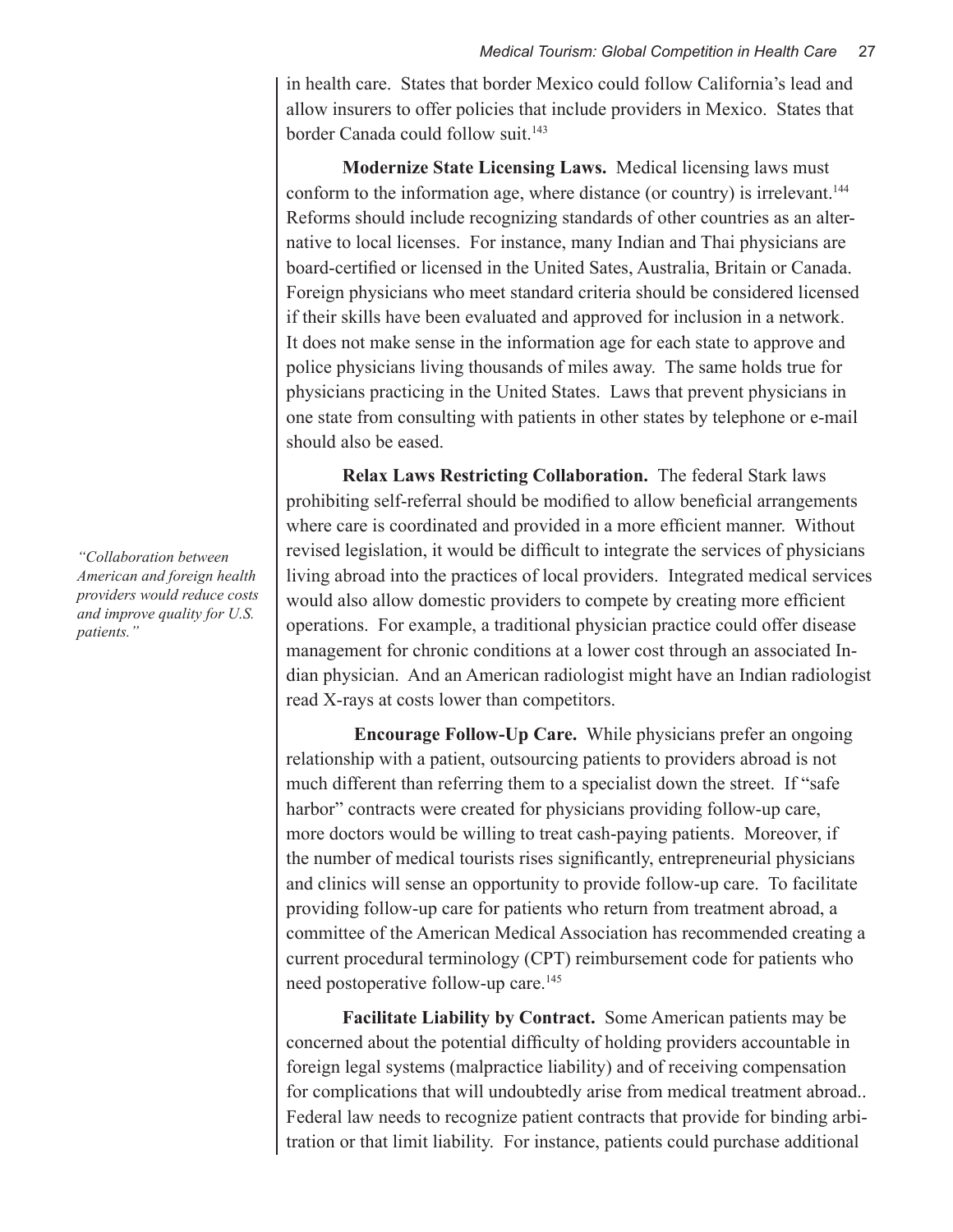*"Financial incentives would allow patients to share the savings from globalization."*

insurance from their health insurer in an amount they believe will protect them in the event of predefined problems that might occur from foreign treatment. A policy could clearly identify financial remedies for specific problems similar to an accidental death and dismemberment policy.

**Allow Financial Incentives.** Lately, some insurers have begun creating low-cost health plans that rely on foreign-based providers to treat serious ailments. Unfortunately, lawyers could interpret ERISA and HIPAA (Health Insurance Portability and Accountability Act) regulations in ways that discourage employers (and health plans) from providing patients with financial incentives to travel abroad for lower-cost care. Insurers and self-insured employers should have the right to experiment with a range of health benefits that inject global competition into health care. In addition, insurers, health plans and self-insured employers that have facilitated the overseas treatment of willing patients should be protected from liability.

**Lead by Example.**The federal and state governments should lead by example by allowing Medicare and Medicaid programs to send willing patients abroad. Medicare would particularly benefit from cost savings since it pays for a large volume of orthopedic and cardiac procedures.

## **Conclusion**

The number of uninsured and self-pay patients traveling abroad for health care has grown rapidly over the past few years. This trend is likely to continue as medical care becomes more expensive or difficult to obtain in countries such as the United States where third-party payment is the norm. It is unrealistic to assume that every American will travel abroad for medical care.146 But it doesn't require huge numbers to induce change. If only 10 percent of the top 50 low-risk treatments were performed abroad, the U.S. health care system would save about \$1.4 billion annually.<sup>147</sup> As more insured patients begin to travel abroad for low-cost medical procedures, medical tourism will result in competition that is sorely needed in the American health care industry.

NOTE: Nothing written here should be construed as necessarily reflecting the views of the National Center for Policy Analysis or as an attempt to aid or hinder the passage of any bill before Congress.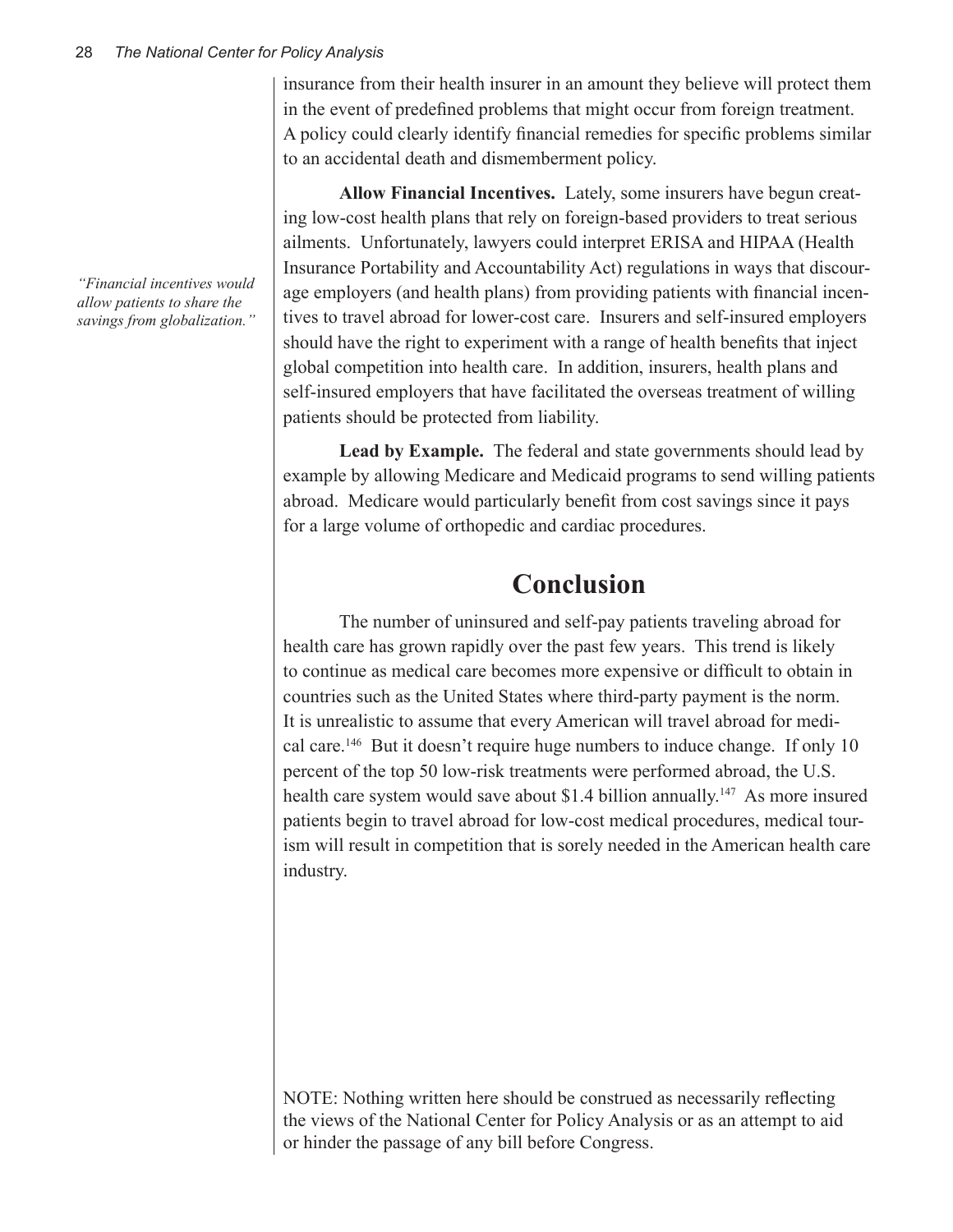### **Notes**

1 McKinsey & Company and the Confederation of Indian Industry, cited in Laura Moser, "The Medical Tourist," *Slate*, December 6, 2005, and Bruce Stokes, "Bedside India," *National Journal*, May 5, 2007.

2 See Dudley Althaus, "More Americans Seeking Foreign Health Care Services," *Houston Chronicle*, September 4, 2007.

<sup>3</sup> McKinsey & Company and the Confederation of Indian Industry, cited in Laura Moser, "The Medical Tourist," and Bruce Stokes, "Bedside India."

4 Mark Roth, "\$12 for a Half Day of Massage for Back Pain," *Pittsburgh Post-Gazette,* September 10, 2006.

<sup>5</sup> McKinsey and the Confederation of Indian Industry, Press Trust of India, 2005.

<sup>6</sup>Joshua Kurlantzick, "Sometimes, Sightseeing Is a Look at Your X-Rays," *New York Times*, May 20, 2007.

7 "Medical Tourism Growing Worldwide," *U Daily* (University of Delaware), July 25, 2005. Available at http://www.udel.edu/ PR/UDaily/2005/mar/tourism072505.html. Accessed May 22, 2007.

8 Malathy Iyer, "India Out to Heal the World," *Times of India,* October 26, 2004.

9 Jessica Fraser, "Employers Increasingly Tapping Medical Tourism for Cost Savings," *News Target*, November 6, 2006.

<sup>10</sup> "Who Can Have Fertility Treatment?" BBC Health, undated. Available at http://www.bbc.co.uk/health/fertility/features\_whocan.shtml. Accessed April 30, 2007. Also see "Cost of Fertility Treatment," 2006. Available at http://www.gettingpregnant. co.uk/cost\_information.html. Accessed April 30, 2007.

<sup>11</sup> Arnold Milstein and Mark Smith, "Will the Surgical World Become Flat?" *Health Affairs*, Vol. 26, No. 1, January/February 2007, pages 137-41.

<sup>12</sup> Arnold Milstein and Mark Smith, "America's New Refugees — Seeking Affordable Surgery Offshore," *New England Journal of Medicine*, Vol. 355, No. 16, October 19, 2006.

<sup>13</sup> Neal Conan (host), "Outsourcing Surgery," National Public Radio, Talk of the Nation, March 8, 2007. Available at http:// www.npr.org/blogs/talk/2007/03/outsourcing\_surgery.html. Accessed April 13, 2007.

<sup>14</sup> Diana M. Ernst, "Medical Tourism: Why Americans Take Medical Vacations Abroad," Pacific Research Institute, Health Policy Prescriptions, Vol. 4, No. 9, September 2006.

<sup>15</sup> Beverly Blair Harzog, "Medical Tourism Offers Healthy Savings," Bankrate.com, March 23, 2007.

<sup>16</sup> "Point of View: Eastern Europe," HealthAbroad.net. Available at http://healthabroad.net/blog/?cat=8. Access verified June 22, 2007.

<sup>17</sup>Although many Americans patronize Mexican physicians, it is most common for seniors to cross the border for cheaper drugs, opticians and dentists. See Milan Korcok, "Cheap Prescription Drugs Creating New Brand of U.S. Tourist in Canada, Mexico," *Canadian Association Medical Journal*, Vol. 162, No. 13, June 27, 2000; Steven Gluck "Bargain Dentistry — Wooden Teeth Anyone?" *eZinearticles.com*, February 22, 2006. Available at http://ezinearticles.com.

<sup>18</sup> For instance, in the United States 97 percent of hospital charges are paid by third parties. Devon M. Herrick and John C. Goodman, "The Market for Medical Care: Why You Don't Know the Price; Why You Don't Know about Quality; And What Can Be Done about It," National Center for Policy Analysis, Policy Report No. 296, March 12, 2007.

<sup>19</sup> Manuel Roig-Franzia, "Discount Dentistry, South of the Border," *Washington Post*, June 18, 2007.

20 Devon Herrick, "Health Plans Adding Foreign Providers to Their Networks," *Health Care News*, July 1, 2007. Also see Fraser, "Employers Increasingly Tapping Medical Tourism for Cost Savings."

<sup>21</sup>Roig-Franzia, "Discount Dentistry, South of the Border."

<sup>22</sup> Alfredo Corchado and Laurence Iliff, "Good Care, Low Prices Lure Patients to Mexico," *Dallas Morning News*, July 28, 2007.

 $23$  Ibid.

<sup>24</sup> Chris Hawley, "Seniors Head South to Mexican Nursing Homes," *USA Today*, August 16, 2007.

<sup>25</sup> Devon Herrick (moderator), Milica Bookman and Rudy Rupak, "Global Health Care: Medical Travel and Medical Outsourcing," National Association for Business Economics, Health Economics Roundtable Teleconference, July 25, 2007.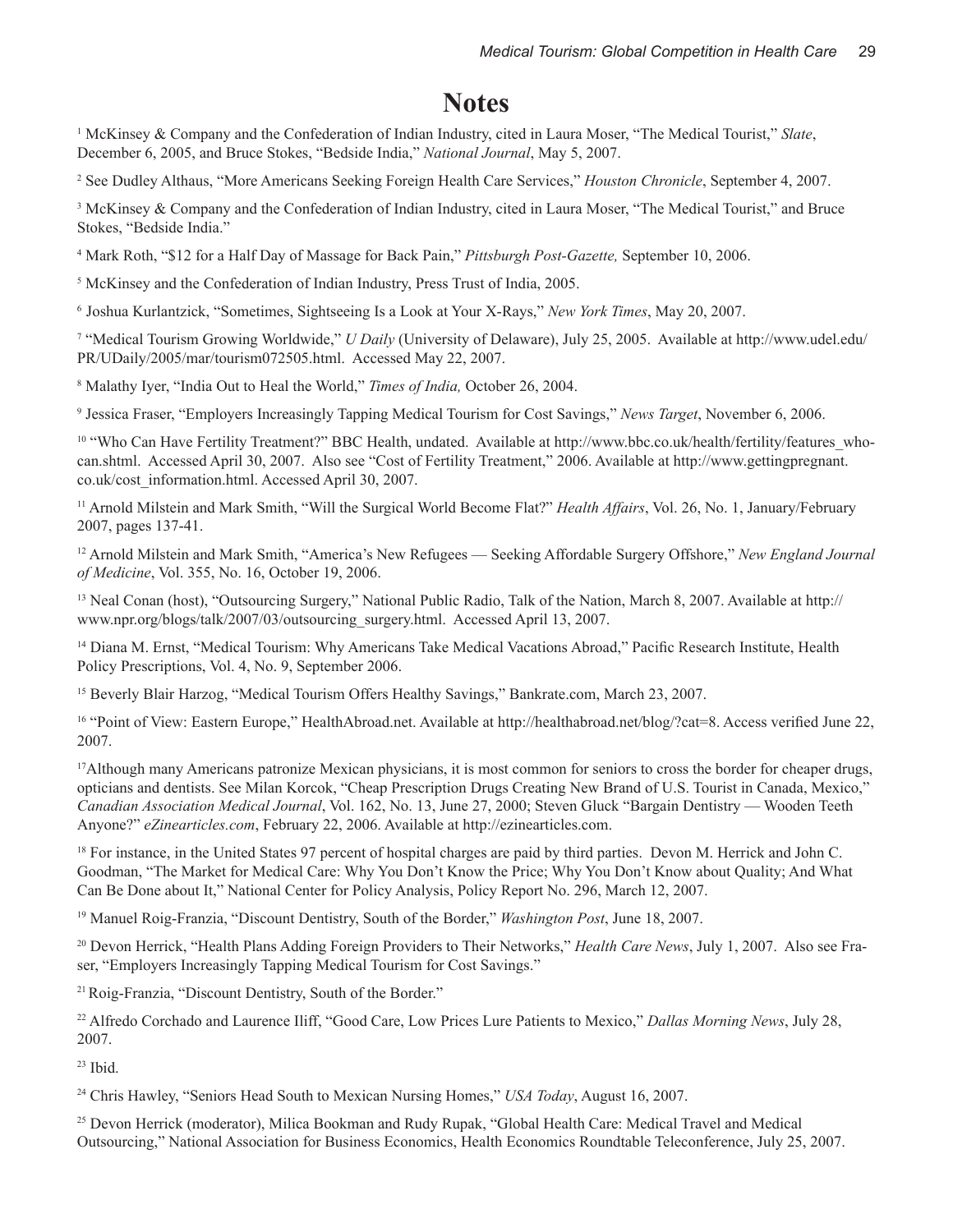#### 30 *The National Center for Policy Analysis*

Available at http://www.nabe.com/podcasts/070725hrt.mp3. Accessed July 27, 2007.

<sup>26</sup> Figures for July 2005. See "World Factbook: Costa Rican People," Yahoo.com, 2007.

<sup>27</sup> "Health Care in Panama," *International Living*, undated. Available at http://www.internationalliving.com/panama/healthcare. html. Accessed July 27, 2007.

<sup>28</sup>Catherine Keogan, "Panama's Health Tourism Boom," *EzineArticles*, May 31, 2007.

<sup>29</sup> There is currently a moratorium on building new specialty hospitals because it is thought they drain away lucrative, less acute cases from community hospitals. Yet there is little debate that this competition improves quality. For a discussion of specialty hospitals, see Leslie Greenwald et al., "Specialty Versus Community Hospitals: Referrals, Quality, And Community Benefits," *Health Affairs*, Vol. 25, No. 1, January/February 2006.

<sup>30</sup> Some of these include: GlobalChoiceHealthCare.com, MediTourInternational.com, Indomedics.com, QuestMedTourism.com, MeritGlobalHealth.com, MyCareWeb.com, MedJourneys.com, HealthBase.com, MeSisOnline.com, GlobalMedicalServices. us, MedSourceIntl.com, MedicalNomad.com, AxiomHealth.org, HealthTraveler.net, HospitalBiblicaMedicalTourism.com, MyNovus.com, Medical-Tourism.FiveSites.com, 5Greatest.com, Surgicalcareinternational.com, Companionglobalhealthcare. com, Thailandvacationtour.com, Virginia.IQmedica.com, UniversalSurgery.com, Medical-Tourism-Guide.com, Bairesalud.com, TreatMeAbroad.com, Medical-travel-asia-guide.com and MediTourIndia.net.

<sup>31</sup> Krysten Crawford, "Medical Tourism Agencies Take Operations Overseas," *Business 2.0 Magazine*, August 3, 2006.

<sup>32</sup> Julie Davidow, "Cost-Saving Surgery Lures 'Medical Tourists' Abroad," *Seattle Post-Intelligencer*, July 24, 2006.

<sup>33</sup> Jennifer Alsever, "Basking on the Beach, or Maybe on the Operating Table," *New York Times*, October 15, 2006.

<sup>34</sup> Sarah Dawson with Keith Pollard, "Guide to Medical Tourism," TreatmentAbroad.net, 2007; and http://www. cosmeticplasticsurgerystatistics.com/costs.html.

<sup>35</sup> At an average of about \$1,038, an MRI for breast cancer screening costs about 10 times more than a mammogram. See Sylvia K. Plevritis et al., "Cost-Effectiveness of Screening BRCA1/2 Mutation Carriers with Breast Magnetic Resonance Imaging," *Journal of the American Medical Association*, Vol. 295, No. 20, May 24/31, 2006, Table 3. Also see Devon Herrick, "Medical Tourism Prompts Price Discussions," *Health Care News,* October 1, 2006.

<sup>36</sup> Bruce Stokes, "Bedside India," *National Journal,* May 5, 2007.

<sup>37</sup> Steven Berger, "Analyzing Your Hospital's Labor Productivity," *Healthcare Financial Management*, April 2005.

<sup>38</sup> Bruce Stokes, "Bedside India."

39 Ibid.

<sup>40</sup> Herrick and Goodman, "The Market for Medical Care."

<sup>41</sup> Centers for Medicare and Medicaid Services, "National Health Expenditures by Type of Service and Source of Funds: Calendar Years 2004-1960," Department of Health and Human Services, 2006.

<sup>42</sup> "Core Health Indicators, 2004," World Health Organization. Available at http://www.who.int/whosis/database/core/core select.cfm.

<sup>43</sup> Herrick and Goodman, "The Market for Medical Care."

<sup>44</sup> Julie Appleby, "Ask 3 Hospitals How Much a Knee Operation Will Cost … and You're Likely to Get a Headache," *USA Today*, May 9, 2006.

<sup>45</sup> See "2006 Consumer Attitudes Survey," Great-West Healthcare, 2006. Available at http://www.greatwesthealthcare.com/C5/ StudiesSurveys/Document%20Library/m5031-gwh-consumer-attud-survy-06.pdf. Access verified May 21, 2006.

<sup>46</sup> Herrick and Goodman, "The Market for Medical Care." For more about competition, bundling and repricing services, see Michael E. Porter and Elizabeth Olmsted Teisberg, *Redefining Health Care: Creating Value-Based Competition on Results* (Boston, Mass.: Harvard Business School Press, 2006).

<sup>47</sup> Since Medicare patients are an important source of revenue for many physicians and hospital networks, the moratorium has effectively prevented the opening of new specialty hospitals. See Bonnie Booth, "AMA: Don't Extend Moratorium on Specialty Hospitals," *American Medical News*, December 27, 2004.

<sup>48</sup> For a discussion of new techniques in hospital efficiency, see Vanessa Fuhrmans, "A Novel Plan Helps Hospital Wean Itself Off Pricey Tests," *Wall Street Journal*, January 12, 2007.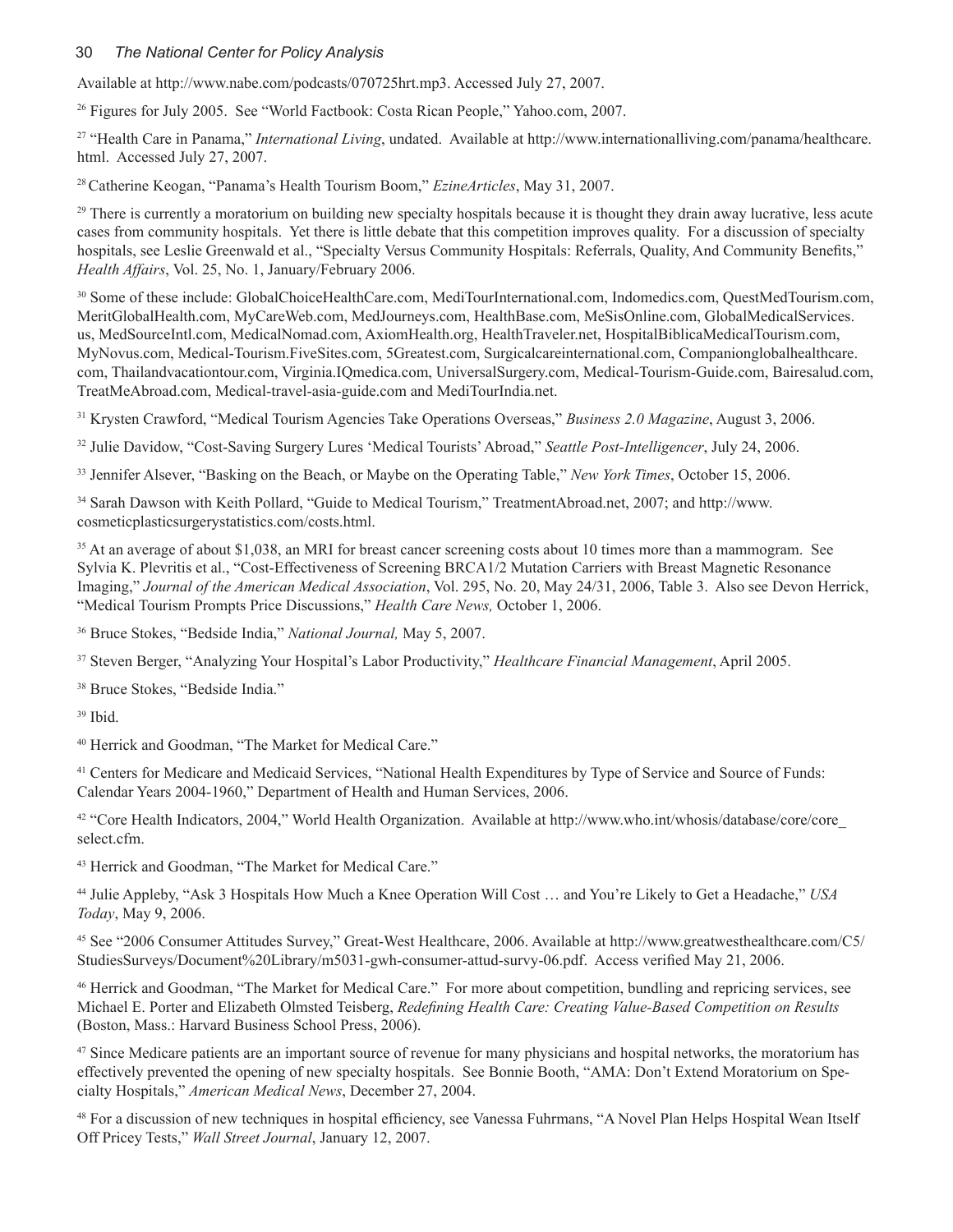<sup>49</sup> Stokes, "Bedside India."

50 Ibid.

<sup>51</sup> Mark Roth, "Surgery Abroad an Option for Those with Minimal Health Coverage," *Pittsburgh Post-Gazette,* September 10, 2006.

<sup>52</sup> State laws that ban the so-called corporate practice of medicine are the result of medical societies' attempts to maintain control over the practice of medicine.

53 For a list of issues patients should consider, see Sidney M. Wolfe, Editor, "Patients without Borders: The Emergence of Medical Tourism, Part 2," Public Citizen Health Research Group, *Health Letter*, Vol. 22, No. 9, September 2006.

<sup>54</sup> Bruce Cunningham, President of the American Society of Plastic Surgeons, Statement Before the Special Committee on Aging, United States Senate, June 27, 2006. Available at http://aging.senate.gov/events/hr159bc.pdf. Access verified June 22, 2007.

<sup>55</sup> Zhongmin Li et al., "Coronary Artery Bypass Graft Surgery in California: 2003 Hospital Data, California CABG Outcomes Reporting Program, Office of Statewide Health Planning and Development, February 2006." Available at http://www.oshpd. cahwnet.gov/HQAD/Outcomes/Studies/cabg/2003Report/2003Report.pdf. Access verified June 22, 2007. Some international hospitals, including Apollo Hospital Group, Wockhardt Hospitals and Escorts Health Institute (all in India), claim cardio bypass graft surgery mortality rates of less than 1 percent. A recent study found high-volume California hospitals have a mortality rate of nearly 3 percent. For more information, see Milstein and Smith, "Will the Surgical World Become Flat?"

<sup>56</sup> The mortality rate for primary isolated CABG is 0.6 percent. See Cleveland Clinic Foundation Web Site. Available at https:// www.ccf.org/heartcenter/pub/about/specialties/cvsurgery.asp. Access Verified June 22, 2007.

<sup>57</sup> Ibid and Zhongmin Li et al., "Coronary Artery Bypass Graft Surgery in California: 2003 Hospital Data, California CABG Outcomes Reporting Program, Office of Statewide Health Planning and Development, February 2006." Available at http:// www.oshpd.cahwnet.gov/HQAD/Outcomes/Studies/cabg/2003Report/2003Report.pdf. Access verified June 22, 2007.

<sup>58</sup> Harvard Medical International's Web site is http://www.hmi.hms.harvard.edu/about\_hmi/overview/index.php.

<sup>59</sup> See http://www.dhmc.org/qualitymeasures/ and http://www.clevelandclinic.org/quality/outcomes/.

<sup>60</sup> "Recognition of Our Clinical Achievements," National Healthcare Group (Singapore), 2006, Clinical Quality Measures.

<sup>61</sup> Apollo Hospital Group Web site. Available at http://www.apollohospitals.com/QualityAssurance.asp. Access verified June 22, 2007.

<sup>62</sup> Herrick, "Medical Tourism Prompts Price Discussions."

63 These hospitals used the Global Care Solutions' software.

<sup>64</sup> Richard Hillestad et al., "Can Electronic Medical Record Systems Transform Health Care?" *Health Affairs*, Vol. 24, No. 5, September/October 2005, pages 1,103-17.

<sup>65</sup> Herrick and Goodman, "The Market for Medical Care."

<sup>66</sup> Joint Commission International Web site: http://www.jointcommissioninternational.com/

<sup>67</sup> Julie Appleby and Julie Schmit, "Sending Patients Packing," *USA Today*, July 27, 2006. Since this article appeared, the Joint Commission has accredited nearly 50 additional foreign hospitals.

<sup>68</sup> The Indian Healthcare Federation is made up of about 60 hospitals. See "Indian Hospitals Lure Foreigners with \$6,700 Heart Surgery," *Bloomberg News*, January 27, 2005.

69 Communication between NCPA president John C. Goodman and Cleveland Clinic President Delos M. Cosgrove, April 26, 2007.

<sup>70</sup> See the Harvard Medical International Web site at http://www.hmi.hms.harvard.edu/about\_hmi/overview/index.php.

<sup>71</sup> "Health Care in Panama," *International Living*.

<sup>72</sup> Milstein and Smith, "Will the Surgical World Become Flat?"

<sup>73</sup> Corchado and Iliff, "Good Care, Low Prices Lure Patients to Mexico."

<sup>74</sup> See Bumrungrad's Web site at http://www.bumrungrad.com/.

75 See Planethospital's Web site at http://www.planethospital.com/doctors-and-hospitals/.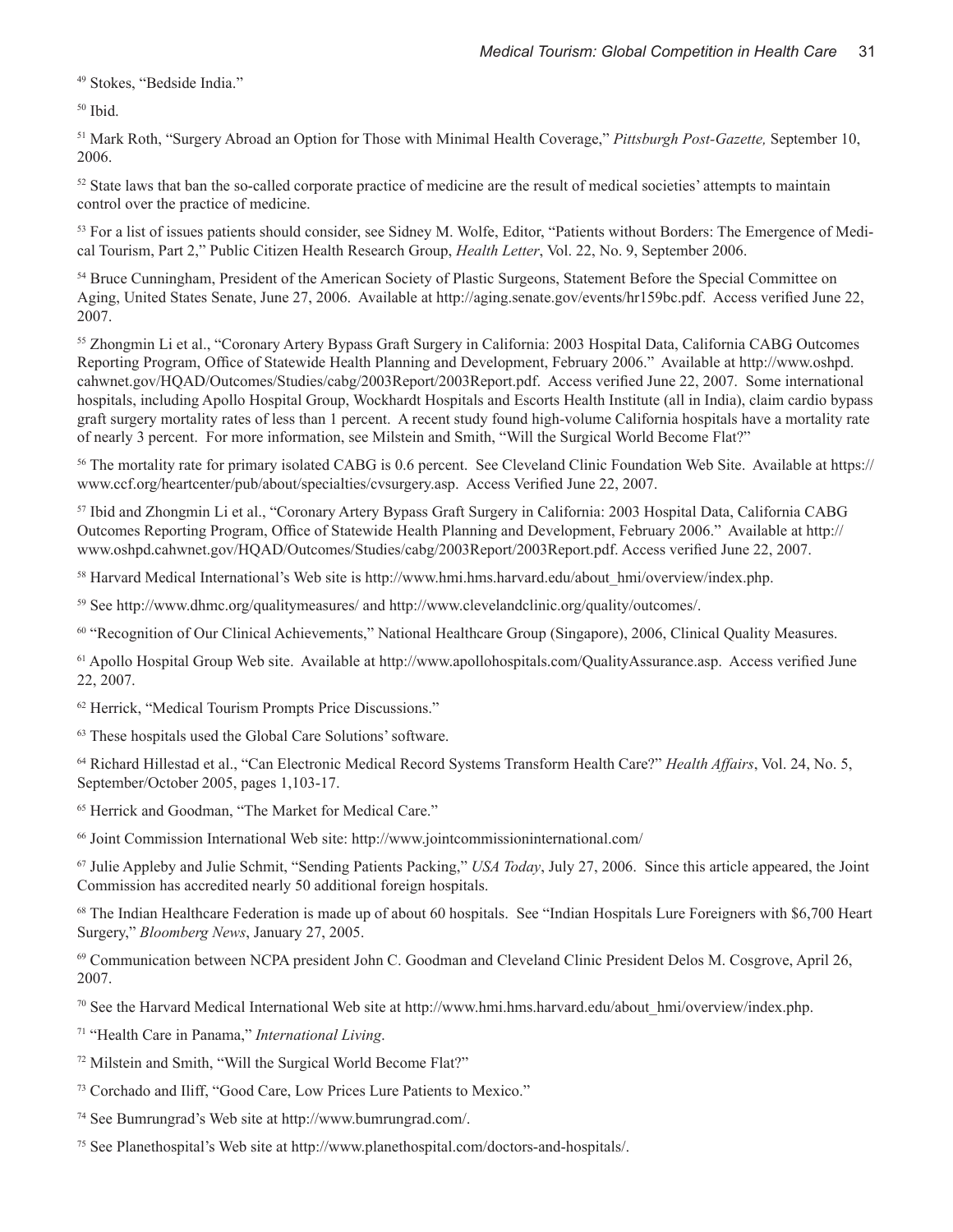#### 32 *The National Center for Policy Analysis*

76 See PlasticSurgeryJourneys.com.

<sup>77</sup> See http://www.healthmedicaltourism.org.

<sup>78</sup> See http://www.beautyfromafar.com/.

<sup>79</sup>This combination of surgeries is sometimes called the "mommy makeover." See Natasha Singer, "Is the 'Mom Job' Really Necessary?" *New York Times*, October 4, 2007.

80 Ibid.

<sup>81</sup> Several anecdotes are posted on PlasticSurgeryJourneys.com.

<sup>82</sup> See "Consumers Go Abroad in Pursuit of Cost-Effective Healthcare,*" Managed Healthcare Executive,* Vol. 16, No. 7, July 2006.

83 Roth, "\$12 for a Half Day of Massage for Back Pain."

<sup>84</sup> Alsever, "Basking on the Beach, or Maybe on the Operating Table."

<sup>85</sup> Joseph McMenamin, "Medical Tourism and Legal Liability," *Medical Travel Today,* CPR Communications, Vol. 1, No. 1, September 2007.

<sup>86</sup> For instance, see Tracy Correa, "Traveling Can Help Cure Medical Costs," *Fresno Bee*, June 19, 2007.

<sup>87</sup> Quotes are available online at http://www.aosassurance.com/PublicHtml/index.htm.

<sup>88</sup> For specific remedies, see Agreement. Available at http://www.aosassurance.bb/PublicHtml/Documents/PMMI/PMMI%20po licy%20wording%20(2).pdf. Accessed September 18, 2007.

<sup>89</sup> Unmesh Kher, "Outsourcing Your Heart," *Time Magazine*, May 21, 2006.

<sup>90</sup> Joyce Howard Price, "Under the Knife Overseas," *Washington Times*, December 3, 2006. Also see Kher, "Outsourcing Your Heart."

<sup>91</sup> Grant Gross, "Analyst: Outsourcing Can Save Costs in Health Care," *InfoWorld*, November 16, 2004.

<sup>92</sup> For a discussion on telemedicine, see Anthony Charles Norris, *Essentials of Telemedicine and Telecare* (New York: John Wiley and Sons, 2002).

93 For information how telemedicine might impact rural areas, see James Grigsby, Richard Morrissey and Dena S. Puskin (presenters), "Telemedicine in Rural Areas: Research Findings and Issues for States," Agency for Healthcare Research and Quality, Conference on Strengthening the Rural Health Infrastructure (Asheville, N.C.), November 19-21, 1997.

<sup>94</sup> Robert M. Wachter, "The 'Dis-location' of U.S. Medicine — The Implications of Medical Outsourcing," *New England Journal of Medicine*, Vol. 354, No. 7, February 16, 2006. For a layman's view of outsourcing radiology, see Associated Press, "Some U.S. Hospitals Outsourcing Work," MSNBC.com, December 6, 2004.

<sup>95</sup> Associated Press, "Some U.S. Hospitals Outsourcing Work," MSNBC.com, December 6, 2004. Available at www.msnbc. msn.com/id/6621014/. Accessed April 27, 2007. See Nighthawk Radiology Services Web site: http://www.nighthawkrad.net/.

<sup>96</sup> Robert M. Wachter, "International Teleradiology," *New England Journal of Medicine*, Vol. 354, No. 7, February 16, 2006, pages 662-63; Milstein and Smith, "Will the Surgical World Become Flat?"

<sup>97</sup> "NHS Scans to be Sent Abroad" BBC News, July 9, 2004.

98 Conversation with Rudy Rupak, president of PlanetHospital, Spring 2007.

<sup>99</sup> For instance, see Gina Kolata, "Looking Past Blood Sugar to Survive with Diabetes," *New York Times*, August 20, 2007.

<sup>100</sup> For instance, a doctor and nurse practitioner working as a team were better able to manage chronic conditions than a physician working alone. See David Litaker, "Physician-nurse practitioner teams in chronic disease management: the impact on costs, clinical effectiveness, and patients' perception of care," *Journal of Interprofessional Care*, Vol. 17, No. 3, August 2003, pages 223-37.

<sup>101</sup> Jane Anderson, editor, "Use of Telemedicine Tools Grows within DM," *Disease Management News*, Vol. 12, No. 8, 2007.

<sup>102</sup> For instance, children assigned to interactive disease management for asthma fared better than those in a control group with traditional disease management. See Ren-Long Jan et al., "An Internet-Based Interactive Telemonitoring System for Improving Childhood Asthma Outcomes in Taiwan," *Telemedicine and e-Health*, Vol. 13, No. 3, June 2007, pages 257-68.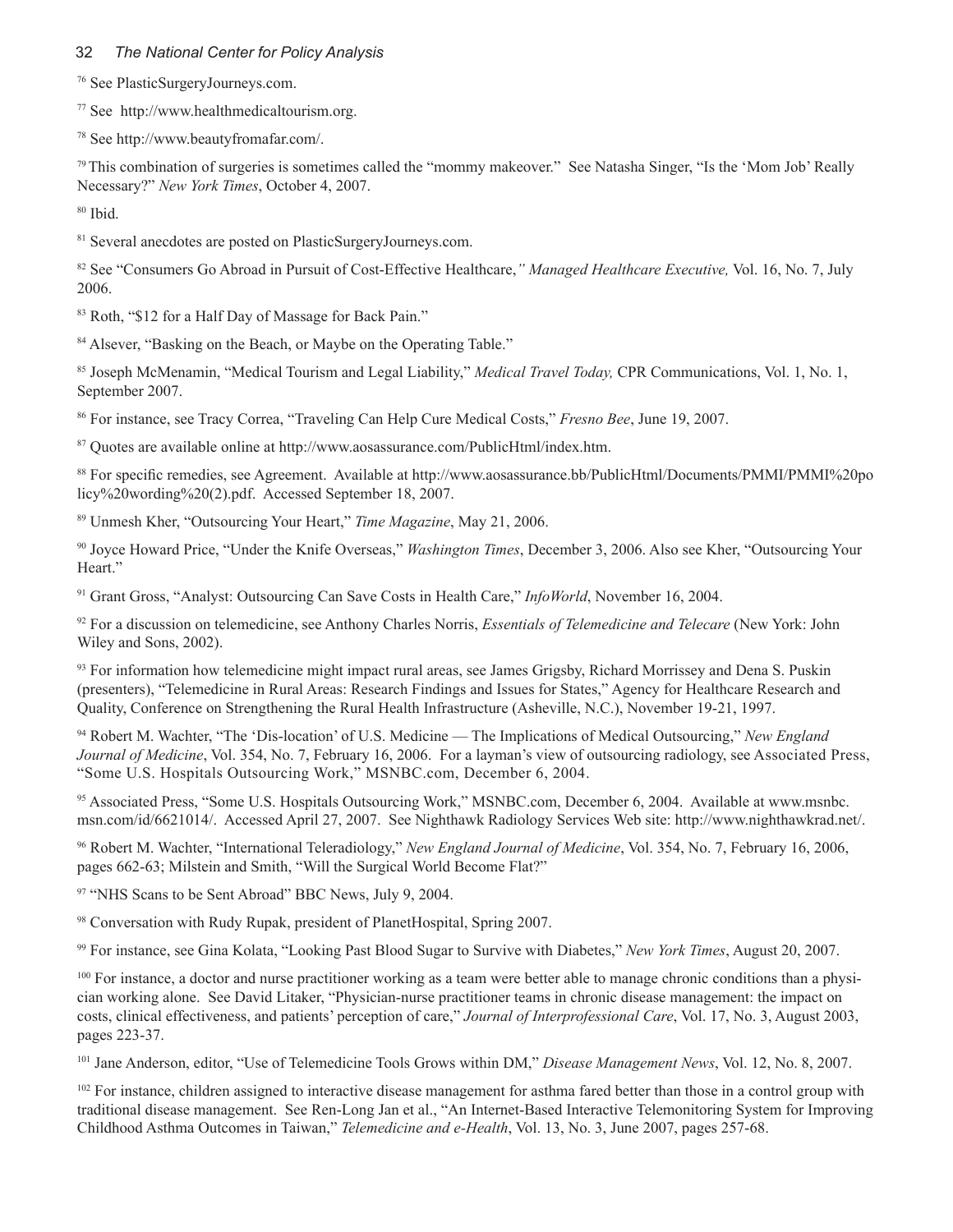<sup>103</sup> Fraser, "Employers Increasingly Tapping Medical Tourism for Cost Savings."

104 Arnold Milstein, Written Testimony to the U.S. Senate, Special Committee on Aging, June 27, 2006.

<sup>105</sup> Herrick, Bookman and Rupak, "Global Health Care: Medical Travel and Medical Outsourcing." Also see Bookman and Bookman, *Medical Tourism in Developing Countries* (New York: Palgrave Macmillan, August 7, 2007).

<sup>106</sup> Interview with Elise Anderson, spokeswoman for BlueShield of California, May 4, 2007. Also see Herrick, "Health Plans Adding Foreign Providers to Their Networks."

<sup>107</sup> Ibid. In addition to BlueShield of California, plans are offered through SIMNSA and Health Net of California.

<sup>108</sup> These types of plans tend to be about 40 percent less expensive than comparable plans with U.S.-based networks. See Corchado and Iliff, "Good Care, Low Prices Lure Patients to Mexico."

<sup>109</sup> Sarah Skidmore, "Cross-Border Health Insurance Is a Hit with Employers and Workers," *San Diego Union-Tribune*, October 16, 2005.

<sup>110</sup> "BlueCross BlueShield and BlueChoice HealthPlan Pioneer Global Healthcare Alternative," BlueCross BlueShield of South Carolina, Press Release, February 8, 2007.

<sup>111</sup> Joe Cochrane, "Why Patients Are Flocking Overseas for Operations," *Newsweek International*, October 30, 2006.

112 Ibid.

<sup>113</sup> Daniel Yi, "U.S. Employers Look Offshore for Healthcare," *Los Angeles Times*, July 30, 2006.

<sup>114</sup> Limited benefit health plans are becoming common. TennCare, the Tennessee program to boost health insurance among moderate-income families and small employers, uses a limited benefit plan with an annual cap of \$25,000. An actuary from the consulting firm Milliman USA estimates that only 2 percent of enrollees are likely to exceed the \$25,000 cap in any given year.

<sup>115</sup> See Chad Terhune, "Covering the Uninsured, But only up to \$25,000," *Wall Street Journal*, April 18, 2007.

<sup>116</sup> Herrick, Bookman and Rupak, "Global Health Care: Medical Travel and Medical Outsourcing."

<sup>117</sup> Herrick, Bookman and Rupak, "Global Health Care: Medical Travel and Medical Outsourcing." Also see Bookman and Bookman, *Medical Tourism in Developing Countries.*

<sup>118</sup>Aaditya Mattoo and Randeep Rathindran, "How Health Insurance Inhibits Trade in Health Care," *Health Affairs*, Vol. 25, No. 2, March/April 2006, pages 358-368.

<sup>119</sup> Graham T. McMahon, "Coming to America — International Medical Graduates in the United States," *New England Journal of Medicine*, Vol. 350, No. 24, June 10, 2004, pages 2,435-37.

<sup>120</sup> Greg Siskind, "U.S. Savior: Foreign Doctors," *USA Today*, July 31, 2007.

<sup>121</sup> Amy Hagopian, Matthew J. Thompson, Emily Kaltenbach and L. Gary Hart, "Health Departments' Use of International Medical Graduates In Physician Shortage Areas," *Health Affairs*, Vol. 22, No. 5, September/October 2003, pages 241-249.

<sup>122</sup> Heather Stringer, "Foreign Investments," *Nurse Week,* June 6, 2002. Also see Morgan Lee (Associated Press), "Foreign Nurses Sought to Fill Void," CBS News, June 29, 2004.

<sup>123</sup> Wolfe, ed., "Patients without Borders: The Emergence of Medical Tourism."

<sup>124</sup> Herrick, Bookman and Rupak, "Global Health Care: Medical Travel and Medical Outsourcing;" and Bookman and Bookman, *Medical Tourism in Developing Countries*.

125 Bookman and Bookman, *Medical Tourism in Developing Countries*.

<sup>126</sup> The American Society of Plastic Surgeons has come out against medical travel. The American Medical Association has devised a set of recommendations for medical travel. See "Medical Travel Outside the U.S." June 2007. Available at http:// www.ama-assn.org/ama1/pub/upload/mm/21/a07rep-b.pdf. Accessed September 18, 2007.

<sup>127</sup> Medicare benefits are not available to seniors living or traveling abroad. State Medicaid programs do not cover services provided outside the United States.

<sup>128</sup> Milstein and Smith, "Will the Surgical World Become Flat?"

<sup>129</sup> Paul B. Ginsburg and Ernest Moy, "Physician Licensure and the Quality of Care: The Role of New Information Technologies," *Regulation*, Cato Institute, Vol. 15, No. 4, Fall 1992. For a literature review of the history of medical licensure, see John C. Goodman and Gerald Musgrave, *Patient Power: Solving America's Health Care Crisis* (Washington, D.C.: Cato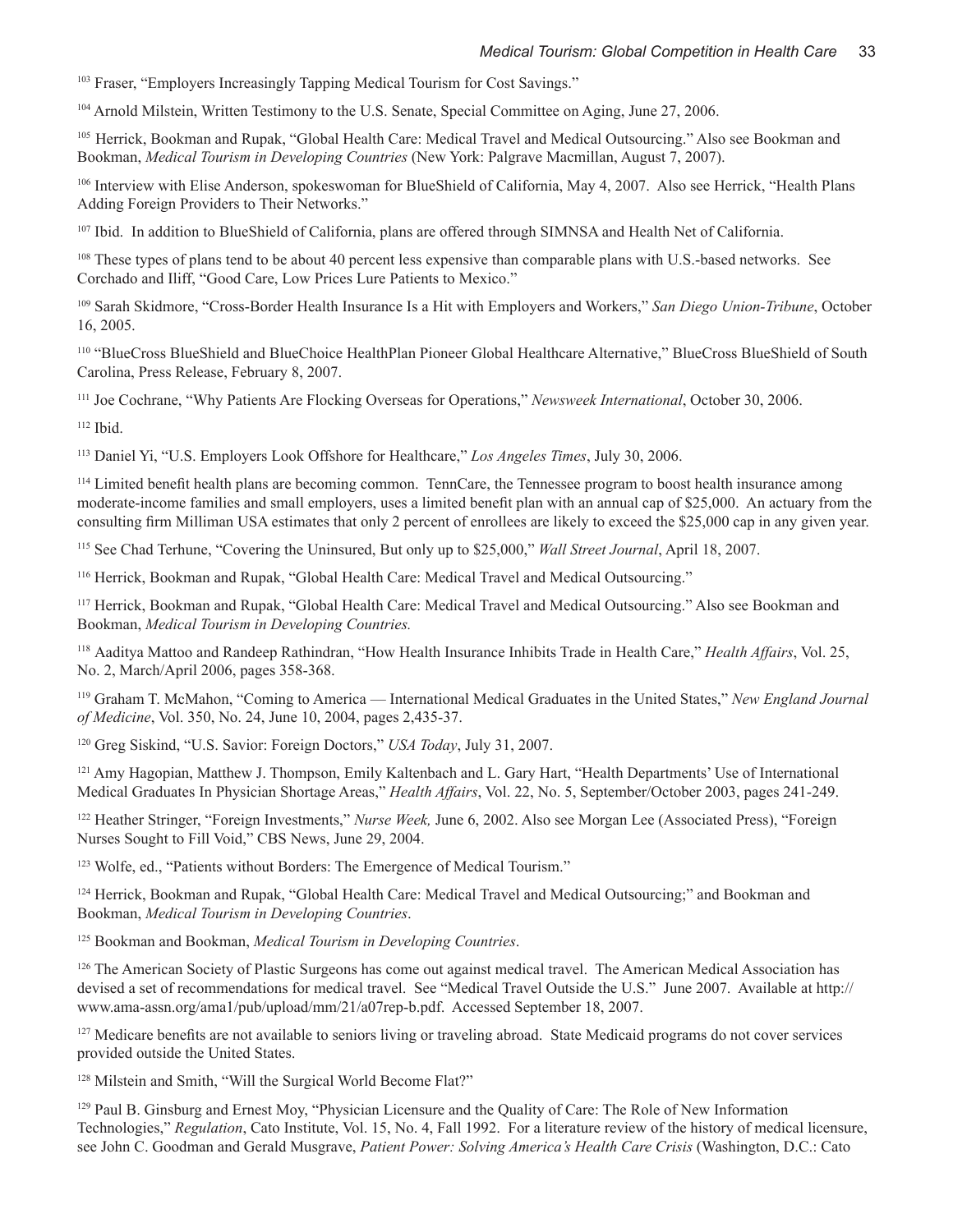#### 34 *The National Center for Policy Analysis*

Institute, 1992).

<sup>130</sup> Economists argue that government regulators are often "captured" by the industries they regulate. Once captured, the regulators tend to protect the interests of the industry to the detriment of the people they are supposed to protect. Allowing small groups of physicians, backed by the power of law, to decide who practices medicine and what constitutes the safe practice of medicine may reduce quackery. But it also is likely to reduce competition and innovation — and protect the incomes of physicians. See Reuben Kessel, "Price Discrimination in Medicine," *Journal of Law and Economics*, Vol. 1, October 1958, pages 20-53.

<sup>131</sup> Kessel, "Price Discrimination in Medicine." The theory is that price-cutting would lead to a situation where fees would be too low for a physician to render quality services. For a review of health insurance regulation, see John C. Goodman, *The Regulation of Medical Care: Is the Price Too High?* (San Francisco, Calif.: Cato Institute, 1980). Also see Greg Scandlen, "100 Years of Market Distortions," Consumers for Health Care Choices, May 22, 2007.

<sup>132</sup> For instance, many providers oppose telemedicine. See Mary Schmeida, Ramona McNeal and Karen Mossberger, "Policy Determinants Affect Telehealth Implementation," *Telemedicine and e-Health*, Vol. 13, No. 2, April 2007, pages 100-107.

<sup>133</sup> Stokes, "Bedside India."

<sup>134</sup> The American Medical Association (AMA) has come out against prescribing medication over the Internet prior to a physical examination. Richard F. Corlin, President, American Medical Association, letter to the editor, "AMA to *The Wall Street Journal*: Shut Down Illegal Internet Pill Pushers," *Wall Street Journal*, November 6, 2001.

<sup>135</sup> For example, a patient with a chronic condition might prefer a convenient location to have blood pressure taken or blood drawn. A foreign physician might work for a primary care physician and manage a chronic condition for the patient.

<sup>136</sup> Josef Woodman, "Medical Travel Safe for Informed Consumer," *The Tennessean*, May 4, 2007.

<sup>137</sup> Interview with Rudy Rupak of PlanetHospital.

<sup>138</sup> Herrick, "Medical Tourism Prompts Price Discussions."

<sup>139</sup> Joseph Marlowe and Paul Sullivan, "Medical Tourism: The Ultimate Outsourcing," AON Consulting, Forum, March 2007.

<sup>140</sup> Ibid. Currently, patients pay less for in-network hospitals compared to selecting the best hospital that may not be in the health plan network.

<sup>141</sup> Milstein and Smith, "Will the Surgical World Become Flat?"

<sup>142</sup> Ernst, "Medical Tourism: Why Americans Take Medical Vacations Abroad."

<sup>143</sup> Corchado and Iliff, "Good Care, Low Prices Lure Patients to Mexico."

<sup>144</sup> Mark A. Cwiek et al., "Telemedicine Licensure in the United States: The Need for a Cooperative Regional Approach," *Telemedicine and e-Health*, Vol. 13, No. 2, April 2007, pages 141-47.

<sup>145</sup> See "Medical Travel Outside the U.S." Adopted recommendations of Governing Council Report B with a change in title, and filed the remainder of the report, June 2007. Available at http://www.ama-assn.org/ama1/pub/upload/mm/21/a07rep-b.pdf. Accessed September 18, 2007.

<sup>146</sup> Milstein and Smith, "Will the Surgical World Become Flat?"

<sup>147</sup> Mattoo and Rathindran, "How Health Insurance Inhibits Trade in Health Care."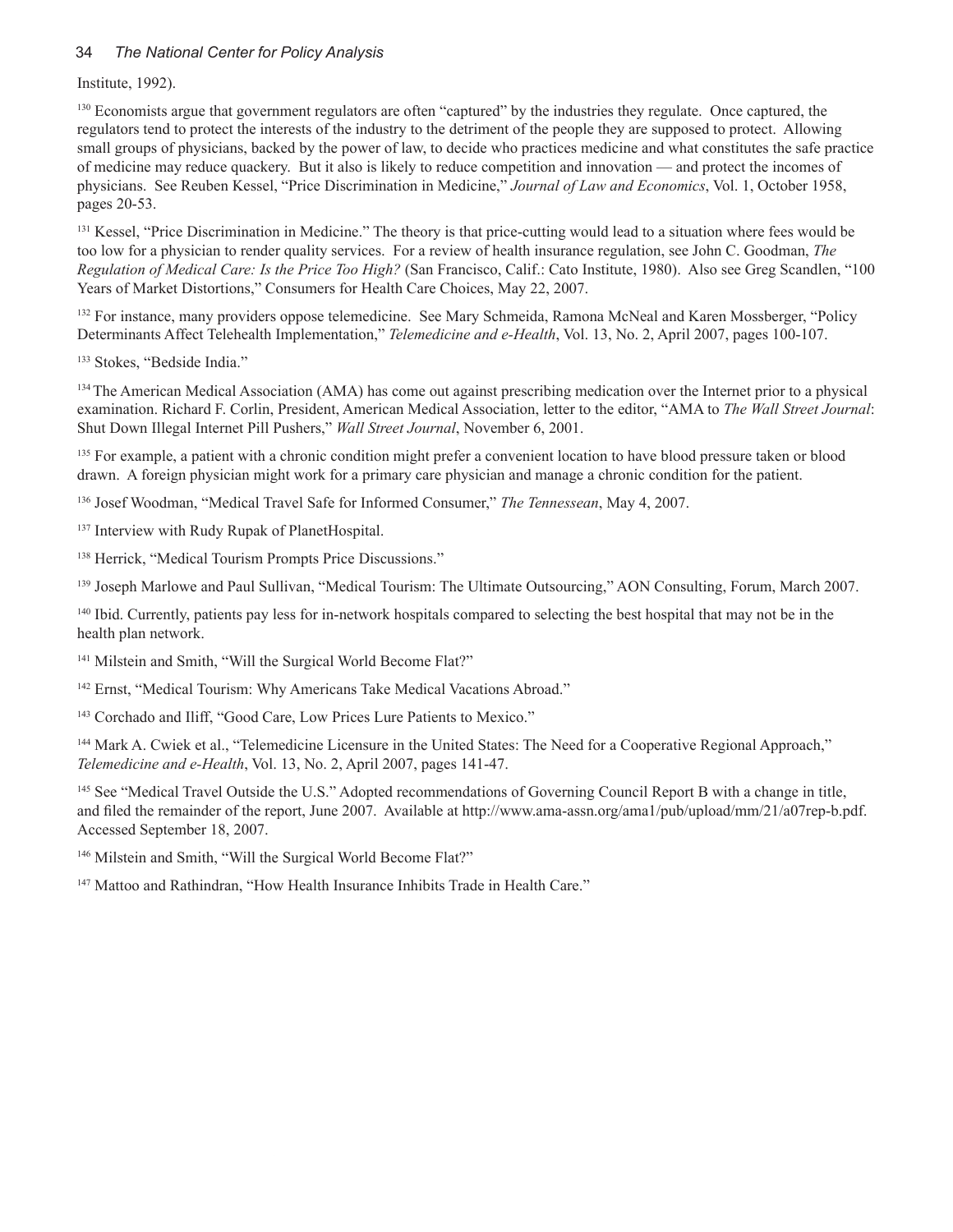### **About the Author**

**Devon Herrick**, Ph.D., is a senior fellow with the National Center for Policy Analysis. He concentrates on such health care issues as Internet-based medicine, health insurance and the uninsured, and pharmaceutical drug issues. His research interests also include managed care, patient empowerment, medical privacy and technology-related issues. Herrick also serves as the Chair of the Health Economics Roundtable of the National Association for Business Economics.

Herrick received a Ph.D. in Political Economy and a Master of Public Affairs degree from the University of Texas at Dallas with a concentration in economic development. He also holds an M.B.A. with a concentration in finance from Oklahoma City University and an M.B.A. from Amber University, as well as a B.S. in accounting from the University of Central Oklahoma.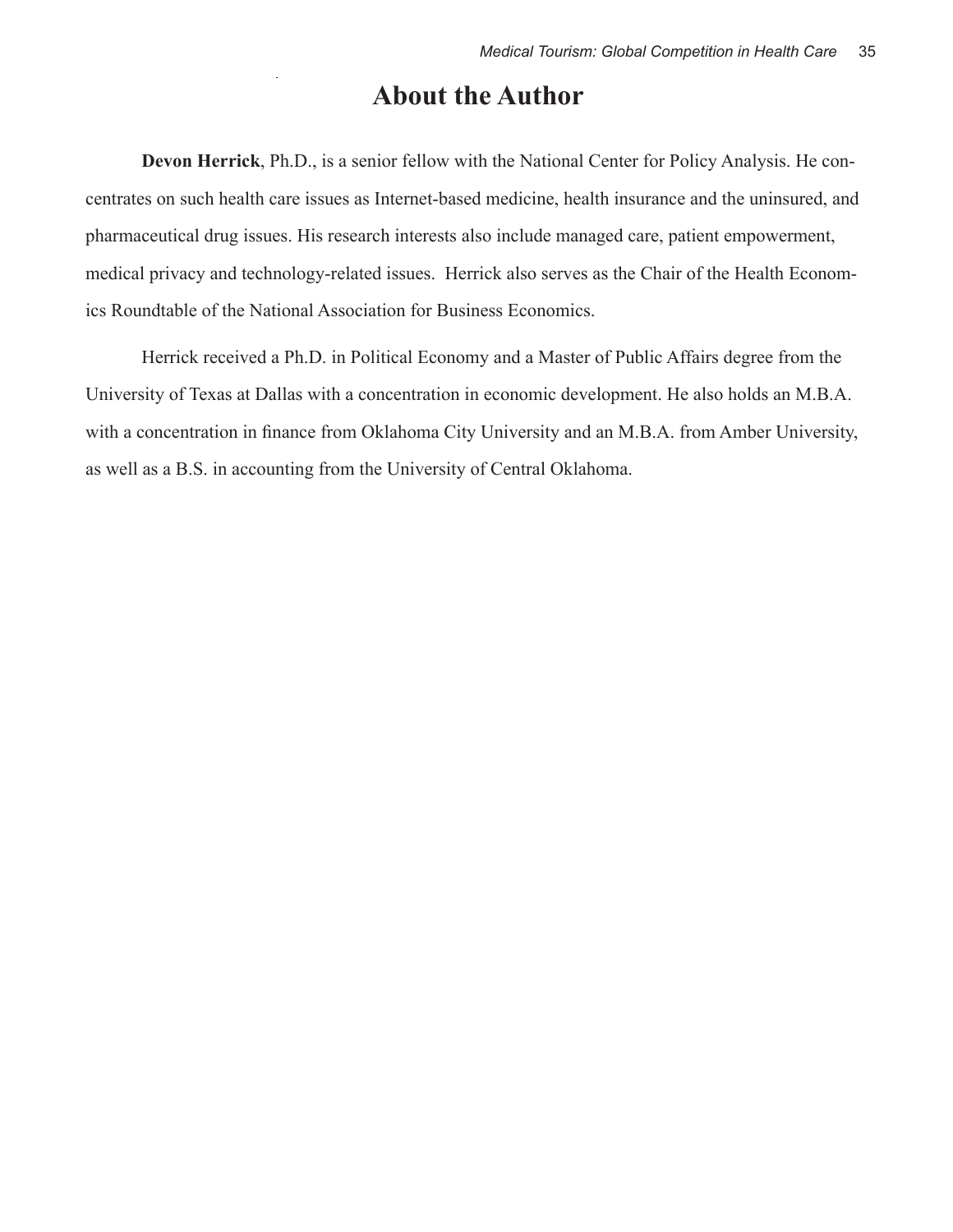### **About the NCPA**

The NCPA is a nonprofit, nonpartisan organization established in 1983. Its aim is to examine public policies in areas that have a significant impact on the lives of all Americans — retirement, health care, education, taxes, the economy, the environment — and to propose innovative, market-driven solutions. The NCPA seeks to unleash the power of ideas for positive change by identifying, encouraging and aggressively marketing the best scholarly research.

*Health Care Policy.* The NCPA is probably best known for developing the concept of Health Savings Accounts (HSAs), previously known as Medical Savings Accounts (MSAs). NCPA President John C. Goodman is widely acknowledged (*Wall Street Journal, WebMD* and the *National Journal*) as the "Father of HSAs." NCPA research, public education and briefings for members of Congress and the White House staff helped lead Congress to approve a pilot MSA program for small businesses and the self-employed in 1996 and to vote in 1997 to allow Medicare beneficiaries to have MSAs. In 2003, as part of Medicare reform, Congress and the president made HSAs available to all nonseniors, potentially revolutionizing the entire health care industry. Health Savings Accounts now are potentially available to 250 million nonelderly Americans.

The NCPA outlined the concept of using federal tax credits to encourage private health insurance and helped formulate bipartisan proposals in both the Senate and the House. The NCPA and Blue-Cross Blue-Shield of Texas developed a plan to use money federal, state and local governments now spend on indigent health care to help the poor purchase health insurance. The SPN Medicaid Exchange, an initiative of the NCPA for the State Policy Network, is identifying and sharing the best ideas for health care reform with researchers and policymakers in every state.

*Taxes & Economic Growth.* The NCPA helped shape the progrowth approach to tax policy during the 1990s. A package of tax cuts designed by the NCPA and the U.S. Chamber of Commerce in 1991 became the core of the Contract with America in 1994. Three of the five proposals (capital gains tax cut, Roth IRA and eliminating the Social Security earnings penalty) became law. A fourth proposal — rolling back the tax on Social Security benefits — passed the House of Representatives in summer 2002. The NCPA's proposal for an across-the-board tax cut became the centerpiece of President Bush's tax cut proposals.

NCPA research demonstrates the benefits of shifting the tax burden on work and productive investment to consumption. An NCPA study by Boston University economist Laurence Kotlikoff analyzed three versions of a consumption tax: a flat tax, a value-added tax and a national sales tax. Based on this work, Dr. Goodman wrote a full-page editorial for *Forbes* ("A Kinder, Gentler Flat Tax") advocating a version of the flat tax that is both progressive and fair.

A major NCPA study, *Wealth, Inheritance and the Estate Tax*, completely undermines the claim by proponents of the estate tax that it prevents the concentration of wealth in the hands of financial dynasties. Actually, the contribution of inheritances to the distribution of wealth in the United States is surprisingly small. Senate Majority Leader Bill Frist (R-TN) and Senator Jon Kyl (R-AZ) distributed a letter to their colleagues about the study. In his letter, Sen. Frist said, "I hope this report will offer you a fresh perspective on the merits of this issue. Now is the time for us to do something about the death tax."

*Retirement Reform*. With a grant from the NCPA, economists at Texas A&M University developed a model to evaluate the future of Social Security and Medicare, working under the direction of Thomas R. Saving, who for years was one of two private-sector trustees of Social Security and Medicare.

The NCPA study *Ten Steps to Baby Boomer Retirement* shows that as 77 million baby boomers begin to retire, the nation's institutions are totally unprepared. Promises made under Social Security, Medicare and Medicaid are completely unfunded. Private sector institutions are not doing better — millions of workers are discovering